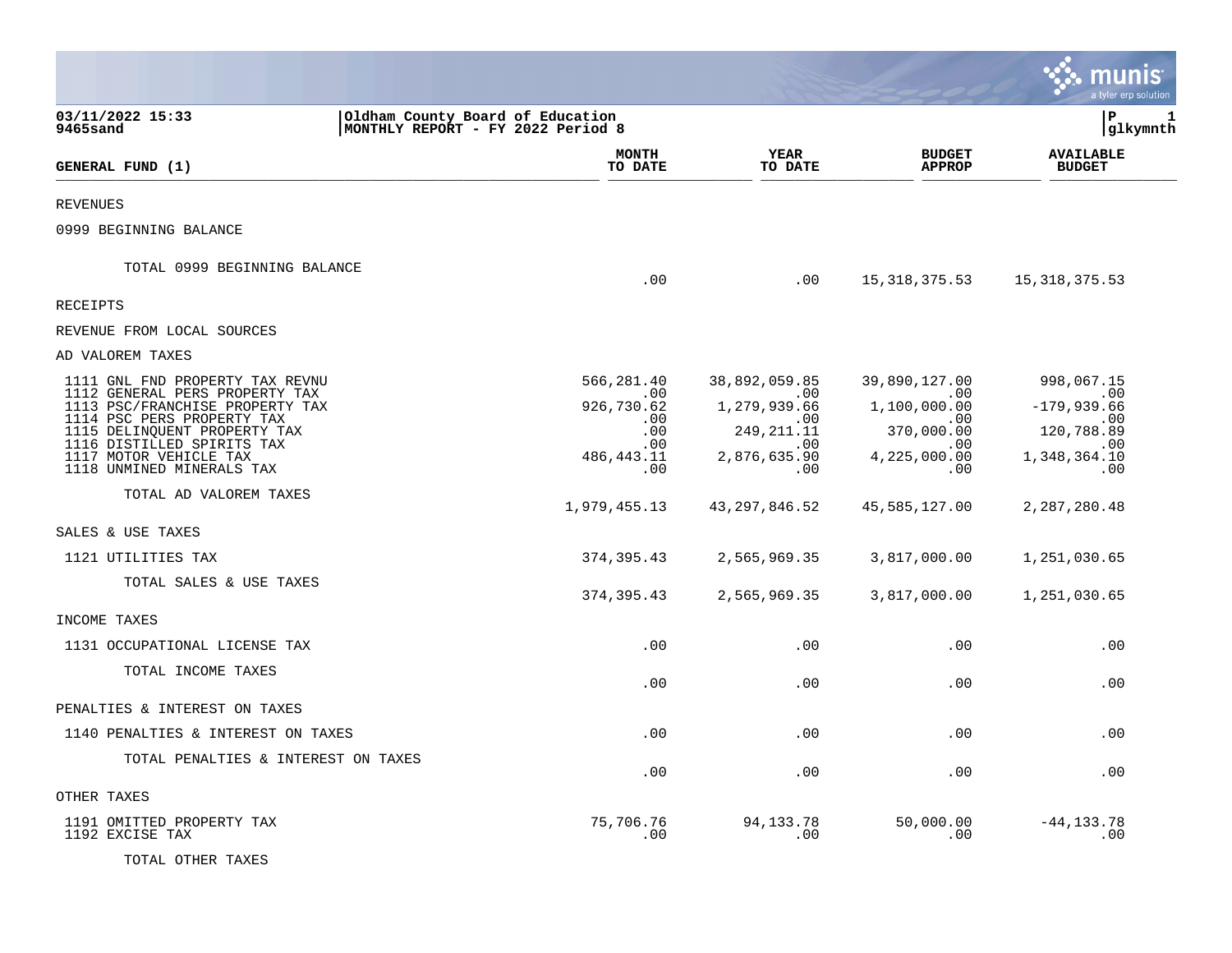|                                                                                                                                                                                          |                                 |                                 |                                      | munis<br>a tyler erp solution     |
|------------------------------------------------------------------------------------------------------------------------------------------------------------------------------------------|---------------------------------|---------------------------------|--------------------------------------|-----------------------------------|
| 03/11/2022 15:33<br>Oldham County Board of Education<br>9465sand<br>MONTHLY REPORT - FY 2022 Period 8                                                                                    |                                 |                                 |                                      | lР<br>$\mathbf{2}$<br> glkymnth   |
| GENERAL FUND (1)                                                                                                                                                                         | <b>MONTH</b><br>TO DATE         | YEAR<br>TO DATE                 | <b>BUDGET</b><br><b>APPROP</b>       | <b>AVAILABLE</b><br><b>BUDGET</b> |
|                                                                                                                                                                                          | 75,706.76                       | 94,133.78                       | 50,000.00                            | $-44, 133.78$                     |
| REVENUE OTHER LOCAL GOVERNMENT UNITS                                                                                                                                                     |                                 |                                 |                                      |                                   |
| 1280 REVENUE IN LIEU OF TAXES                                                                                                                                                            | 98,546.47                       | 98,546.47                       | 106,000.00                           | 7,453.53                          |
| TOTAL REVENUE OTHER LOCAL GOVERNMENT UNITS                                                                                                                                               | 98,546.47                       | 98,546.47                       | 106,000.00                           | 7,453.53                          |
| TUITION                                                                                                                                                                                  |                                 |                                 |                                      |                                   |
| 1310 PS DISTRICT TUITION FRM INDIVS<br>1320 TUIT FRM OTH GOVT SRCS W/IN ST<br>1330 TUIT FRM OTH GOVT SRCS OUT ST<br>1340 TUITION-RESTITUTION                                             | 24,637.83<br>.00<br>.00<br>.00  | 130,922.84<br>.00<br>.00<br>.00 | 180,000.00<br>.00<br>$.00 \,$<br>.00 | 49,077.16<br>.00<br>.00<br>.00    |
| TOTAL TUITION                                                                                                                                                                            | 24,637.83                       | 130,922.84                      | 180,000.00                           | 49,077.16                         |
| TRANSPORTATION                                                                                                                                                                           |                                 |                                 |                                      |                                   |
| 1410 TRANSP FEES FROM INDIVIDUALS<br>1420 TRN FEE FM OTH GVT SRC W/IN ST<br>1430 TRN FEE FRM OTH GVT SRC OUT ST<br>1441 TRANSPORT FRM NON-PUBLIC SCHS<br>1442 TRANSPORT FRM FISCAL COURT | .00<br>.00<br>.00<br>.00<br>.00 | .00<br>.00<br>.00<br>.00<br>.00 | .00<br>.00<br>.00<br>.00<br>.00      | .00<br>.00<br>.00<br>.00<br>.00   |
| TOTAL TRANSPORTATION                                                                                                                                                                     | .00                             | .00                             | .00                                  | .00                               |
| EARNINGS ON INVESTMENTS                                                                                                                                                                  |                                 |                                 |                                      |                                   |
| 1510 INTEREST ON INVESTMENTS<br>1540 INVESTMENT INC FROM REAL PRPTY                                                                                                                      | 1,721.19<br>.00                 | 47,324.92<br>.00                | 50,000.00<br>.00                     | 2,675.08<br>.00                   |
| TOTAL EARNINGS ON INVESTMENTS                                                                                                                                                            | 1,721.19                        | 47,324.92                       | 50,000.00                            | 2,675.08                          |
| STUDENT ACTIVITIES                                                                                                                                                                       |                                 |                                 |                                      |                                   |
| 1740 STUDENT PARKING FEES - 75%                                                                                                                                                          | .00                             | .00                             | .00                                  | .00                               |
| TOTAL STUDENT ACTIVITIES                                                                                                                                                                 | .00                             | .00                             | .00                                  | .00                               |
| COMMUNITY SERVICE ACTIVITIES                                                                                                                                                             |                                 |                                 |                                      |                                   |
| 1800 REVENUE-SPECIAL PROJECTS<br>1819 REVENUE-RESOURCE CENTER                                                                                                                            | .00<br>421.25                   | .00<br>5,450.20                 | .00<br>12,000.00                     | .00<br>6,549.80                   |
| TOTAL COMMUNITY SERVICE ACTIVITIES                                                                                                                                                       | 421.25                          | 5,450.20                        | 12,000.00                            | 6,549.80                          |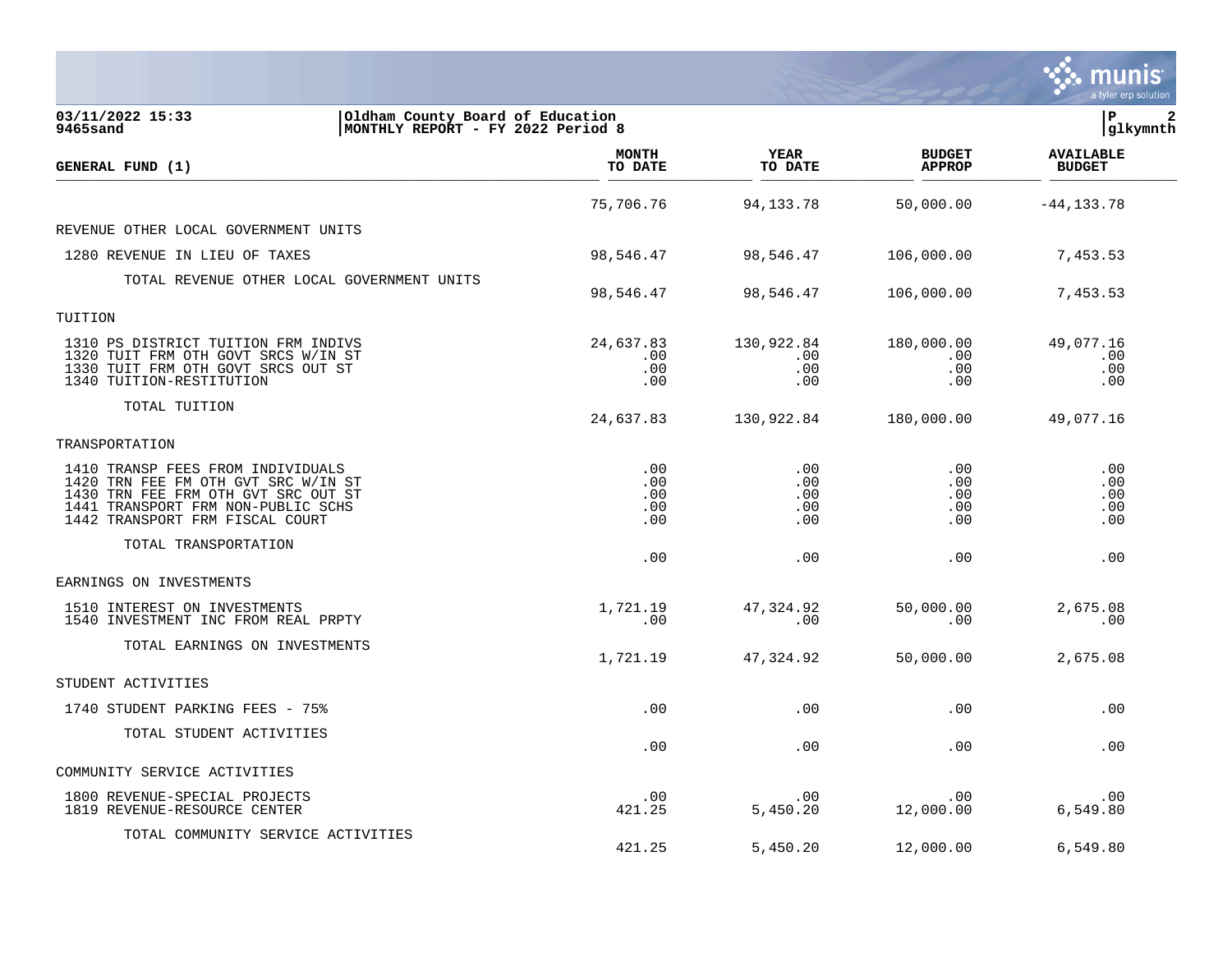

### **03/11/2022 15:33 |Oldham County Board of Education |P 3 9465sand |MONTHLY REPORT - FY 2022 Period 8 |glkymnth**

| GENERAL FUND (1)                                                                                                                                                                                                                                                                                                                                                                                                                                                                                                                                                                                                                                                                                        | <b>MONTH</b><br>TO DATE                                                                                                                                                                   | YEAR<br>TO DATE                                                                                                                                                                                                                   | <b>BUDGET</b><br><b>APPROP</b>                                                                                                                                                                             | <b>AVAILABLE</b><br><b>BUDGET</b>                                                                                                                                                 |
|---------------------------------------------------------------------------------------------------------------------------------------------------------------------------------------------------------------------------------------------------------------------------------------------------------------------------------------------------------------------------------------------------------------------------------------------------------------------------------------------------------------------------------------------------------------------------------------------------------------------------------------------------------------------------------------------------------|-------------------------------------------------------------------------------------------------------------------------------------------------------------------------------------------|-----------------------------------------------------------------------------------------------------------------------------------------------------------------------------------------------------------------------------------|------------------------------------------------------------------------------------------------------------------------------------------------------------------------------------------------------------|-----------------------------------------------------------------------------------------------------------------------------------------------------------------------------------|
| OTHER REVENUE FROM LOCAL SOURCES                                                                                                                                                                                                                                                                                                                                                                                                                                                                                                                                                                                                                                                                        |                                                                                                                                                                                           |                                                                                                                                                                                                                                   |                                                                                                                                                                                                            |                                                                                                                                                                                   |
| 1910 REAL PROPERTY RENT INCOME<br>1911 BUILDING RENTAL<br>1912 BUS RENTAL<br>1919 RENTAL-OTHER<br>1920 CONTRIBUTIONS / DONATIONS<br>1920 CONTRIBUTIONS- BOOSTERS/PTA<br>1925 REIMBURSEMENTS (NON-GVT)<br>1925 REV-ADAPTIVE SCHL REG FEE<br>1925 DAYCARE REVENUE<br>1925 REIMBURSEMENTS/FOOD SERVICE<br>1925 GATE RECEIPTS<br>1925 LOCKER/PARKING REVENUE<br>1925 SCHOOL FEES<br>1925 SCHOOL REVENUE<br>1925 SPORTS PASS<br>1941 TEXTBOOK SALES<br>1942 TEXTBOOK RENTALS<br>1951 MISC REV FRM OTH SCH DST IN ST<br>1952 MSC REV FRM OTH SCH DST OUT ST<br>1970 REV FROM OTHER DEPT IN DISTRIC<br>1980 REFUND OF PRIOR YR EXPENDITURE<br>1990 MISCELLANEOUS REVENUE<br>1999 Preschool Special Project C/O | .00<br>1,750.00<br>7,370.16<br>.00<br>.00<br>.00<br>$-122.00$<br>.00<br>.00<br>.00<br>.00<br>.00<br>.00<br>.00<br>.00<br>.00<br>.00<br>.00<br>$.00$<br>.00<br>.00<br>.00<br>260.30<br>.00 | $\begin{array}{r} 626.25 \\ 13,608.21 \\ 118,026.52 \\ 5,500.00 \\ 4,712.66 \end{array}$<br>.00<br>.00<br>.00<br>.00<br>.00<br>.00<br>.00<br>.00<br>.00<br>.00<br>.00<br>$.00 \,$<br>.00<br>.00<br>.00<br>.00<br>76,941.50<br>.00 | 2,200.00<br>25,000.00<br>150,000.00<br>5,500.00<br>13,000.00<br>.00<br>.00<br>.00<br>.00<br>$.00 \,$<br>.00<br>$.00 \,$<br>.00<br>.00<br>.00<br>.00<br>.00<br>.00<br>.00<br>.00<br>.00<br>80,000.00<br>.00 | 1,573.75<br>11,391.79<br>31,973.48<br>8,287.34<br>.00<br>.00<br>.00<br>.00<br>.00<br>.00<br>.00<br>.00<br>.00<br>.00<br>.00<br>.00<br>.00<br>.00<br>.00<br>.00<br>3,058.50<br>.00 |
| TOTAL OTHER REVENUE FROM LOCAL SOURCES                                                                                                                                                                                                                                                                                                                                                                                                                                                                                                                                                                                                                                                                  | 9,258.46                                                                                                                                                                                  | 219, 415. 14                                                                                                                                                                                                                      | 275,700.00                                                                                                                                                                                                 | 56,284.86                                                                                                                                                                         |
| TOTAL REVENUE FROM LOCAL SOURCES                                                                                                                                                                                                                                                                                                                                                                                                                                                                                                                                                                                                                                                                        | 2,564,142.52                                                                                                                                                                              | 46,459,609.22                                                                                                                                                                                                                     | 50,075,827.00                                                                                                                                                                                              | 3,616,217.78                                                                                                                                                                      |
| REVENUE FROM STATE SOURCES                                                                                                                                                                                                                                                                                                                                                                                                                                                                                                                                                                                                                                                                              |                                                                                                                                                                                           |                                                                                                                                                                                                                                   |                                                                                                                                                                                                            |                                                                                                                                                                                   |
| STATE PROGRAM                                                                                                                                                                                                                                                                                                                                                                                                                                                                                                                                                                                                                                                                                           |                                                                                                                                                                                           |                                                                                                                                                                                                                                   |                                                                                                                                                                                                            |                                                                                                                                                                                   |
| 3111 SEEK PROGRAM                                                                                                                                                                                                                                                                                                                                                                                                                                                                                                                                                                                                                                                                                       | 3, 275, 903.00                                                                                                                                                                            | 26, 238, 754.00                                                                                                                                                                                                                   | 39,310,834.00                                                                                                                                                                                              | 13,072,080.00                                                                                                                                                                     |
| TOTAL STATE PROGRAM                                                                                                                                                                                                                                                                                                                                                                                                                                                                                                                                                                                                                                                                                     | 3, 275, 903.00                                                                                                                                                                            | 26, 238, 754.00                                                                                                                                                                                                                   | 39, 310, 834.00                                                                                                                                                                                            | 13,072,080.00                                                                                                                                                                     |
| OTHER STATE FUNDING                                                                                                                                                                                                                                                                                                                                                                                                                                                                                                                                                                                                                                                                                     |                                                                                                                                                                                           |                                                                                                                                                                                                                                   |                                                                                                                                                                                                            |                                                                                                                                                                                   |
| 3121 VOCATIONAL TRAVEL<br>3122 VOCATIONAL TRANSPORTATION<br>3123 STATE VOCATIONAL SCHOOL<br>3124 DIST VOCATIONAL SCHOOL<br>3125 BUS DRVR TRAINING REIMB<br>3126 SUB SALARY REIMB (STATE)<br>3127 FLEXIBLE SPENDING REFUND<br>3128 AUDIT REIMBURSEMENT<br>3129 KSB/KSD TRANSP REIMBURSEMENT                                                                                                                                                                                                                                                                                                                                                                                                              | .00<br>.00<br>.00<br>.00<br>.00<br>.00<br>.00<br>.00<br>.00                                                                                                                               | .00<br>.00<br>.00<br>.00<br>.00<br>.00<br>.00<br>.00<br>.00                                                                                                                                                                       | .00<br>.00<br>.00<br>.00<br>.00<br>.00<br>$.00 \,$<br>.00<br>.00                                                                                                                                           | .00<br>.00<br>.00<br>.00<br>.00<br>.00<br>.00<br>.00<br>.00                                                                                                                       |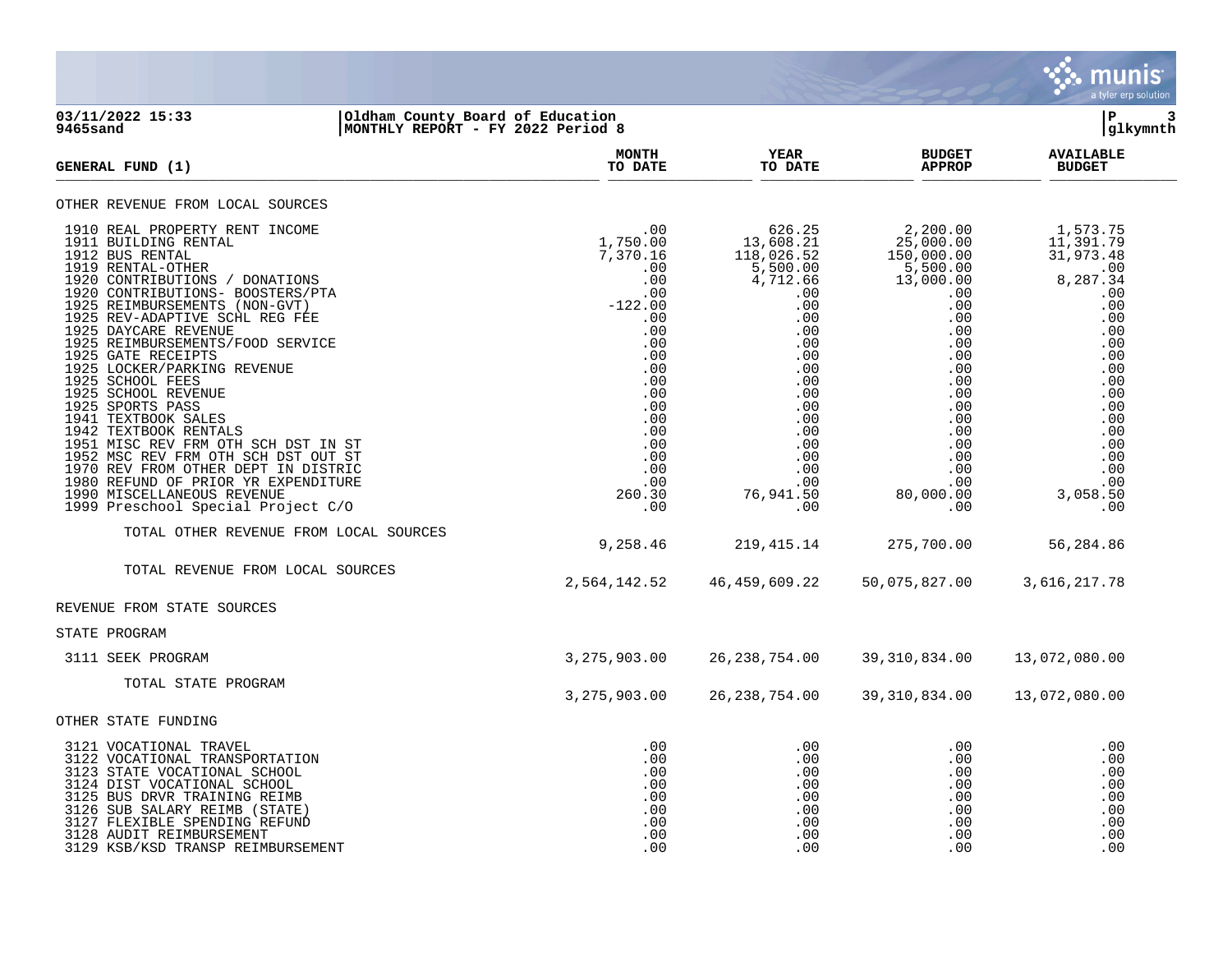

**03/11/2022 15:33 |Oldham County Board of Education |P 4** MONTHLY REPORT - FY 2022 Period 8  **MONTH AVAILABLE YEAR BUDGET** AVAILABLE **GENERAL FUND (1) TO DATE TO DATE APPROP BUDGET**  TO DATE THE RESERVED FOND (1) TOTAL OTHER STATE FUNDING .00 .00 .00 .00 EXPENDITURE REIMBURSEMENTS 3130 NATL BD CERT TEACHER SUPPLEMNT .00 .00 150,000.00 150,000.00 3131 TEXTBOOK REIMBURSEMENT TOTAL EXPENDITURE REIMBURSEMENTS .00 .00 150,000.00 150,000.00 REVENUE IN LIEU OF TAXES/STATE 3800 REV-IN LIEU OF TAX-STATE 7,870.06 62,832.53 93,636.00 30,803.47 TOTAL REVENUE IN LIEU OF TAXES/STATE 7,870.06 62,832.53 93,636.00 30,803.47 REVENUE ON BEHALF PAYMENTS 3900 REVENUE-ON BEHALF PMTS-STATE .00 .00 30,928,300.00 30,928,300.00 TOTAL REVENUE ON BEHALF PAYMENTS .00 .00 30,928,300.00 30,928,300.00 TOTAL REVENUE FROM STATE SOURCES 3,283,773.06 26,301,586.53 70,482,770.00 44,181,183.47 REVENUE FROM FEDERAL SOURCES UNRESTRICTED DIRECT 4100 UNRESTRICTED DIRECT FEDERAL .00 .00 .00 .00 TOTAL UNRESTRICTED DIRECT .00 .00 .00 .00 RESTRICTED THROUGH THE STATE 4500 RESTRICTED FED THRU STATE .00 -17,813.20 5,000.00 22,813.20 TOTAL RESTRICTED THROUGH THE STATE .00 -17,813.20 5,000.00 22,813.20 FEDERAL REIMBURSEMENT 4810 MEDICAID REIMBURSEMENT 45,001.76 208,763.06 300,000.00 91,236.94 TOTAL FEDERAL REIMBURSEMENT 45,001.76 208,763.06 300,000.00 91,236.94 TOTAL REVENUE FROM FEDERAL SOURCES

45,001.76 190,949.86 305,000.00 114,050.14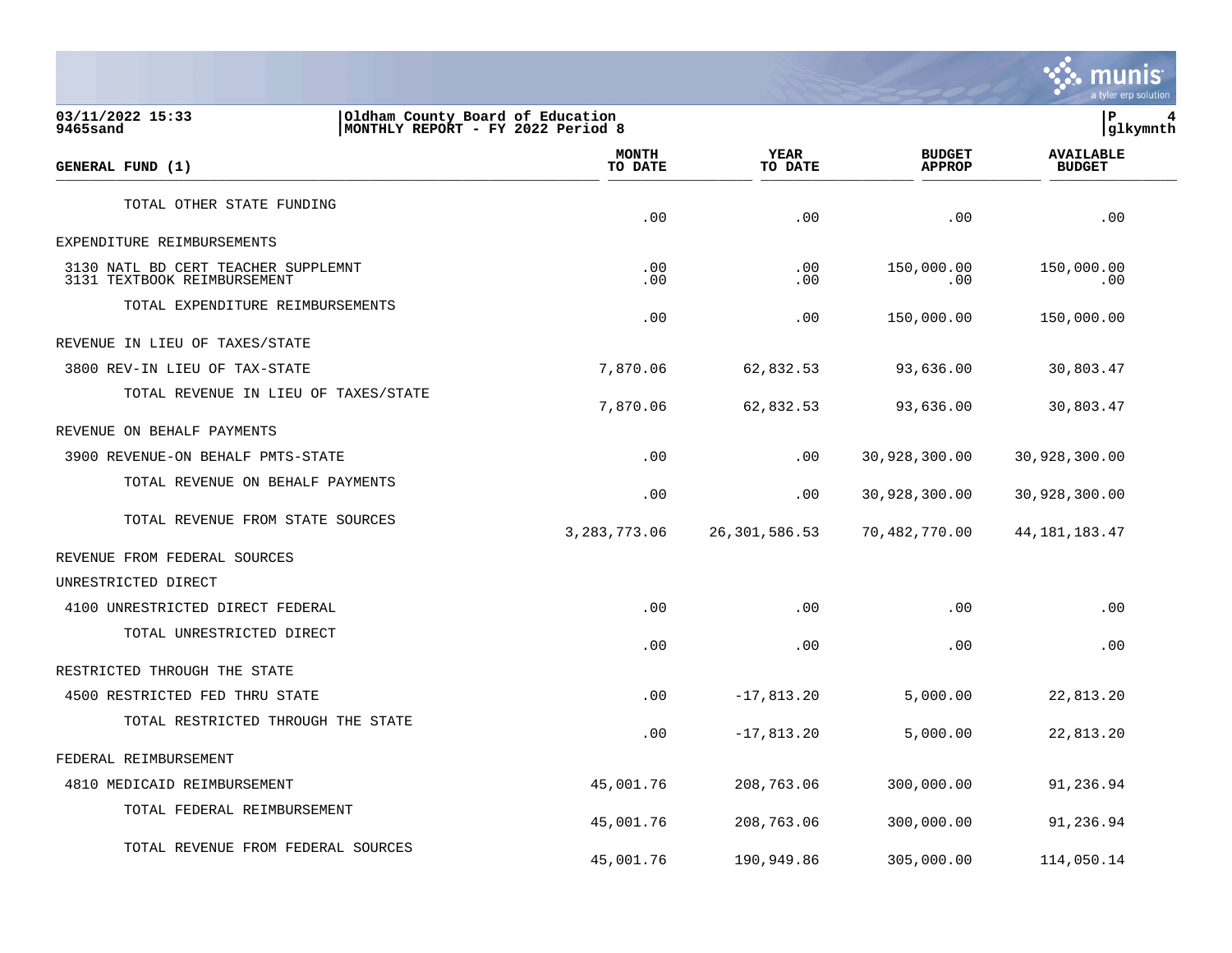|                                                                                                                                                                                                                                                                              |                                                            |                                                                       |                                                                   | <b>S. munis</b><br>a tyler erp solution                                          |
|------------------------------------------------------------------------------------------------------------------------------------------------------------------------------------------------------------------------------------------------------------------------------|------------------------------------------------------------|-----------------------------------------------------------------------|-------------------------------------------------------------------|----------------------------------------------------------------------------------|
| 03/11/2022 15:33<br>Oldham County Board of Education<br>MONTHLY REPORT - FY 2022 Period 8<br>9465sand                                                                                                                                                                        |                                                            |                                                                       |                                                                   | l P<br>5<br> glkymnth                                                            |
| GENERAL FUND (1)                                                                                                                                                                                                                                                             | <b>MONTH</b><br>TO DATE                                    | <b>YEAR</b><br>TO DATE                                                | <b>BUDGET</b><br><b>APPROP</b>                                    | <b>AVAILABLE</b><br><b>BUDGET</b>                                                |
|                                                                                                                                                                                                                                                                              |                                                            |                                                                       |                                                                   |                                                                                  |
| OTHER RECEIPTS                                                                                                                                                                                                                                                               |                                                            |                                                                       |                                                                   |                                                                                  |
| BOND ISSUANCE                                                                                                                                                                                                                                                                |                                                            |                                                                       |                                                                   |                                                                                  |
| 5110 BOND PRINCIPAL PROCEEDS                                                                                                                                                                                                                                                 | .00                                                        | .00                                                                   | .00                                                               | .00                                                                              |
| TOTAL BOND ISSUANCE                                                                                                                                                                                                                                                          | .00                                                        | .00                                                                   | .00                                                               | .00                                                                              |
| INTERFUND TRANSFERS                                                                                                                                                                                                                                                          |                                                            |                                                                       |                                                                   |                                                                                  |
| 5210 FUND TRANSFER<br>5210 TRANSFER IN - SALARIES<br>5220 INDIRECT COSTS TRANSFER                                                                                                                                                                                            | 10,671.12<br>.00<br>18,137.00                              | 171,933.42<br>.00<br>99,262.00                                        | 36,100.00<br>.00<br>190,036.37                                    | $-135,833.42$<br>.00<br>90,774.37                                                |
| TOTAL INTERFUND TRANSFERS                                                                                                                                                                                                                                                    | 28,808.12                                                  | 271,195.42                                                            | 226, 136.37                                                       | $-45,059.05$                                                                     |
| SALE OR COMP FOR LOSS OF ASSETS                                                                                                                                                                                                                                              |                                                            |                                                                       |                                                                   |                                                                                  |
| 5311 SALE OF LAND & IMPROVEMENTS<br>5312 LOSS COMP - LAND & IMPROVEMNTS<br>5331 SALE OF BUILDINGS<br>5332 INSUR COMP - BUILDINGS<br>5341 SALE OF EQUIPMENT ETC<br>5341 SALE OF SURPLUS EQ-ONLINE AUCT<br>5341 DISPOSAL PROCEEDS - TECH EQ<br>5342 INSUR COMP - EQUIPMENT ETC | .00<br>.00<br>.00<br>.00<br>.00<br>65,644.53<br>.00<br>.00 | .00<br>.00<br>.00<br>.00<br>60,000.00<br>66,899.30<br>3,746.63<br>.00 | .00<br>$.00 \,$<br>.00<br>.00<br>.00<br>500.00<br>1,500.00<br>.00 | .00<br>.00<br>.00<br>.00<br>$-60,000.00$<br>$-66, 399.30$<br>$-2, 246.63$<br>.00 |
| TOTAL SALE OR COMP FOR LOSS OF ASSETS                                                                                                                                                                                                                                        | 65,644.53                                                  | 130,645.93                                                            | 2,000.00                                                          | $-128,645.93$                                                                    |
| CAPITAL LEASE PROCEEDS                                                                                                                                                                                                                                                       |                                                            |                                                                       |                                                                   |                                                                                  |
| 5500 CAPITAL LEASE PROCEEDS                                                                                                                                                                                                                                                  | .00                                                        | .00                                                                   | .00                                                               | .00                                                                              |
| TOTAL CAPITAL LEASE PROCEEDS                                                                                                                                                                                                                                                 | .00                                                        | .00                                                                   | .00                                                               | .00                                                                              |
| TOTAL OTHER RECEIPTS                                                                                                                                                                                                                                                         | 94,452.65                                                  | 401,841.35                                                            | 228, 136.37                                                       | $-173,704.98$                                                                    |
| TOTAL RECEIPTS                                                                                                                                                                                                                                                               | 5,987,369.99                                               | 73, 353, 986.96                                                       | 121,091,733.37                                                    | 47,737,746.41                                                                    |
| TOTAL REVENUE                                                                                                                                                                                                                                                                | 5,987,369.99                                               | 73, 353, 986.96                                                       | 136, 410, 108.90                                                  | 63,056,121.94                                                                    |

and the state of the state of the state of the state of the state of the state of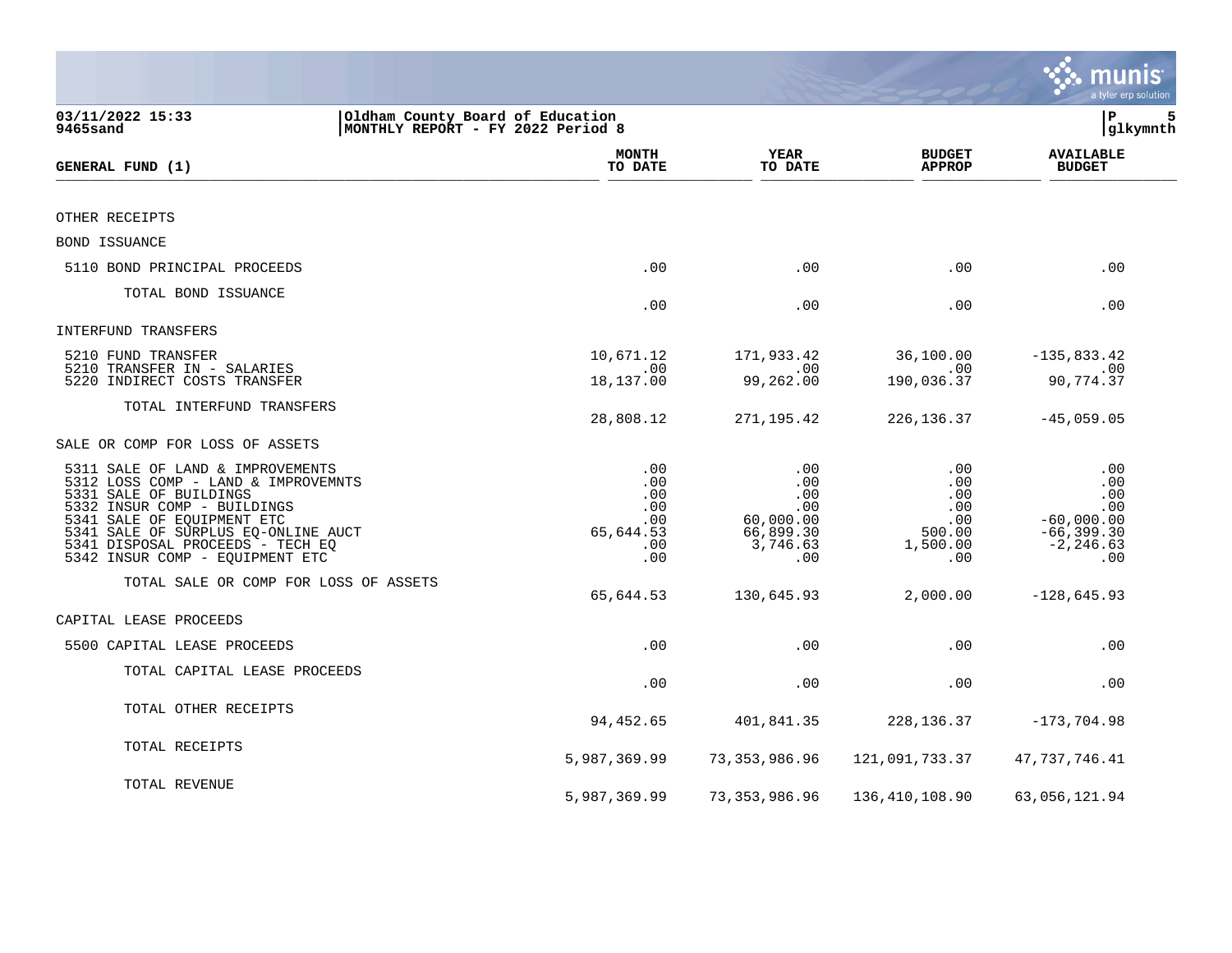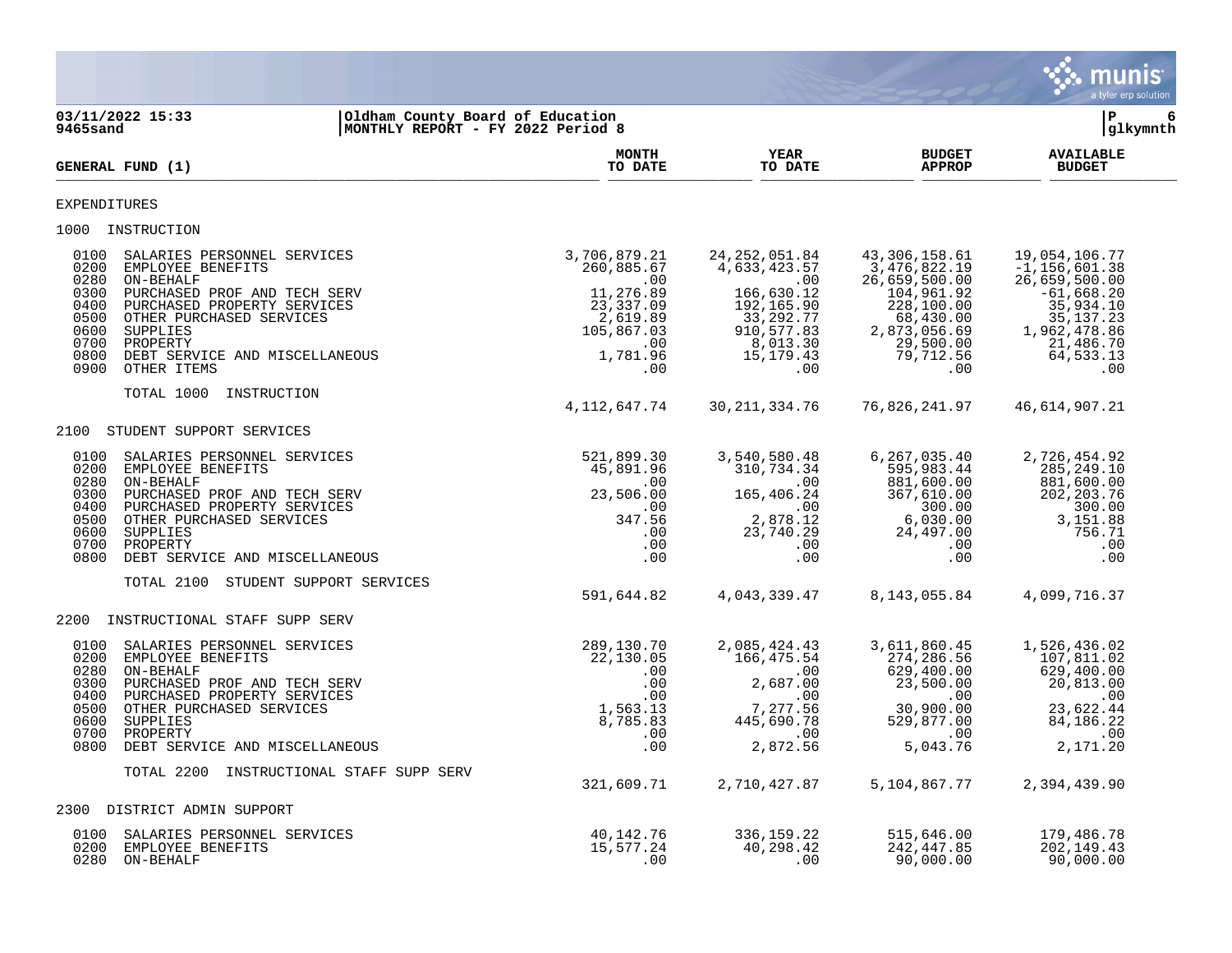

### **03/11/2022 15:33 |Oldham County Board of Education |P 7 9465sand |MONTHLY REPORT - FY 2022 Period 8 |glkymnth**

|                                                                      | <b>GENERAL FUND (1)</b>                                                                                                                                                                                                                                                                                     | <b>MONTH</b><br>TO DATE                                   | <b>YEAR</b><br>TO DATE                                                                                                   | <b>BUDGET</b><br><b>APPROP</b>                                                                                                                                                                                                                                                       | <b>AVAILABLE</b><br><b>BUDGET</b>                                                                                                                                                   |  |
|----------------------------------------------------------------------|-------------------------------------------------------------------------------------------------------------------------------------------------------------------------------------------------------------------------------------------------------------------------------------------------------------|-----------------------------------------------------------|--------------------------------------------------------------------------------------------------------------------------|--------------------------------------------------------------------------------------------------------------------------------------------------------------------------------------------------------------------------------------------------------------------------------------|-------------------------------------------------------------------------------------------------------------------------------------------------------------------------------------|--|
| 0300<br>0400<br>0500<br>0600<br>0700<br>0800<br>0840                 | 0900 OTHER ITEMS                                                                                                                                                                                                                                                                                            |                                                           |                                                                                                                          | $\begin{array}{cccc} 708\,, 177\,.\, 12 & 773\,, 059\,.\, 00 & 64\,, 881\,.\, 88 \\ 29\,, 994\,.\, 85 & 46\,, 000\,. 00 & 16\,, 005\,.\, 15 \\ 279\,, 977\,.\, 47 & 382\,, 888\,.\, 80 & 102\,, 911\,.\, 33 \\ 62\,, 950\,.\, 02 & 40\,, 673\,.\, 18 & -22\,, 276\,.\, 84 \\ 40\,, $ |                                                                                                                                                                                     |  |
|                                                                      | TOTAL 2300 DISTRICT ADMIN SUPPORT                                                                                                                                                                                                                                                                           | 94,336.57 1,554,182.26 2,168,199.83 614,017.57            |                                                                                                                          |                                                                                                                                                                                                                                                                                      |                                                                                                                                                                                     |  |
|                                                                      | 2400 SCHOOL ADMIN SUPPORT                                                                                                                                                                                                                                                                                   |                                                           |                                                                                                                          |                                                                                                                                                                                                                                                                                      |                                                                                                                                                                                     |  |
| 0100<br>0200<br>0280<br>0300<br>0400<br>0500<br>0600<br>0700<br>0800 | SALARIES PERSONNEL SERVICES<br>EMPLOYEE BENEFITS<br>ON-BEHALF<br>ON-BEHALF<br>PURCHASED PROF AND TECH SERV<br>PURCHASED PROPERTY SERVICES<br>OTHER PURCHASED SERVICES<br>OTHER PURCHASED SERVICES<br>PROPERTY<br>PROPERTY SERVICES<br>ON SUPPLIES<br>                                                       | $\begin{array}{c} .00\ 0.00\ 0.00\ .00\ .00\ \end{array}$ | 3,670,614.01<br>477,718.01<br>$\ddotsc 0$<br>$\begin{array}{c} 0.00 \\ 0.00 \\ 0.00 \\ 0.00 \\ 0.00 \\ 0.00 \end{array}$ | 6,010,919.56<br>809,061.00<br>1,040,300.00<br>$0.00$<br>$0.00$<br>$0.00$<br>$0.00$                                                                                                                                                                                                   | 2,340,305.55<br>331,342.99<br>$\begin{array}{ccc}\n 1.50 & 331,331 \\  0.0 & 1,040,307 \\  0.0 & 0.0 & 0.0\n \end{array}$<br>1,040,300.00<br>.00<br>.00<br>.00<br>.00<br>.00<br>.00 |  |
|                                                                      | TOTAL 2400<br>SCHOOL ADMIN SUPPORT                                                                                                                                                                                                                                                                          | 538,594.90 4,148,332.02                                   |                                                                                                                          | 7,860,280.56                                                                                                                                                                                                                                                                         | 3,711,948.54                                                                                                                                                                        |  |
|                                                                      | 2500 BUSINESS SUPPORT SERVICES                                                                                                                                                                                                                                                                              |                                                           |                                                                                                                          |                                                                                                                                                                                                                                                                                      |                                                                                                                                                                                     |  |
| 0100<br>0200<br>0280<br>0300<br>0400<br>0600<br>0700<br>0900         | 33, 130.47<br>SALARIES PERSONNEL SERVICES (1.958, 546.00 1, 057, 049.62<br>NELOYEE BENSONNEL SERVICES (33, 130.47 253, 981.23 484, 308.52 230, 327.29<br>NELOYEE BENSONNEL SERVICES (33, 130.47 253, 981.23 484, 308.52 230, 327.29<br>0500 OTHER PURCHASED SERVICES<br>0800 DEBT SERVICE AND MISCELLANEOUS |                                                           |                                                                                                                          |                                                                                                                                                                                                                                                                                      |                                                                                                                                                                                     |  |
|                                                                      | TOTAL 2500 BUSINESS SUPPORT SERVICES                                                                                                                                                                                                                                                                        | 465, 339.93                                               | 2,854,223.05                                                                                                             | 5,790,329.35                                                                                                                                                                                                                                                                         | 2,936,106.30                                                                                                                                                                        |  |
|                                                                      | 2600 PLANT OPERATIONS AND MAINTENANCE                                                                                                                                                                                                                                                                       |                                                           |                                                                                                                          |                                                                                                                                                                                                                                                                                      |                                                                                                                                                                                     |  |
| 0100<br>0200<br>0280<br>0300<br>0400<br>0500<br>0600                 | 0700 PROPERTY                                                                                                                                                                                                                                                                                               |                                                           | 2,387,669.00<br>2,387,669.00<br>826,070.26<br>00<br>2,297.00<br>777,488.58<br>232,854.26<br>1,831,217.63<br>260, 339.50  | 3, 512, 718.84<br>$3,512,718.84$<br>$1,213,802.00$<br>$631,000.00$<br>$17,300.00$<br>$953,055.50$<br>$337,771.00$<br>$2,344,762.94$<br>85,500.00                                                                                                                                     | 1,125,049.84<br>387, 731. 74<br>631,000.00<br>15,003.00<br>175,566.92<br>104,916.74<br>513,545.31<br>$-174,839.50$                                                                  |  |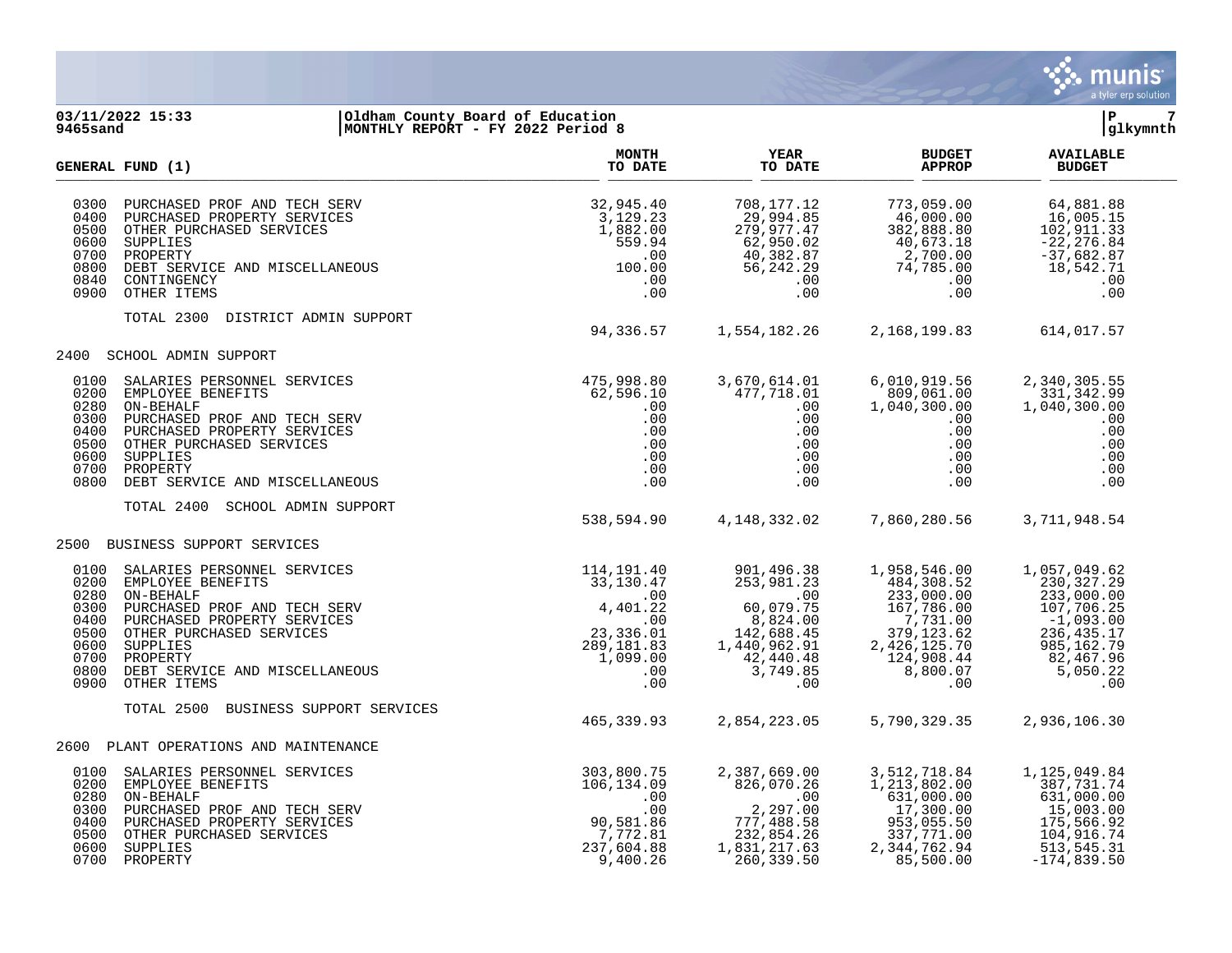

| 03/11/2022 15:33<br>Oldham County Board of Education<br>MONTHLY REPORT - FY 2022 Period 8<br>9465sand                                                                                                                                                                                                             |                                                                                                 |                                                                                                                                           |                                                                                                                                  | lР<br> glkymnth                                                                                                        | 8 |
|-------------------------------------------------------------------------------------------------------------------------------------------------------------------------------------------------------------------------------------------------------------------------------------------------------------------|-------------------------------------------------------------------------------------------------|-------------------------------------------------------------------------------------------------------------------------------------------|----------------------------------------------------------------------------------------------------------------------------------|------------------------------------------------------------------------------------------------------------------------|---|
| GENERAL FUND (1)                                                                                                                                                                                                                                                                                                  | <b>MONTH</b><br>TO DATE                                                                         | <b>YEAR</b><br>TO DATE                                                                                                                    | <b>BUDGET</b><br><b>APPROP</b>                                                                                                   | <b>AVAILABLE</b><br><b>BUDGET</b>                                                                                      |   |
| DEBT SERVICE AND MISCELLANEOUS<br>0800                                                                                                                                                                                                                                                                            | 848.34                                                                                          | 11,753.68                                                                                                                                 | 28,685.58                                                                                                                        | 16,931.90                                                                                                              |   |
| TOTAL 2600 PLANT OPERATIONS AND MAINTENANCE                                                                                                                                                                                                                                                                       |                                                                                                 |                                                                                                                                           |                                                                                                                                  |                                                                                                                        |   |
|                                                                                                                                                                                                                                                                                                                   | 756,142.99                                                                                      | 6,329,689.91                                                                                                                              | 9,124,595.86                                                                                                                     | 2,794,905.95                                                                                                           |   |
| STUDENT TRANSPORTATION<br>2700                                                                                                                                                                                                                                                                                    |                                                                                                 |                                                                                                                                           |                                                                                                                                  |                                                                                                                        |   |
| 0100<br>SALARIES PERSONNEL SERVICES<br>0200<br>EMPLOYEE BENEFITS<br>0280<br>ON-BEHALF<br>0300<br>PURCHASED PROF AND TECH SERV<br>0400<br>PURCHASED PROPERTY SERVICES<br>0500<br>OTHER PURCHASED SERVICES<br>0600<br>SUPPLIES<br>0700<br>PROPERTY<br>0800<br>DEBT SERVICE AND MISCELLANEOUS                        | 282,802.70<br>104,824.98<br>.00<br>.00<br>9,764.29<br>1,092.26<br>130,993.12<br>.00<br>1,385.93 | 1,984,182.30<br>723, 442. 17<br>$\overline{\phantom{0}}$ .00<br>141.00<br>60,879.15<br>128,625.42<br>605,537.79<br>173,784.00<br>6,999.49 | 3, 361, 819.41<br>1,003,853.00<br>573,500.00<br>2,250.00<br>81,328.54<br>168,495.20<br>1, 351, 723.10<br>690,000.00<br>15,800.00 | 1,377,637.11<br>280,410.83<br>573,500.00<br>2,109.00<br>20,449.39<br>39,869.78<br>746,185.31<br>516,216.00<br>8,800.51 |   |
|                                                                                                                                                                                                                                                                                                                   |                                                                                                 |                                                                                                                                           |                                                                                                                                  |                                                                                                                        |   |
| TOTAL 2700 STUDENT TRANSPORTATION                                                                                                                                                                                                                                                                                 | 530,863.28                                                                                      | 3,683,591.32                                                                                                                              | 7,248,769.25                                                                                                                     | 3,565,177.93                                                                                                           |   |
| 3100<br>FOOD SERVICE OPERATION                                                                                                                                                                                                                                                                                    |                                                                                                 |                                                                                                                                           |                                                                                                                                  |                                                                                                                        |   |
| 0280<br>ON-BEHALF                                                                                                                                                                                                                                                                                                 | .00                                                                                             | .00                                                                                                                                       | .00                                                                                                                              | .00                                                                                                                    |   |
| TOTAL 3100<br>FOOD SERVICE OPERATION                                                                                                                                                                                                                                                                              | .00                                                                                             | .00                                                                                                                                       | .00                                                                                                                              | .00                                                                                                                    |   |
| 3200<br>DAY CARE OPERATIONS                                                                                                                                                                                                                                                                                       |                                                                                                 |                                                                                                                                           |                                                                                                                                  |                                                                                                                        |   |
| 0280 ON-BEHALF                                                                                                                                                                                                                                                                                                    | .00                                                                                             | .00                                                                                                                                       | .00                                                                                                                              | .00                                                                                                                    |   |
| DAY CARE OPERATIONS<br>TOTAL 3200                                                                                                                                                                                                                                                                                 | .00                                                                                             | .00                                                                                                                                       | .00                                                                                                                              | .00                                                                                                                    |   |
| 3300<br>COMMUNITY SERVICES                                                                                                                                                                                                                                                                                        |                                                                                                 |                                                                                                                                           |                                                                                                                                  |                                                                                                                        |   |
| 0100<br>SALARIES PERSONNEL SERVICES<br>0200<br>EMPLOYEE BENEFITS<br>0280<br>ON-BEHALF<br>0300<br>PURCHASED PROF AND TECH SERV<br>0400<br>PURCHASED PROPERTY SERVICES<br>0500<br>OTHER PURCHASED SERVICES<br>0600<br>SUPPLIES<br>0700<br>PROPERTY<br>0800<br>DEBT SERVICE AND MISCELLANEOUS<br>0900<br>OTHER ITEMS | .00<br>.00<br>.00<br>.00<br>.00<br>.00<br>.00<br>.00<br>.00<br>.00                              | .00<br>.00<br>.00<br>735.00<br>.00<br>.00<br>523.08<br>.00<br>50.00<br>.00                                                                | .00<br>.00<br>.00<br>4,780.00<br>.00<br>2,600.00<br>1,700.00<br>.00<br>50.00<br>.00                                              | .00<br>.00<br>.00<br>4,045.00<br>.00<br>2,600.00<br>1,176.92<br>.00<br>.00<br>.00                                      |   |
| TOTAL 3300<br>COMMUNITY SERVICES                                                                                                                                                                                                                                                                                  | .00                                                                                             | 1,308.08                                                                                                                                  | 9,130.00                                                                                                                         | 7,821.92                                                                                                               |   |
| 4100 LAND/SITE ACQUISITIONS                                                                                                                                                                                                                                                                                       |                                                                                                 |                                                                                                                                           |                                                                                                                                  |                                                                                                                        |   |
| 0300 PURCHASED PROF AND TECH SERV                                                                                                                                                                                                                                                                                 | .00                                                                                             | .00                                                                                                                                       | .00                                                                                                                              | .00                                                                                                                    |   |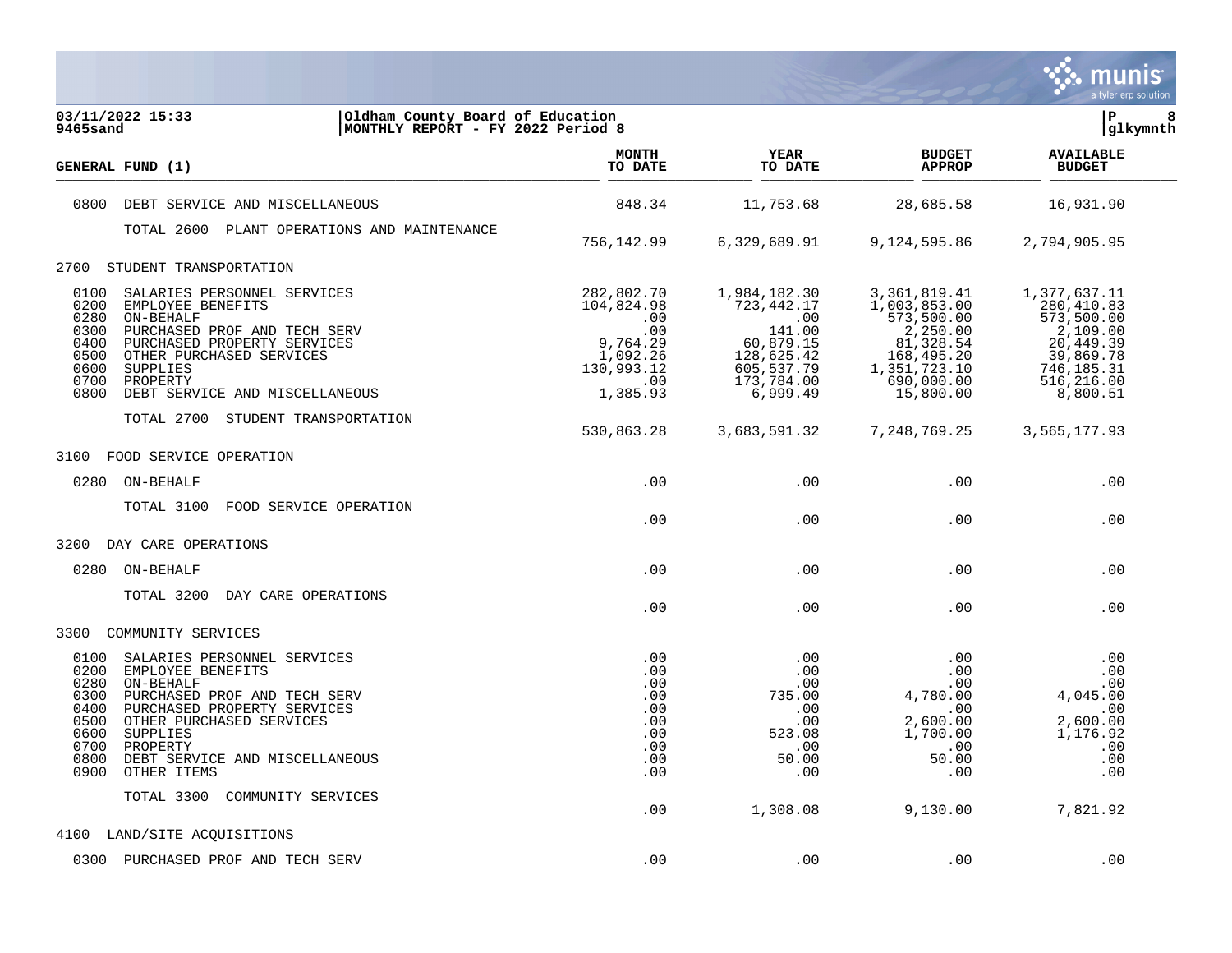

| 03/11/2022 15:33<br>9465sand                                                                                                                                                                                                                                          | Oldham County Board of Education<br>MONTHLY REPORT - FY 2022 Period 8        |                                                                                                   |                                                                                                       | P<br>9<br> glkymnth                                                                                 |  |
|-----------------------------------------------------------------------------------------------------------------------------------------------------------------------------------------------------------------------------------------------------------------------|------------------------------------------------------------------------------|---------------------------------------------------------------------------------------------------|-------------------------------------------------------------------------------------------------------|-----------------------------------------------------------------------------------------------------|--|
| GENERAL FUND (1)                                                                                                                                                                                                                                                      | <b>MONTH</b><br>TO DATE                                                      | YEAR<br>TO DATE                                                                                   | <b>BUDGET</b><br><b>APPROP</b>                                                                        | <b>AVAILABLE</b><br><b>BUDGET</b>                                                                   |  |
| 0700<br>PROPERTY                                                                                                                                                                                                                                                      | .00                                                                          | .00                                                                                               | .00                                                                                                   | .00                                                                                                 |  |
| TOTAL 4100<br>LAND/SITE ACQUISITIONS                                                                                                                                                                                                                                  | .00                                                                          | .00                                                                                               | .00                                                                                                   | .00                                                                                                 |  |
| 4200<br>LAND IMPROVEMENTS                                                                                                                                                                                                                                             |                                                                              |                                                                                                   |                                                                                                       |                                                                                                     |  |
| 0300<br>PURCHASED PROF AND TECH SERV<br>0400<br>PURCHASED PROPERTY SERVICES<br>0700<br>PROPERTY                                                                                                                                                                       | .00<br>.00<br>.00                                                            | .00<br>.00<br>.00                                                                                 | 6,000.00<br>20,000.00<br>.00                                                                          | 6,000.00<br>20,000.00<br>.00                                                                        |  |
| TOTAL 4200<br>LAND IMPROVEMENTS                                                                                                                                                                                                                                       | .00                                                                          | .00                                                                                               | 26,000.00                                                                                             | 26,000.00                                                                                           |  |
| 4300<br>ARCHITECTURAL/ENGIN                                                                                                                                                                                                                                           |                                                                              |                                                                                                   |                                                                                                       |                                                                                                     |  |
| 0100<br>SALARIES PERSONNEL SERVICES<br>0200<br>EMPLOYEE BENEFITS<br>0300<br>PURCHASED PROF AND TECH SERV<br>0400<br>PURCHASED PROPERTY SERVICES<br>0500<br>OTHER PURCHASED SERVICES<br>0600<br>SUPPLIES<br>0700<br>PROPERTY<br>0800<br>DEBT SERVICE AND MISCELLANEOUS | 19,811.72<br>3,974.63<br>.00<br>1,302.78<br>296.86<br>28.26<br>940.96<br>.00 | 148,354.40<br>31,240.21<br>1,941.93<br>140,141.10<br>2,299.05<br>18,326.72<br>16,590.96<br>747.00 | 258,853.00<br>49,555.00<br>19,400.00<br>433,000.00<br>3,400.00<br>48,709.00<br>317,000.00<br>1,085.00 | 110,498.60<br>18,314.79<br>17,458.07<br>292,858.90<br>1,100.95<br>30,382.28<br>300,409.04<br>338.00 |  |
| TOTAL 4300 ARCHITECTURAL/ENGIN                                                                                                                                                                                                                                        | 26, 355. 21                                                                  | 359,641.37                                                                                        | 1,131,002.00                                                                                          | 771,360.63                                                                                          |  |
| 4400<br>EDUCATIONAL SPECIFIC                                                                                                                                                                                                                                          |                                                                              |                                                                                                   |                                                                                                       |                                                                                                     |  |
| 0700 PROPERTY                                                                                                                                                                                                                                                         | .00                                                                          | .00                                                                                               | .00                                                                                                   | .00                                                                                                 |  |
| TOTAL 4400<br>EDUCATIONAL SPECIFIC                                                                                                                                                                                                                                    | .00                                                                          | .00                                                                                               | .00                                                                                                   | .00                                                                                                 |  |
| BUILDING ACQUISTIONS & CONSTRUCTION<br>4500                                                                                                                                                                                                                           |                                                                              |                                                                                                   |                                                                                                       |                                                                                                     |  |
| 0300<br>PURCHASED PROF AND TECH SERV<br>0400<br>PURCHASED PROPERTY SERVICES<br>0700<br>PROPERTY                                                                                                                                                                       | .00<br>.00<br>.00                                                            | .00<br>.00<br>.00                                                                                 | .00<br>.00<br>.00                                                                                     | .00<br>.00<br>.00                                                                                   |  |
| TOTAL 4500<br>BUILDING ACQUISTIONS & CONSTRUCTION                                                                                                                                                                                                                     | .00                                                                          | .00                                                                                               | .00                                                                                                   | .00                                                                                                 |  |
| 4600<br>SITE IMPROVEMENT                                                                                                                                                                                                                                              |                                                                              |                                                                                                   |                                                                                                       |                                                                                                     |  |
| PURCHASED PROPERTY SERVICES<br>0400                                                                                                                                                                                                                                   | .00                                                                          | .00                                                                                               | .00                                                                                                   | .00                                                                                                 |  |
| TOTAL 4600 SITE IMPROVEMENT                                                                                                                                                                                                                                           | .00                                                                          | .00                                                                                               | .00                                                                                                   | .00                                                                                                 |  |

4700 BUILDING IMPROVEMENTS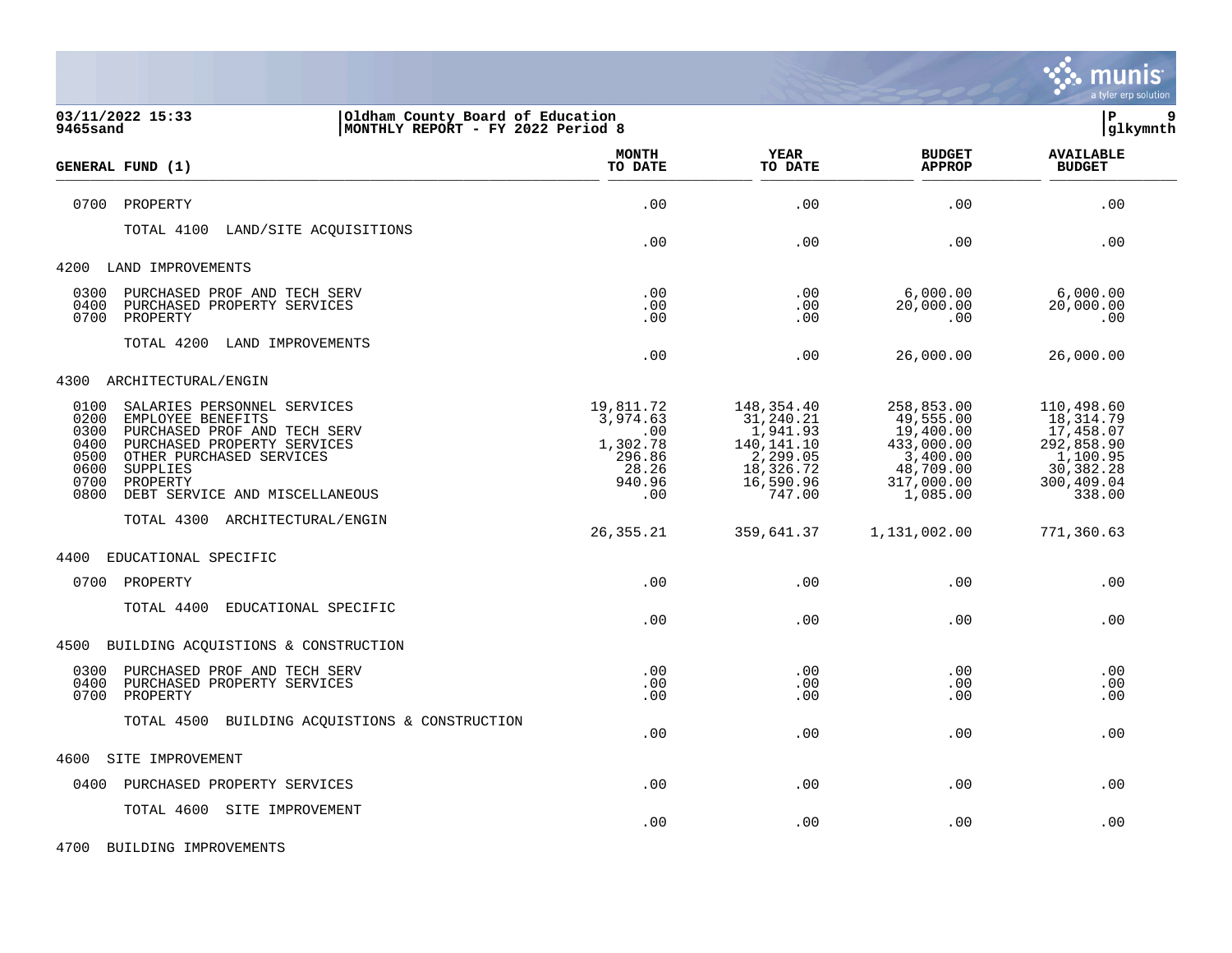

| 03/11/2022 15:33<br><b>9465sand</b> |                                                                                        | Oldham County Board of Education<br> MONTHLY REPORT - FY 2022 Period 8 |                          |                          |                                | 10<br>P<br>glkymnth               |  |
|-------------------------------------|----------------------------------------------------------------------------------------|------------------------------------------------------------------------|--------------------------|--------------------------|--------------------------------|-----------------------------------|--|
|                                     | <b>GENERAL FUND (1)</b>                                                                |                                                                        | <b>MONTH</b><br>TO DATE  | YEAR<br>TO DATE          | <b>BUDGET</b><br><b>APPROP</b> | <b>AVAILABLE</b><br><b>BUDGET</b> |  |
| 0300<br>0400<br>0700<br>0900        | PURCHASED PROF AND TECH SERV<br>PURCHASED PROPERTY SERVICES<br>PROPERTY<br>OTHER ITEMS |                                                                        | .00<br>.00<br>.00<br>.00 | .00<br>.00<br>.00<br>.00 | .00<br>.00<br>.00<br>.00       | .00<br>.00<br>.00<br>.00          |  |
|                                     | TOTAL 4700<br>BUILDING IMPROVEMENTS                                                    |                                                                        | .00                      | .00                      | .00                            | .00                               |  |
| 5100                                | DEBT SERVICE                                                                           |                                                                        |                          |                          |                                |                                   |  |
| 0800                                | DEBT SERVICE AND MISCELLANEOUS                                                         |                                                                        | 180, 131, 90             | 189, 172.87              | 189, 173, 00                   | .13                               |  |

| TOTAL 4700             | BUILDING IMPROVEMENTS          | .00             | .00           | .00            | .00                |  |
|------------------------|--------------------------------|-----------------|---------------|----------------|--------------------|--|
| 5100<br>DEBT SERVICE   |                                |                 |               |                |                    |  |
| 0800                   | DEBT SERVICE AND MISCELLANEOUS | 180,131.90      | 189,172.87    | 189,173.00     | .13                |  |
| TOTAL 5100             | DEBT SERVICE                   | 180,131.90      | 189,172.87    | 189,173.00     | .13                |  |
| 5200<br>FUND TRANSFERS |                                |                 |               |                |                    |  |
| 0900<br>OTHER ITEMS    |                                | .00             | 108,317.00    | 25,000.00      | $-83, 317.00$      |  |
| TOTAL 5200             | FUND TRANSFERS                 | .00             | 108,317.00    | 25,000.00      | $-83, 317.00$      |  |
| 5300 CONTINGENCY       |                                |                 |               |                |                    |  |
| 0840<br>CONTINGENCY    |                                | .00             | .00           | 12,763,463.47  | 12,763,463.47      |  |
|                        | TOTAL 5300 CONTINGENCY         | .00             | .00           | 12,763,463.47  | 12,763,463.47      |  |
| TOTAL EXPENDITURES     |                                | 7,617,667.05    | 56,193,559.98 | 136,410,108.90 | 80, 216, 548.92    |  |
|                        | TOTAL FOR GENERAL FUND (1)     | $-1,630,297.06$ | 17,160,426.98 | .00            | $-17, 160, 426.98$ |  |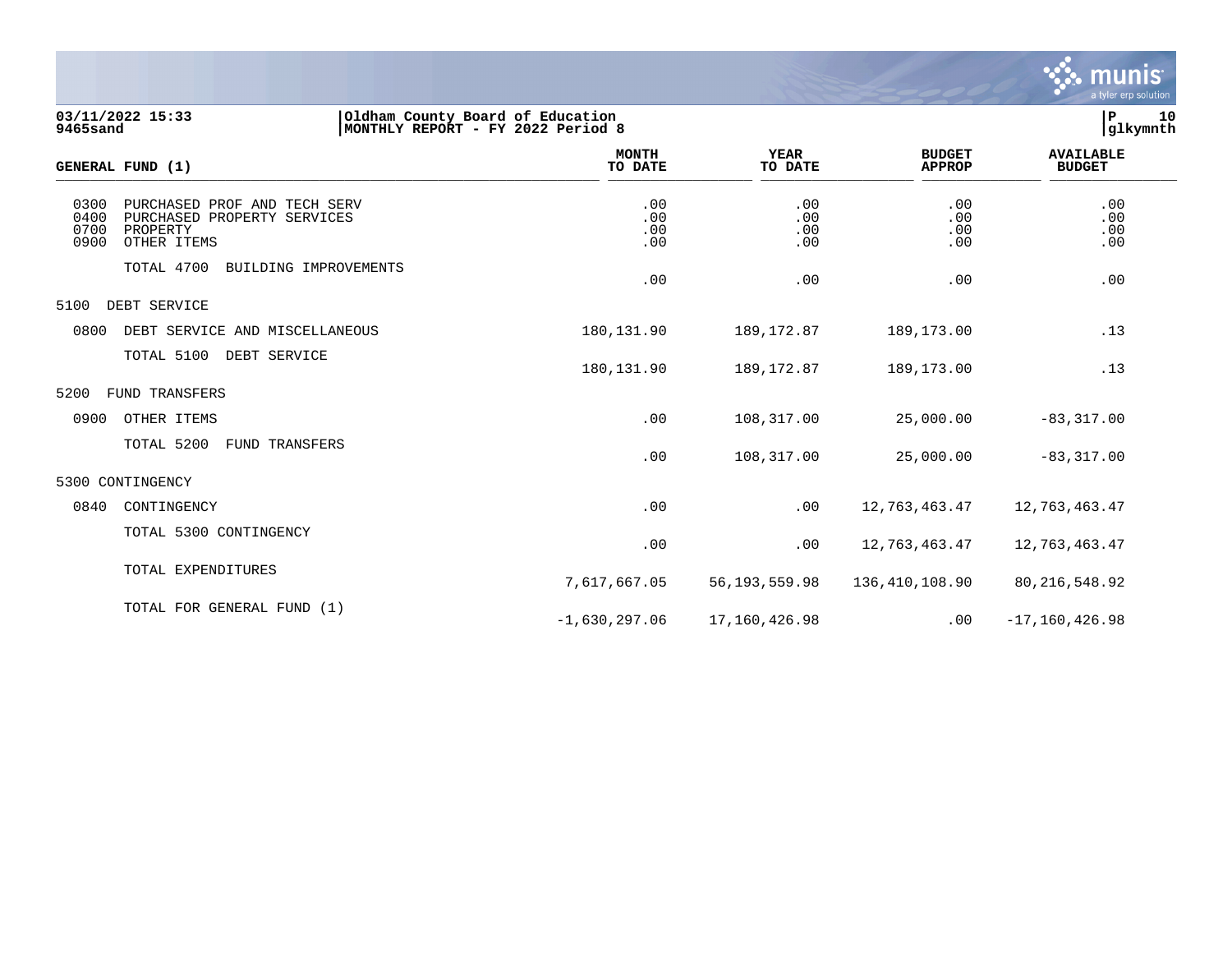|                                                                     |                                                                        |                 |                                | <u>ः munis</u><br>a tyler erp solution |
|---------------------------------------------------------------------|------------------------------------------------------------------------|-----------------|--------------------------------|----------------------------------------|
| 03/11/2022 15:33<br>9465sand                                        | Oldham County Board of Education<br> MONTHLY REPORT - FY 2022 Period 8 |                 |                                | P<br>11<br>glkymnth                    |
| SPECIAL REVENUE (2)                                                 | <b>MONTH</b><br>TO DATE                                                | YEAR<br>TO DATE | <b>BUDGET</b><br><b>APPROP</b> | <b>AVAILABLE</b><br><b>BUDGET</b>      |
| REVENUES                                                            |                                                                        |                 |                                |                                        |
| 0999 BEGINNING BALANCE                                              |                                                                        |                 |                                |                                        |
| TOTAL 0999 BEGINNING BALANCE                                        | .00                                                                    | .00             | .00                            | .00                                    |
| RECEIPTS                                                            |                                                                        |                 |                                |                                        |
| REVENUE FROM LOCAL SOURCES                                          |                                                                        |                 |                                |                                        |
| EARNINGS ON INVESTMENTS                                             |                                                                        |                 |                                |                                        |
| 1510 INTEREST ON INVESTMENTS                                        | .00                                                                    | .00             | .00                            | .00                                    |
| TOTAL EARNINGS ON INVESTMENTS                                       | .00                                                                    | .00             | .00                            | .00                                    |
| STUDENT ACTIVITIES                                                  |                                                                        |                 |                                |                                        |
| 1740 REV-BAND DIRECTOR FY 09<br>1790 OTHER DIST/STUDENT ACTIVIT INC | .00<br>.00                                                             | .00<br>.00      | .00<br>.00                     | .00<br>.00                             |
| TOTAL STUDENT ACTIVITIES                                            | .00                                                                    | .00             | .00                            | .00                                    |
| OTHER REVENUE FROM LOCAL SOURCES                                    |                                                                        |                 |                                |                                        |
| 1920 CONTRIBUTIONS / DONATIONS                                      | 4,657.01                                                               | 232,508.36      | 373, 265. 16                   | 140,756.80                             |
| TOTAL OTHER REVENUE FROM LOCAL SOURCES                              | 4,657.01                                                               | 232,508.36      | 373, 265. 16                   | 140,756.80                             |
| TOTAL REVENUE FROM LOCAL SOURCES                                    | 4,657.01                                                               | 232,508.36      | 373, 265. 16                   | 140,756.80                             |
| REVENUE FROM STATE SOURCES                                          |                                                                        |                 |                                |                                        |
| STATE PROGRAM                                                       |                                                                        |                 |                                |                                        |
| 3111 SEEK PROGRAM                                                   | .00                                                                    | .00             | .00                            | .00                                    |
| TOTAL STATE PROGRAM                                                 | .00                                                                    | .00             | .00                            | .00                                    |
| RESTRICTED                                                          |                                                                        |                 |                                |                                        |
| 3200 REV-ADULT ED KY FY16                                           | 573,390.00                                                             | 1,933,905.51    | 2,026,232.06                   | 92,326.55                              |
| TOTAL RESTRICTED                                                    | 573,390.00                                                             | 1,933,905.51    | 2,026,232.06                   | 92,326.55                              |

and the contract of the contract of the contract of the contract of the contract of the contract of the contract of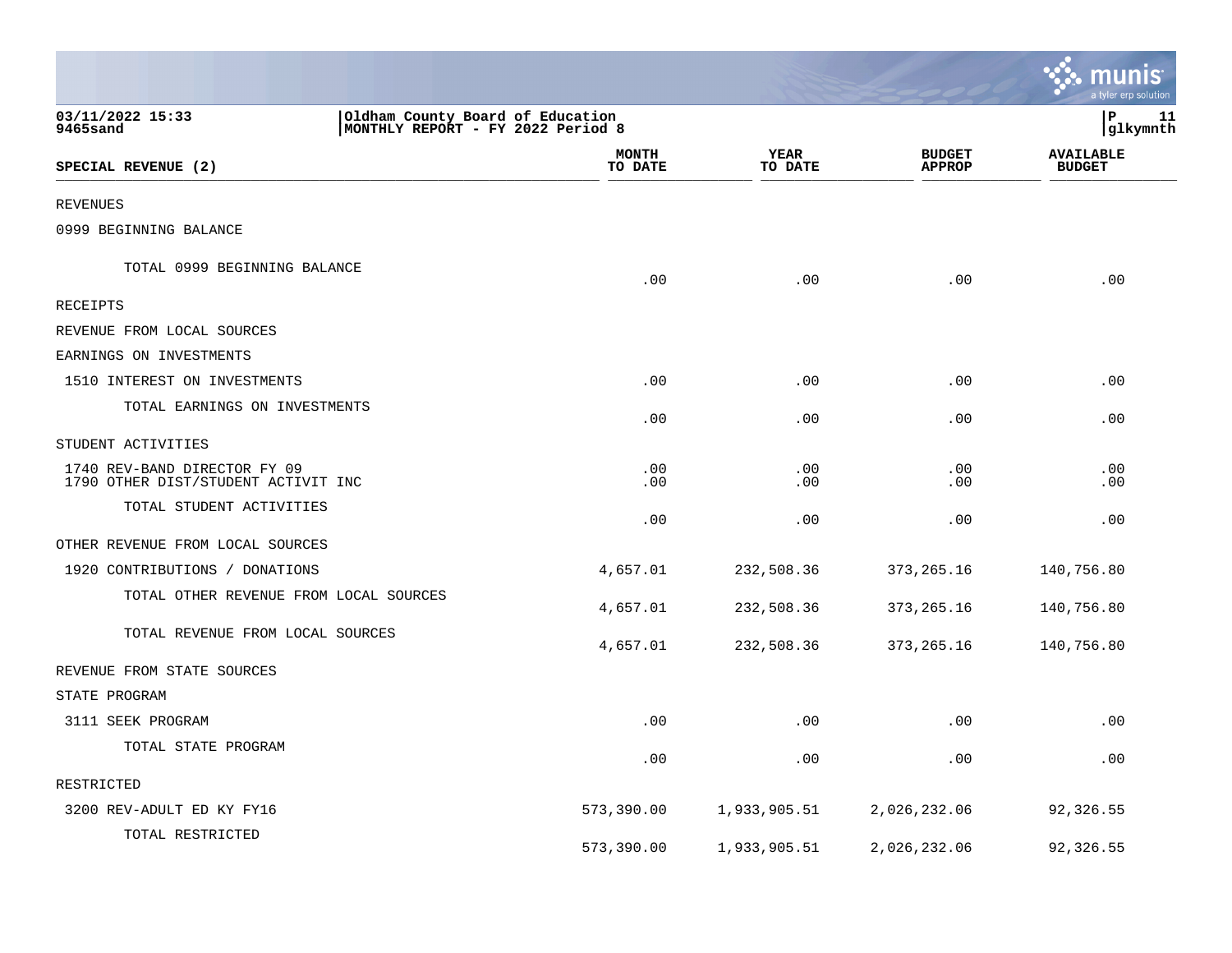|                                                                                                                                                                                                                                                                                                                                      |                                                                    |                                                                           |                                                                                                   | munis<br>a tyler erp solution                                                                     |
|--------------------------------------------------------------------------------------------------------------------------------------------------------------------------------------------------------------------------------------------------------------------------------------------------------------------------------------|--------------------------------------------------------------------|---------------------------------------------------------------------------|---------------------------------------------------------------------------------------------------|---------------------------------------------------------------------------------------------------|
| 03/11/2022 15:33<br>Oldham County Board of Education<br><b>9465sand</b>                                                                                                                                                                                                                                                              | MONTHLY REPORT - FY 2022 Period 8                                  |                                                                           |                                                                                                   | lР<br>12<br> glkymnth                                                                             |
| SPECIAL REVENUE (2)                                                                                                                                                                                                                                                                                                                  | <b>MONTH</b><br>TO DATE                                            | <b>YEAR</b><br>TO DATE                                                    | <b>BUDGET</b><br><b>APPROP</b>                                                                    | <b>AVAILABLE</b><br><b>BUDGET</b>                                                                 |
| REVENUE ON BEHALF PAYMENTS                                                                                                                                                                                                                                                                                                           |                                                                    |                                                                           |                                                                                                   |                                                                                                   |
| 3900 REVENUE-ON BEHALF IDU FY 08                                                                                                                                                                                                                                                                                                     | .00                                                                | .00                                                                       | .00                                                                                               | .00                                                                                               |
| TOTAL REVENUE ON BEHALF PAYMENTS                                                                                                                                                                                                                                                                                                     | .00                                                                | .00                                                                       | .00                                                                                               | .00                                                                                               |
| TOTAL REVENUE FROM STATE SOURCES                                                                                                                                                                                                                                                                                                     | 573,390.00                                                         | 1,933,905.51                                                              | 2,026,232.06                                                                                      | 92,326.55                                                                                         |
| REVENUE FROM FEDERAL SOURCES                                                                                                                                                                                                                                                                                                         |                                                                    |                                                                           |                                                                                                   |                                                                                                   |
| RESTRICTED DIRECT                                                                                                                                                                                                                                                                                                                    |                                                                    |                                                                           |                                                                                                   |                                                                                                   |
| 4300 REV-HEAD START FY16                                                                                                                                                                                                                                                                                                             | .00                                                                | .00                                                                       | .00                                                                                               | .00                                                                                               |
| TOTAL RESTRICTED DIRECT                                                                                                                                                                                                                                                                                                              | .00                                                                | .00                                                                       | .00                                                                                               | .00                                                                                               |
| RESTRICTED THROUGH THE STATE                                                                                                                                                                                                                                                                                                         |                                                                    |                                                                           |                                                                                                   |                                                                                                   |
| 4500 RESTRICTED FED THRU STATE                                                                                                                                                                                                                                                                                                       | 1,643,509.16                                                       | 6,489,565.53                                                              | 9,552,392.00                                                                                      | 3,062,826.47                                                                                      |
| TOTAL RESTRICTED THROUGH THE STATE                                                                                                                                                                                                                                                                                                   | 1,643,509.16                                                       | 6,489,565.53                                                              | 9,552,392.00                                                                                      | 3,062,826.47                                                                                      |
| TOTAL REVENUE FROM FEDERAL SOURCES                                                                                                                                                                                                                                                                                                   | 1,643,509.16                                                       | 6,489,565.53                                                              | 9,552,392.00                                                                                      | 3,062,826.47                                                                                      |
| OTHER RECEIPTS                                                                                                                                                                                                                                                                                                                       |                                                                    |                                                                           |                                                                                                   |                                                                                                   |
| INTERFUND TRANSFERS                                                                                                                                                                                                                                                                                                                  |                                                                    |                                                                           |                                                                                                   |                                                                                                   |
| 5210 REV-IDEA PRSCL CEIS FNTRANS 12<br>5231 GRANT XFRS FROM TITLE II<br>5232 NCLB XFR FROM TITLE IV<br>5241 GRANT XFRS TO TITLE I<br>5242 NCLB XFR TO TITLE II<br>5251 FLEX FOCUS TRNSFR FROM ESS<br>5252 FLEX FOCUS TRNSFR FROM PD<br>5253 FLEX FOCUS TRNSFR FROM IR<br>5254 FLEX TRANSFER IN<br>5261 FLEX TRNSF TO FLEX OPERATIONL | .00<br>.00<br>.00<br>.00<br>.00<br>.00<br>.00<br>.00<br>.00<br>.00 | 248,571.38<br>.00<br>.00<br>.00<br>.00<br>.00<br>.00<br>.00<br>.00<br>.00 | 283,990.63<br>119,569.00<br>33,609.00<br>$-153, 178.00$<br>.00<br>.00<br>.00<br>.00<br>.00<br>.00 | 35, 419.25<br>119,569.00<br>33,609.00<br>$-153, 178.00$<br>.00<br>.00<br>.00<br>.00<br>.00<br>.00 |
| TOTAL INTERFUND TRANSFERS                                                                                                                                                                                                                                                                                                            | .00                                                                | 248,571.38                                                                | 283,990.63                                                                                        | 35, 419. 25                                                                                       |
| TOTAL OTHER RECEIPTS                                                                                                                                                                                                                                                                                                                 | .00                                                                | 248,571.38                                                                | 283,990.63                                                                                        | 35, 419.25                                                                                        |
| TOTAL RECEIPTS                                                                                                                                                                                                                                                                                                                       | 2, 221, 556.17                                                     | 8,904,550.78                                                              | 12, 235, 879.85                                                                                   | 3, 331, 329.07                                                                                    |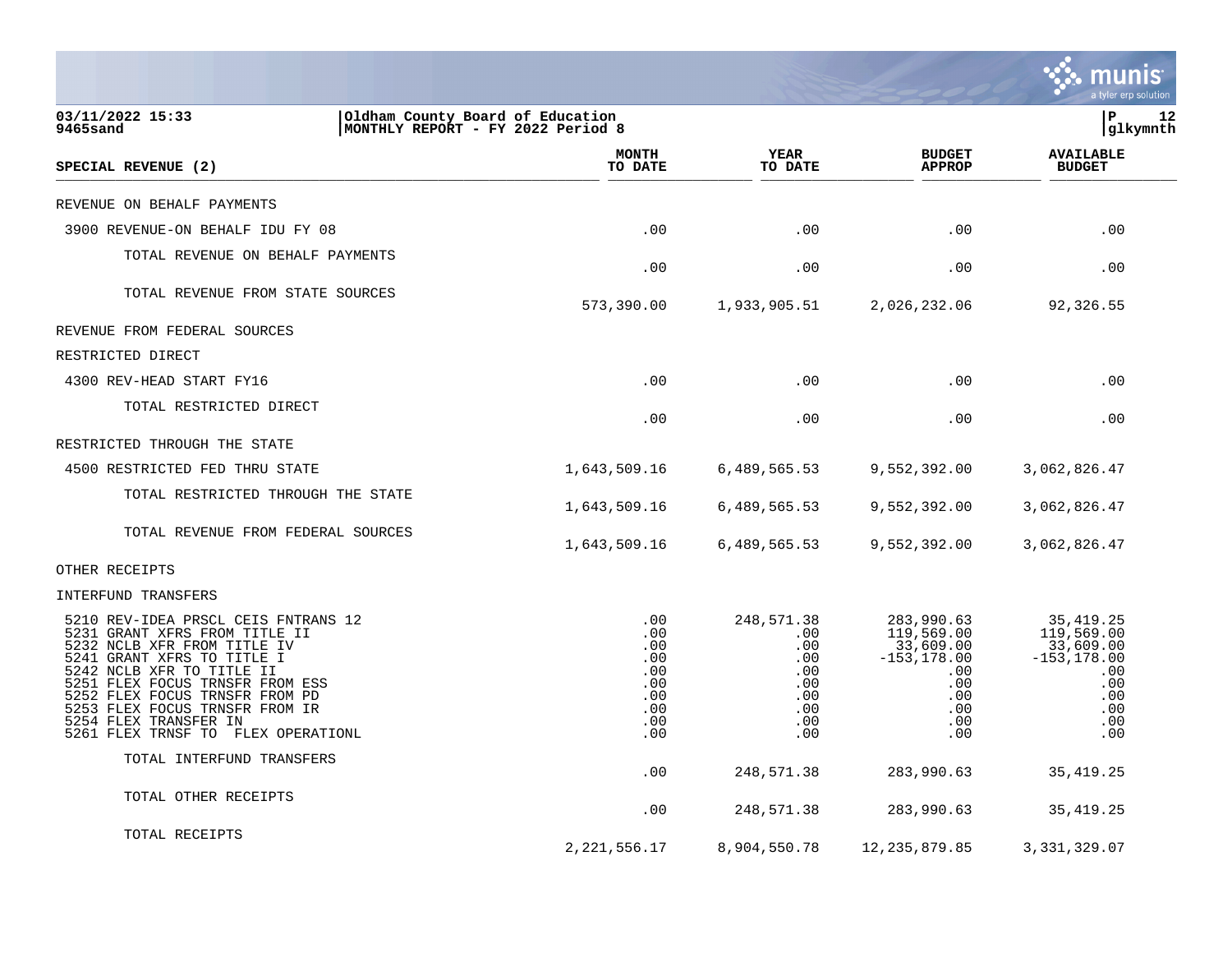|                              |                                                                       |                        |                                | munis<br>a tyler erp solution     |
|------------------------------|-----------------------------------------------------------------------|------------------------|--------------------------------|-----------------------------------|
| 03/11/2022 15:33<br>9465sand | Oldham County Board of Education<br>MONTHLY REPORT - FY 2022 Period 8 |                        |                                | 13<br>glkymnth                    |
| SPECIAL REVENUE (2)          | MONTH<br>TO DATE                                                      | <b>YEAR</b><br>TO DATE | <b>BUDGET</b><br><b>APPROP</b> | <b>AVAILABLE</b><br><b>BUDGET</b> |
| TOTAL REVENUE                | 2,221,556.17                                                          | 8,904,550.78           | 12,235,879.85                  | 3,331,329.07                      |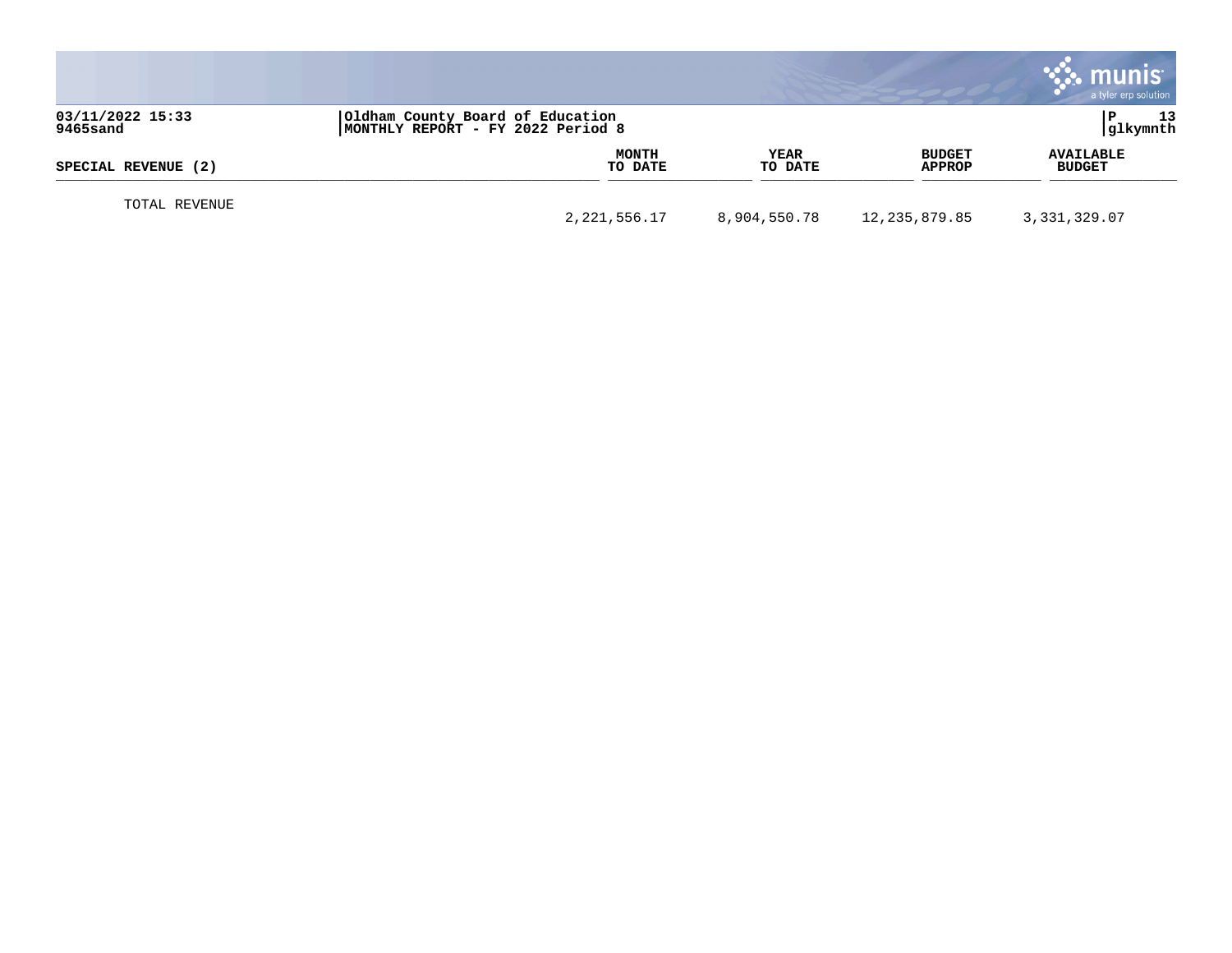|                                                                                                                                                                                                                                                                                              |                                                                                                 |                                                                                                                 |                                                                                                                   | munis<br>a tyler erp solution                                                                                          |
|----------------------------------------------------------------------------------------------------------------------------------------------------------------------------------------------------------------------------------------------------------------------------------------------|-------------------------------------------------------------------------------------------------|-----------------------------------------------------------------------------------------------------------------|-------------------------------------------------------------------------------------------------------------------|------------------------------------------------------------------------------------------------------------------------|
| 03/11/2022 15:33<br>Oldham County Board of Education<br>9465sand<br>MONTHLY REPORT - FY 2022 Period 8                                                                                                                                                                                        |                                                                                                 |                                                                                                                 |                                                                                                                   | lР<br>14<br>glkymnth                                                                                                   |
| SPECIAL REVENUE (2)                                                                                                                                                                                                                                                                          | <b>MONTH</b><br>TO DATE                                                                         | YEAR<br>TO DATE                                                                                                 | <b>BUDGET</b><br><b>APPROP</b>                                                                                    | <b>AVAILABLE</b><br><b>BUDGET</b>                                                                                      |
| <b>EXPENDITURES</b>                                                                                                                                                                                                                                                                          |                                                                                                 |                                                                                                                 |                                                                                                                   |                                                                                                                        |
| 0000 RESTRICT TO REV & BAL SHT ONLY                                                                                                                                                                                                                                                          |                                                                                                 |                                                                                                                 |                                                                                                                   |                                                                                                                        |
| 0100<br>SALARIES PERSONNEL SERVICES<br>0900<br>OTHER ITEMS                                                                                                                                                                                                                                   | .00<br>.00                                                                                      | .00<br>.00                                                                                                      | $.00 \,$<br>$.00 \,$                                                                                              | .00<br>.00                                                                                                             |
| TOTAL 0000<br>RESTRICT TO REV & BAL SHT ONLY                                                                                                                                                                                                                                                 | .00                                                                                             | .00                                                                                                             | $.00 \,$                                                                                                          | .00                                                                                                                    |
| 1000<br>INSTRUCTION                                                                                                                                                                                                                                                                          |                                                                                                 |                                                                                                                 |                                                                                                                   |                                                                                                                        |
| 0100<br>SALARIES PERSONNEL SERVICES<br>0200<br>EMPLOYEE BENEFITS<br>0300<br>PURCHASED PROF AND TECH SERV<br>0400<br>PURCHASED PROPERTY SERVICES<br>OTHER PURCHASED SERVICES<br>0500<br>0600<br>SUPPLIES<br>0700<br>PROPERTY<br>0800<br>DEBT SERVICE AND MISCELLANEOUS<br>0900<br>OTHER ITEMS | 235,083.37<br>59,384.29<br>30,750.95<br>.00<br>546.66<br>59, 237. 18<br>10,072.98<br>.00<br>.00 | 2,010,739.81<br>418,563.66<br>245,842.47<br>.00<br>4,622.76<br>1, 132, 182. 13<br>10,072.98<br>14,631.03<br>.00 | 1,634,911.14<br>338,340.31<br>210,942.00<br>.00<br>17,677.00<br>528,069.46<br>480,253.21<br>83,350.00<br>$.00 \,$ | $-375,828.67$<br>$-80, 223.35$<br>$-34,900.47$<br>.00<br>13,054.24<br>$-604, 112.67$<br>470,180.23<br>68,718.97<br>.00 |
| TOTAL 1000<br>INSTRUCTION                                                                                                                                                                                                                                                                    | 395,075.43                                                                                      | 3,836,654.84                                                                                                    | 3, 293, 543. 12                                                                                                   | $-543, 111.72$                                                                                                         |
| 2100<br>STUDENT SUPPORT SERVICES                                                                                                                                                                                                                                                             |                                                                                                 |                                                                                                                 |                                                                                                                   |                                                                                                                        |
| 0100<br>SALARIES PERSONNEL SERVICES<br>0200<br>EMPLOYEE BENEFITS<br>0300<br>PURCHASED PROF AND TECH SERV<br>0400<br>PURCHASED PROPERTY SERVICES<br>0500<br>OTHER PURCHASED SERVICES<br>0600<br>SUPPLIES<br>0700<br>PROPERTY<br>0800<br>DEBT SERVICE AND MISCELLANEOUS                        | 57,663.06<br>12,835.72<br>8,594.40<br>.00<br>447.74<br>3,647.09<br>.00<br>.00                   | 487,644.60<br>90,046.62<br>119,539.90<br>.00<br>6,191.60<br>131,643.91<br>.00<br>$-750.00$                      | 542, 272.88<br>85,565.12<br>53,300.00<br>$.00 \,$<br>17,200.00<br>55,806.18<br>$.00 \,$<br>.00                    | 54,628.28<br>$-4,481.50$<br>$-66, 239.90$<br>.00<br>11,008.40<br>$-75,837.73$<br>.00<br>750.00                         |
| TOTAL 2100<br>STUDENT SUPPORT SERVICES                                                                                                                                                                                                                                                       | 83,188.01                                                                                       | 834, 316.63                                                                                                     | 754,144.18                                                                                                        | $-80, 172.45$                                                                                                          |
| 2200<br>INSTRUCTIONAL STAFF SUPP SERV                                                                                                                                                                                                                                                        |                                                                                                 |                                                                                                                 |                                                                                                                   |                                                                                                                        |
| 0100<br>SALARIES PERSONNEL SERVICES<br>0200<br>EMPLOYEE BENEFITS<br>0300 PURCHASED PROF AND TECH SERV<br>0400 PURCHASED PROPERTY SERVICES<br>0500<br>OTHER PURCHASED SERVICES<br>0600<br>SUPPLIES<br>0700<br>PROPERTY<br>0800<br>DEBT SERVICE AND MISCELLANEOUS<br>0900<br>OTHER ITEMS       | 108,293.27<br>34,658.20<br>4,240.00<br>129.00<br>2,336.22<br>84,083.82<br>.00<br>.00<br>.00     | 722,919.05<br>235, 216.60<br>45,694.25<br>292.93<br>25, 177.63<br>278,466.61<br>.00<br>.00<br>.00               | 1,316,772.12<br>429,014.46<br>131,256.65<br>300.00<br>46,992.00<br>516,483.58<br>.00<br>$.00 \,$<br>.00           | 593,853.07<br>193,797.86<br>85,562.40<br>7.07<br>21,814.37<br>238,016.97<br>.00<br>.00<br>.00                          |
| TOTAL 2200<br>INSTRUCTIONAL STAFF SUPP SERV                                                                                                                                                                                                                                                  | 233,740.51                                                                                      | 1,307,767.07                                                                                                    | 2,440,818.81                                                                                                      | 1,133,051.74                                                                                                           |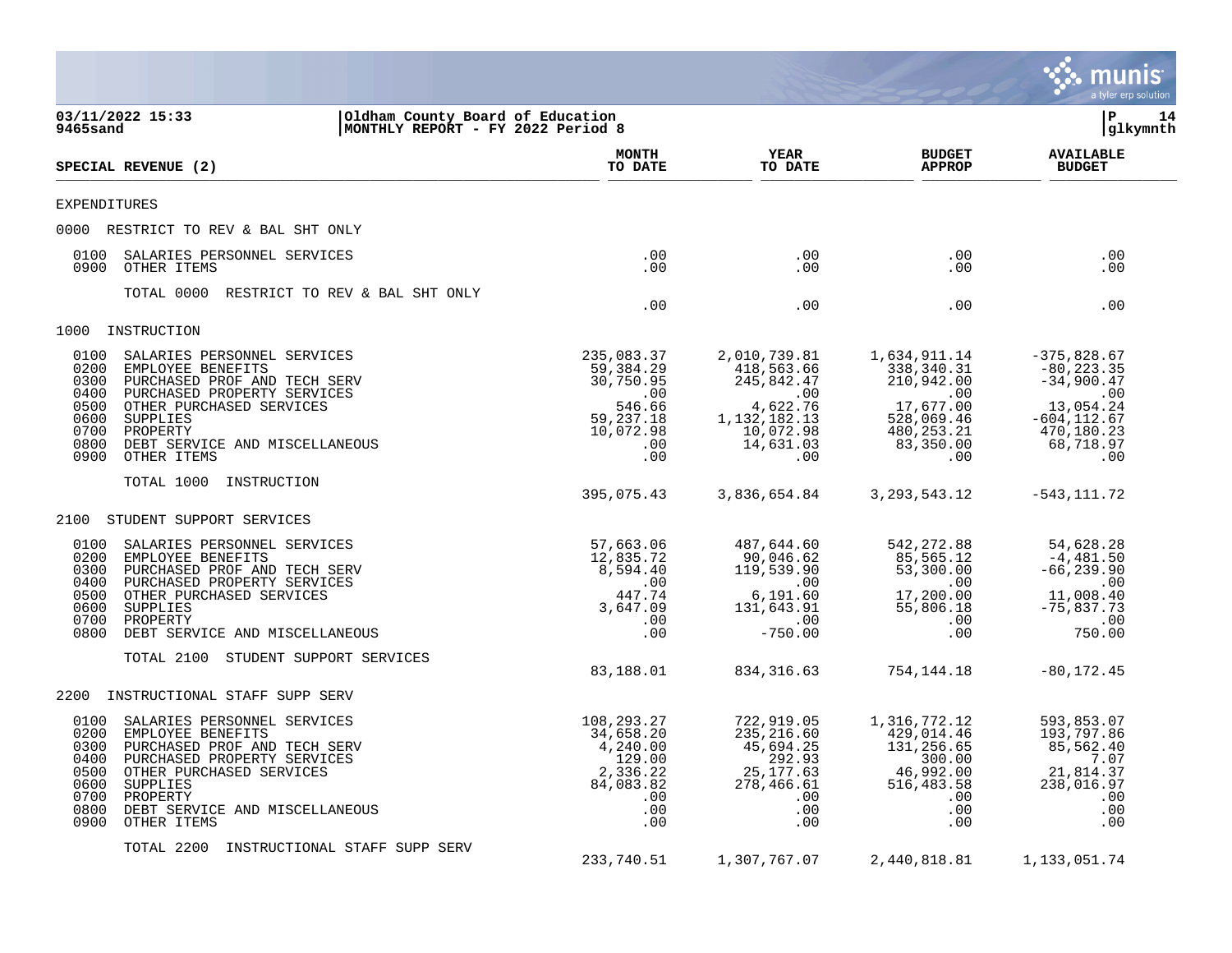|                                                                                                                                                                                        |                                        |                                                          |                                             | a tyler erp solution                                               |
|----------------------------------------------------------------------------------------------------------------------------------------------------------------------------------------|----------------------------------------|----------------------------------------------------------|---------------------------------------------|--------------------------------------------------------------------|
| 03/11/2022 15:33<br>Oldham County Board of Education<br>MONTHLY REPORT - FY 2022 Period 8<br>9465sand                                                                                  |                                        |                                                          |                                             | l P<br>15<br> glkymnth                                             |
| SPECIAL REVENUE (2)                                                                                                                                                                    | <b>MONTH</b><br>TO DATE                | YEAR<br>TO DATE                                          | <b>BUDGET</b><br><b>APPROP</b>              | <b>AVAILABLE</b><br><b>BUDGET</b>                                  |
| 2300 DISTRICT ADMIN SUPPORT                                                                                                                                                            |                                        |                                                          |                                             |                                                                    |
| 0300<br>PURCHASED PROF AND TECH SERV<br>0500<br>OTHER PURCHASED SERVICES                                                                                                               | .00<br>.00                             | .00<br>.00                                               | .00<br>.00                                  | .00<br>.00                                                         |
| TOTAL 2300 DISTRICT ADMIN SUPPORT                                                                                                                                                      | .00                                    | .00                                                      | .00                                         | .00                                                                |
| 2400<br>SCHOOL ADMIN SUPPORT                                                                                                                                                           |                                        |                                                          |                                             |                                                                    |
| 0100<br>SALARIES PERSONNEL SERVICES<br>0200<br>EMPLOYEE BENEFITS                                                                                                                       | .00<br>.00                             | .00<br>.00                                               | .00<br>.00                                  | .00<br>.00                                                         |
| TOTAL 2400 SCHOOL ADMIN SUPPORT                                                                                                                                                        | .00                                    | .00                                                      | .00                                         | .00                                                                |
| BUSINESS SUPPORT SERVICES<br>2500                                                                                                                                                      |                                        |                                                          |                                             |                                                                    |
| 0100<br>SALARIES PERSONNEL SERVICES<br>0200<br>EMPLOYEE BENEFITS<br>OTHER PURCHASED SERVICES<br>0500<br><b>SUPPLIES</b><br>0600                                                        | .00<br>.00<br>.00<br>.00               | .00<br>.00<br>.00<br>10,329.00                           | .00<br>.00<br>$.00 \,$<br>.00               | .00<br>.00<br>.00<br>$-10, 329.00$                                 |
| TOTAL 2500<br>BUSINESS SUPPORT SERVICES                                                                                                                                                | .00                                    | 10,329.00                                                | .00                                         | $-10, 329.00$                                                      |
| 2600<br>PLANT OPERATIONS AND MAINTENANCE                                                                                                                                               |                                        |                                                          |                                             |                                                                    |
| 0100<br>SALARIES PERSONNEL SERVICES<br>0200<br>EMPLOYEE BENEFITS<br>PURCHASED PROF AND TECH SERV<br>0300<br>OTHER PURCHASED SERVICES<br>0500<br>0600<br>SUPPLIES<br>0700<br>PROPERTY   | .00<br>.00<br>.00<br>.00<br>.00<br>.00 | .00<br>.00<br>.00<br>.00<br>.00<br>.00                   | .00<br>.00<br>$.00 \,$<br>.00<br>.00<br>.00 | .00<br>.00<br>.00<br>.00<br>.00<br>.00                             |
| TOTAL 2600 PLANT OPERATIONS AND MAINTENANCE                                                                                                                                            | .00                                    | .00                                                      | .00                                         | .00                                                                |
| STUDENT TRANSPORTATION<br>2700                                                                                                                                                         |                                        |                                                          |                                             |                                                                    |
| 0100<br>SALARIES PERSONNEL SERVICES<br>0200<br>EMPLOYEE BENEFITS<br>0500<br>OTHER PURCHASED SERVICES<br>0600<br>SUPPLIES<br>0700<br>PROPERTY<br>DEBT SERVICE AND MISCELLANEOUS<br>0800 | .00<br>.00<br>.00<br>.00<br>.00<br>.00 | 50,820.49<br>19,063.18<br>.00<br>12,297.71<br>.00<br>.00 | .00<br>.00<br>.00<br>.00<br>.00<br>$.00 \,$ | $-50,820.49$<br>$-19,063.18$<br>.00<br>$-12, 297.71$<br>.00<br>.00 |
| TOTAL 2700 STUDENT TRANSPORTATION                                                                                                                                                      | .00                                    | 82,181.38                                                | .00                                         | $-82, 181.38$                                                      |
| 3100 FOOD SERVICE OPERATION                                                                                                                                                            |                                        |                                                          |                                             |                                                                    |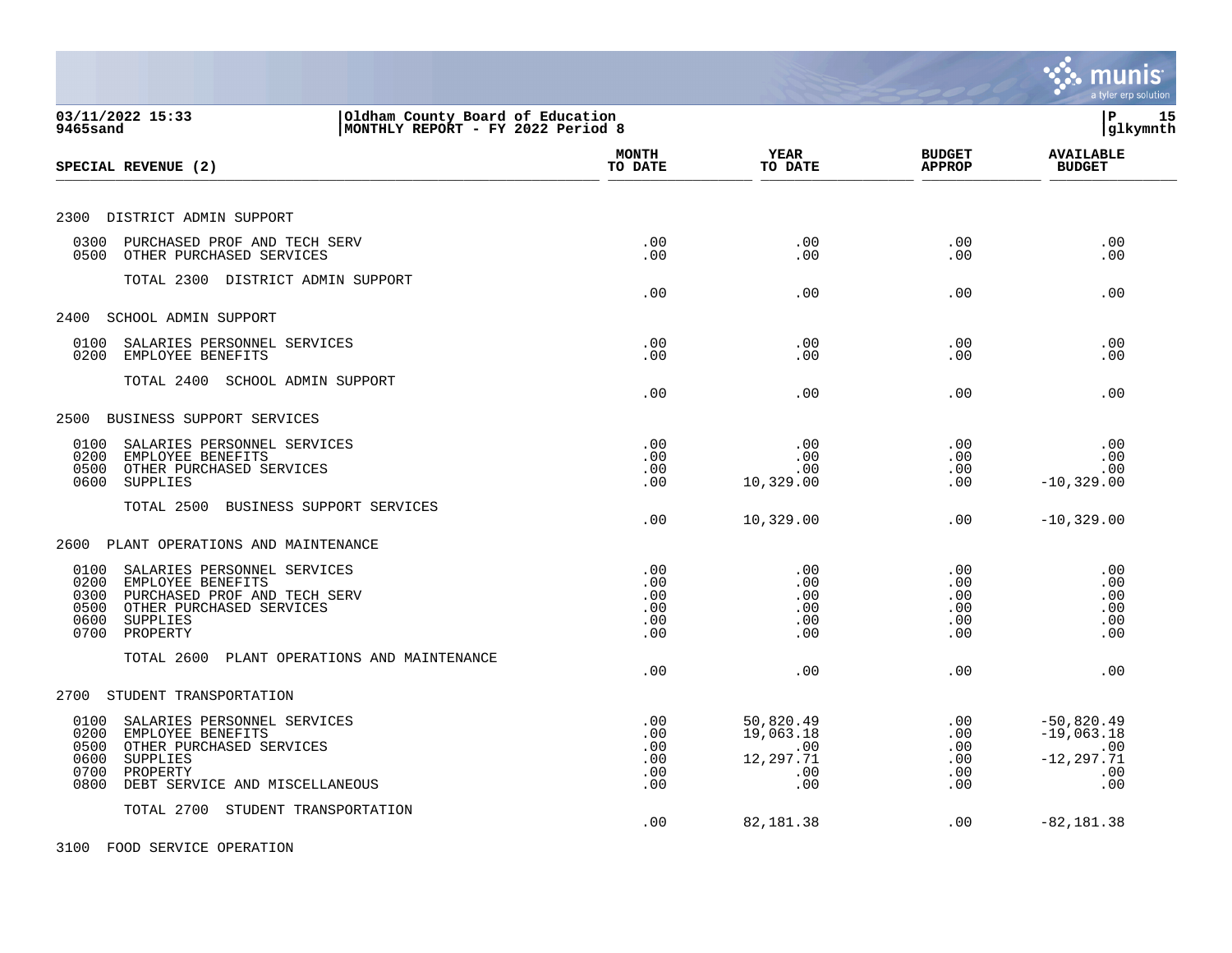

| 9465sand                                             | 03/11/2022 15:33<br>Oldham County Board of Education<br>MONTHLY REPORT - FY 2022 Period 8                                                                              |                                                              |                                                                    |                                                                                 | 16<br> P<br> glkymnth                                                       |  |
|------------------------------------------------------|------------------------------------------------------------------------------------------------------------------------------------------------------------------------|--------------------------------------------------------------|--------------------------------------------------------------------|---------------------------------------------------------------------------------|-----------------------------------------------------------------------------|--|
|                                                      | SPECIAL REVENUE (2)                                                                                                                                                    | <b>MONTH</b><br>TO DATE                                      | <b>YEAR</b><br>TO DATE                                             | <b>BUDGET</b><br><b>APPROP</b>                                                  | <b>AVAILABLE</b><br><b>BUDGET</b>                                           |  |
| 0600<br>0700                                         | SUPPLIES<br>PROPERTY                                                                                                                                                   | .00<br>.00                                                   | .00<br>.00                                                         | .00<br>.00                                                                      | .00<br>.00                                                                  |  |
|                                                      | TOTAL 3100<br>FOOD SERVICE OPERATION                                                                                                                                   | .00                                                          | .00                                                                | .00                                                                             | .00                                                                         |  |
|                                                      | 3200 DAY CARE OPERATIONS                                                                                                                                               |                                                              |                                                                    |                                                                                 |                                                                             |  |
| 0100<br>0200<br>0600<br>0800                         | SALARIES PERSONNEL SERVICES<br>EMPLOYEE BENEFITS<br>SUPPLIES<br>DEBT SERVICE AND MISCELLANEOUS                                                                         | 78,977.88<br>54,439.51<br>2,807.03<br>5,302.20               | 853,827.39<br>473,739.50<br>102,155.80<br>49,419.52                | 5,703,675.00<br>.00<br>.00<br>.00                                               | 4,849,847.61<br>$-473,739.50$<br>$-102, 155.80$<br>$-49, 419.52$            |  |
|                                                      | TOTAL 3200 DAY CARE OPERATIONS                                                                                                                                         | 141,526.62                                                   | 1,479,142.21                                                       | 5,703,675.00                                                                    | 4, 224, 532. 79                                                             |  |
| 3300                                                 | COMMUNITY SERVICES                                                                                                                                                     |                                                              |                                                                    |                                                                                 |                                                                             |  |
| 0100<br>0200<br>0300<br>0500<br>0600<br>0700<br>0800 | SALARIES PERSONNEL SERVICES<br>EMPLOYEE BENEFITS<br>PURCHASED PROF AND TECH SERV<br>OTHER PURCHASED SERVICES<br>SUPPLIES<br>PROPERTY<br>DEBT SERVICE AND MISCELLANEOUS | 9,600.12<br>872.52<br>16.00<br>.00<br>2,812.47<br>.00<br>.00 | 60,641.70<br>5,957.41<br>163.00<br>38.89<br>5,344.19<br>.00<br>.00 | 109,695.12<br>12,937.00<br>1,160.00<br>4,162.00<br>33,830.62<br>.00<br>4,379.00 | 49,053.42<br>6,979.59<br>997.00<br>4,123.11<br>28,486.43<br>.00<br>4,379.00 |  |
|                                                      | TOTAL 3300<br>COMMUNITY SERVICES                                                                                                                                       | 13,301.11                                                    | 72,145.19                                                          | 166,163.74                                                                      | 94,018.55                                                                   |  |
| 4300                                                 | ARCHITECTURAL/ENGIN                                                                                                                                                    |                                                              |                                                                    |                                                                                 |                                                                             |  |
| 0400<br>0700                                         | PURCHASED PROPERTY SERVICES<br>PROPERTY                                                                                                                                | .00<br>.00                                                   | .00<br>.00                                                         | .00<br>.00                                                                      | .00<br>.00                                                                  |  |
|                                                      | TOTAL 4300<br>ARCHITECTURAL/ENGIN                                                                                                                                      | .00                                                          | .00                                                                | .00                                                                             | .00                                                                         |  |
| 4900                                                 | OTHER - FACILITIES                                                                                                                                                     |                                                              |                                                                    |                                                                                 |                                                                             |  |
| 0400                                                 | PURCHASED PROPERTY SERVICES                                                                                                                                            | .00                                                          | .00                                                                | .00                                                                             | .00                                                                         |  |
|                                                      | TOTAL 4900<br>OTHER - FACILITIES                                                                                                                                       | .00                                                          | .00                                                                | .00                                                                             | .00                                                                         |  |
| 5200                                                 | <b>FUND TRANSFERS</b>                                                                                                                                                  |                                                              |                                                                    |                                                                                 |                                                                             |  |
| 0100<br>0200<br>0900                                 | SALARIES PERSONNEL SERVICES<br>EMPLOYEE BENEFITS<br>OTHER ITEMS                                                                                                        | .00<br>.00<br>.00                                            | .00<br>.00<br>.00                                                  | .00<br>.00<br>$-122, 465.00$                                                    | .00<br>.00<br>$-122, 465.00$                                                |  |
|                                                      | TOTAL 5200<br>FUND TRANSFERS                                                                                                                                           | .00                                                          | .00                                                                | $-122, 465.00$                                                                  | $-122, 465.00$                                                              |  |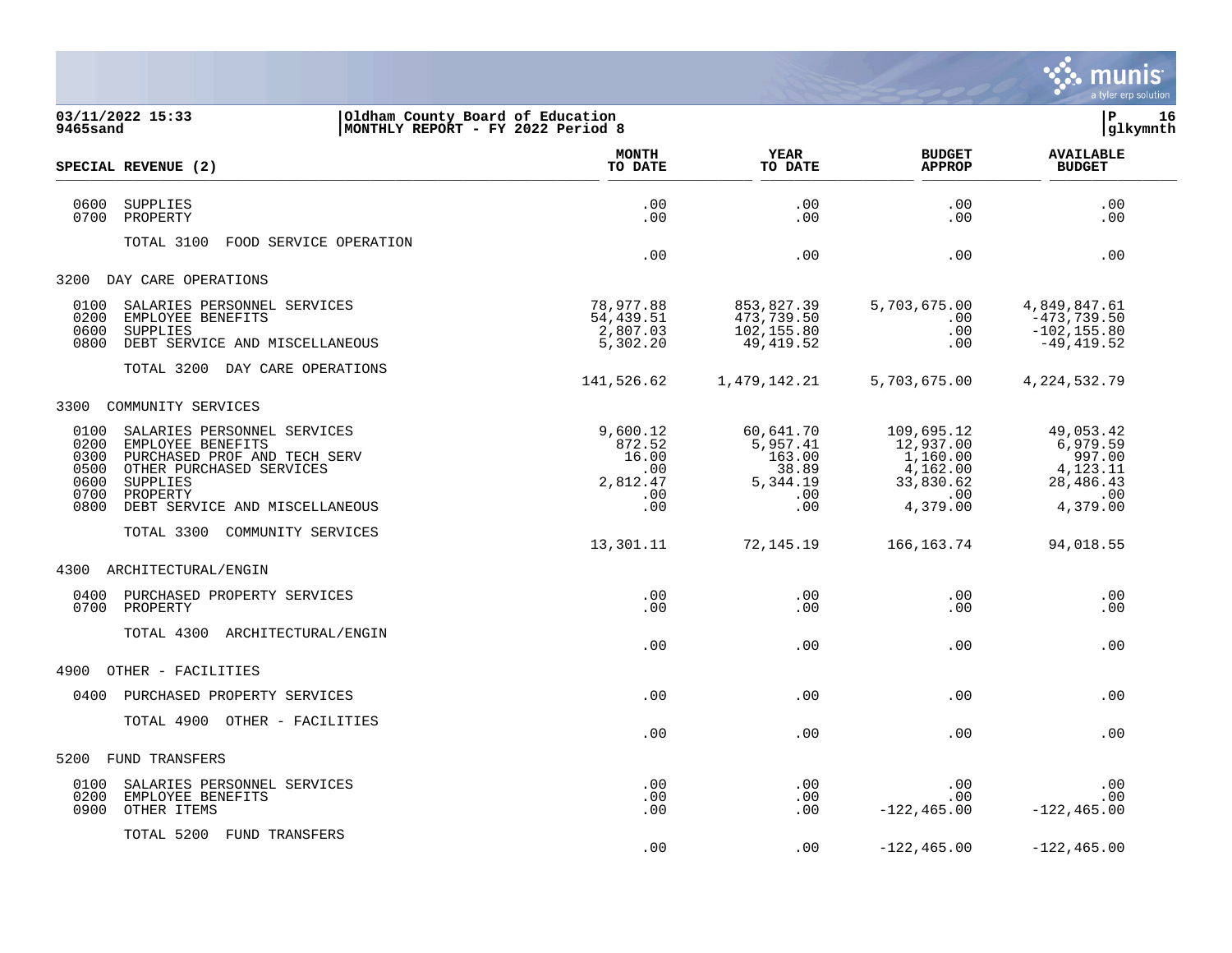|                               |                                                                       |                         |                 |                                | <b>munis</b><br>a tyler erp solution |  |
|-------------------------------|-----------------------------------------------------------------------|-------------------------|-----------------|--------------------------------|--------------------------------------|--|
| 03/11/2022 15:33<br>9465sand  | Oldham County Board of Education<br>MONTHLY REPORT - FY 2022 Period 8 |                         |                 |                                | 17<br>P<br> glkymnth                 |  |
| SPECIAL REVENUE (2)           |                                                                       | <b>MONTH</b><br>TO DATE | YEAR<br>TO DATE | <b>BUDGET</b><br><b>APPROP</b> | <b>AVAILABLE</b><br><b>BUDGET</b>    |  |
| TOTAL EXPENDITURES            | 866,831.68                                                            |                         | 7,622,536.32    | 12,235,879.85                  | 4,613,343.53                         |  |
| TOTAL FOR SPECIAL REVENUE (2) | 1,354,724.49                                                          |                         | 1,282,014.46    | .00                            | $-1,282,014.46$                      |  |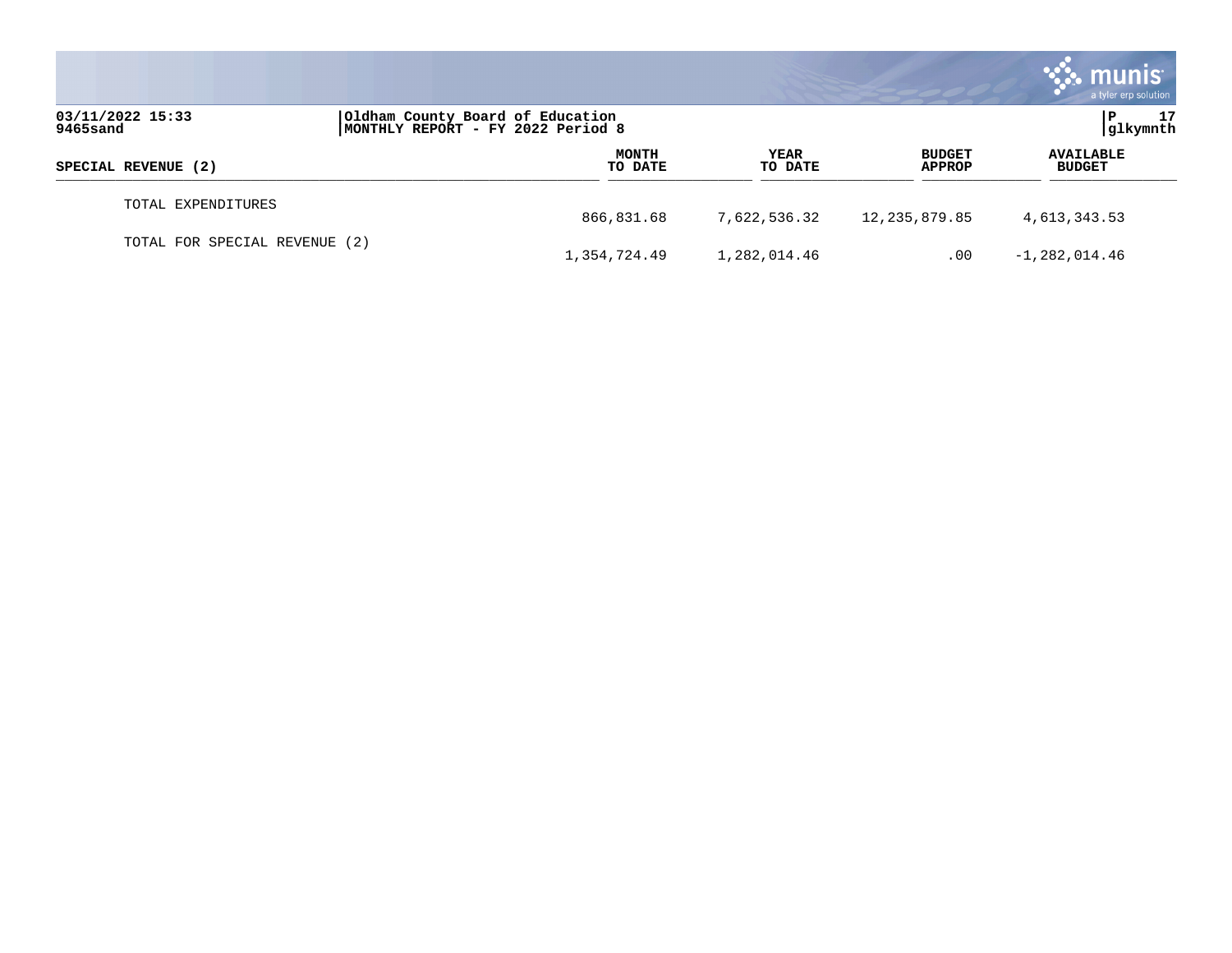|                                                                                                                                                          |                                                                       |                                                        |                                    | munis<br>a tyler erp solution                                       |
|----------------------------------------------------------------------------------------------------------------------------------------------------------|-----------------------------------------------------------------------|--------------------------------------------------------|------------------------------------|---------------------------------------------------------------------|
| 03/11/2022 15:33<br>9465sand                                                                                                                             | Oldham County Board of Education<br>MONTHLY REPORT - FY 2022 Period 8 |                                                        |                                    | l P<br>18<br>glkymnth                                               |
| DISTRICT ACTIVITY FUND 21 AY (                                                                                                                           | <b>MONTH</b><br>TO DATE                                               | <b>YEAR</b><br>TO DATE                                 | <b>BUDGET</b><br><b>APPROP</b>     | <b>AVAILABLE</b><br><b>BUDGET</b>                                   |
| <b>REVENUES</b>                                                                                                                                          |                                                                       |                                                        |                                    |                                                                     |
| 0999 BEGINNING BALANCE                                                                                                                                   |                                                                       |                                                        |                                    |                                                                     |
| TOTAL 0999 BEGINNING BALANCE                                                                                                                             | .00                                                                   | 1,656,502.27                                           | 1,656,502.27                       | .00                                                                 |
| RECEIPTS                                                                                                                                                 |                                                                       |                                                        |                                    |                                                                     |
| REVENUE FROM LOCAL SOURCES                                                                                                                               |                                                                       |                                                        |                                    |                                                                     |
| EARNINGS ON INVESTMENTS                                                                                                                                  |                                                                       |                                                        |                                    |                                                                     |
| 1510 INTEREST ON INVESTMENTS                                                                                                                             | 283.53                                                                | 1,869.36                                               | .00                                | $-1,869.36$                                                         |
| TOTAL EARNINGS ON INVESTMENTS                                                                                                                            | 283.53                                                                | 1,869.36                                               | .00                                | $-1,869.36$                                                         |
| STUDENT ACTIVITIES                                                                                                                                       |                                                                       |                                                        |                                    |                                                                     |
| 1710 ADMISSIONS - DISTRICT ACTIVITY<br>1720 BOOKSTORE SALES-DISTRICT ACTIV<br>1740 STUDENT FEES-DISTRICT ACTIVITY<br>1790 OTHER DIST/STUDENT ACTIVIT INC | 24, 194.55<br>108.00<br>51,720.74<br>2,996.62                         | 104,554.41<br>13,034.77<br>1,608,064.59<br>125, 217.20 | $.00 \,$<br>.00<br>$.00 \,$<br>.00 | $-104, 554.41$<br>$-13,034.77$<br>$-1,608,064.59$<br>$-125, 217.20$ |
| TOTAL STUDENT ACTIVITIES                                                                                                                                 | 79,019.91                                                             | 1,850,870.97                                           | .00                                | $-1,850,870.97$                                                     |
| OTHER REVENUE FROM LOCAL SOURCES                                                                                                                         |                                                                       |                                                        |                                    |                                                                     |
| 1920 CONTRIBUTIONS / DONATIONS                                                                                                                           | 14,534.47                                                             | 288,687.90                                             | .00                                | $-288,687.90$                                                       |
| TOTAL OTHER REVENUE FROM LOCAL SOURCES                                                                                                                   | 14,534.47                                                             | 288,687.90                                             | .00                                | $-288,687.90$                                                       |
| TOTAL REVENUE FROM LOCAL SOURCES                                                                                                                         | 93,837.91                                                             | 2, 141, 428. 23                                        | .00                                | $-2,141,428.23$                                                     |
| TOTAL RECEIPTS                                                                                                                                           | 93,837.91                                                             | 2, 141, 428. 23                                        | $.00 \,$                           | $-2,141,428.23$                                                     |
| TOTAL REVENUE                                                                                                                                            | 93,837.91                                                             | 3,797,930.50                                           | 1,656,502.27                       | $-2,141,428.23$                                                     |

a sa mga magaalang na mga magaalang ng mga magaalang ng mga magaalang ng magaalang ng magaalang ng magaalang n

the contract of the contract of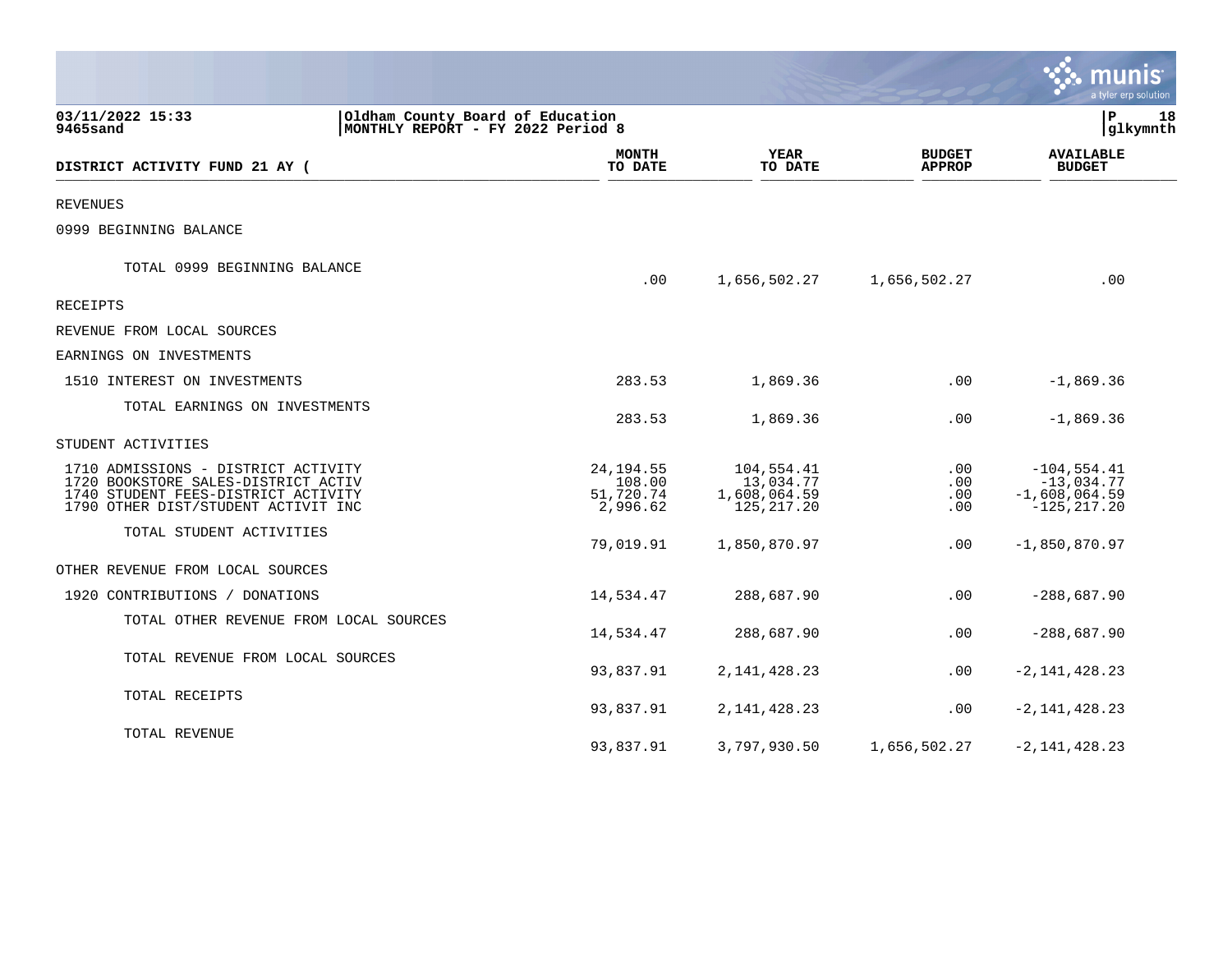

| 03/11/2022 15:33<br>9465sand                                                                                                                                                                                                                      | Oldham County Board of Education<br>MONTHLY REPORT - FY 2022 Period 8 |                                                                                      |                                                                                           | l P                                                    | 19<br> glkymnth                                                                                              |  |
|---------------------------------------------------------------------------------------------------------------------------------------------------------------------------------------------------------------------------------------------------|-----------------------------------------------------------------------|--------------------------------------------------------------------------------------|-------------------------------------------------------------------------------------------|--------------------------------------------------------|--------------------------------------------------------------------------------------------------------------|--|
| DISTRICT ACTIVITY FUND 21 AY (                                                                                                                                                                                                                    |                                                                       | <b>MONTH</b><br>TO DATE                                                              | YEAR<br>TO DATE                                                                           | <b>BUDGET</b><br><b>APPROP</b>                         | <b>AVAILABLE</b><br><b>BUDGET</b>                                                                            |  |
| EXPENDITURES                                                                                                                                                                                                                                      |                                                                       |                                                                                      |                                                                                           |                                                        |                                                                                                              |  |
| 0000 RESTRICT TO REV & BAL SHT ONLY                                                                                                                                                                                                               |                                                                       |                                                                                      |                                                                                           |                                                        |                                                                                                              |  |
| 0100<br>SALARIES PERSONNEL SERVICES<br>0200<br>EMPLOYEE BENEFITS                                                                                                                                                                                  |                                                                       | .00<br>.00                                                                           | 182.70<br>67.79                                                                           | .00<br>.00                                             | $-182.70$<br>$-67.79$                                                                                        |  |
| TOTAL 0000 RESTRICT TO REV & BAL SHT ONLY                                                                                                                                                                                                         |                                                                       | .00                                                                                  | 250.49                                                                                    | .00                                                    | $-250.49$                                                                                                    |  |
| 1000<br>INSTRUCTION                                                                                                                                                                                                                               |                                                                       |                                                                                      |                                                                                           |                                                        |                                                                                                              |  |
| 0100<br>SALARIES PERSONNEL SERVICES<br>0200<br>EMPLOYEE BENEFITS<br>0300<br>PURCHASED PROF AND TECH SERV<br>0400<br>PURCHASED PROPERTY SERVICES<br>0500<br>OTHER PURCHASED SERVICES<br>0600<br>SUPPLIES<br>0800<br>DEBT SERVICE AND MISCELLANEOUS |                                                                       | 3,429.12<br>425.68<br>$-1,673.00$<br>10,904.07<br>20,619.66<br>95,166.68<br>1,070.00 | 73,704.29<br>8,060.44<br>30,983.25<br>137, 343.93<br>82,097.74<br>838,370.95<br>13,279.37 | .00<br>.00<br>.00<br>.00<br>.00<br>1,472,364.70<br>.00 | $-73,704.29$<br>$-8,060.44$<br>$-30,983.25$<br>$-137, 343.93$<br>$-82,097.74$<br>633,993.75<br>$-13, 279.37$ |  |
| TOTAL 1000 INSTRUCTION                                                                                                                                                                                                                            |                                                                       | 129,942.21                                                                           | 1,183,839.97                                                                              | 1,472,364.70                                           | 288,524.73                                                                                                   |  |
| 2600<br>PLANT OPERATIONS AND MAINTENANCE                                                                                                                                                                                                          |                                                                       |                                                                                      |                                                                                           |                                                        |                                                                                                              |  |
| 0400<br>PURCHASED PROPERTY SERVICES<br>0600<br>SUPPLIES                                                                                                                                                                                           |                                                                       | .00<br>.00                                                                           | 4,458.50<br>.00                                                                           | $.00 \,$<br>35,408.00                                  | $-4,458.50$<br>35,408.00                                                                                     |  |
| TOTAL 2600<br>PLANT OPERATIONS AND MAINTENANCE                                                                                                                                                                                                    |                                                                       | .00                                                                                  | 4,458.50                                                                                  | 35,408.00                                              | 30,949.50                                                                                                    |  |
| 5200<br><b>FUND TRANSFERS</b>                                                                                                                                                                                                                     |                                                                       |                                                                                      |                                                                                           |                                                        |                                                                                                              |  |
| 0900<br>OTHER ITEMS                                                                                                                                                                                                                               |                                                                       | 29.99                                                                                | 181, 453. 12                                                                              | 148,729.57                                             | $-32, 723.55$                                                                                                |  |
| TOTAL 5200<br>FUND TRANSFERS                                                                                                                                                                                                                      |                                                                       | 29.99                                                                                | 181,453.12                                                                                | 148,729.57                                             | $-32, 723.55$                                                                                                |  |
| 5300 CONTINGENCY                                                                                                                                                                                                                                  |                                                                       |                                                                                      |                                                                                           |                                                        |                                                                                                              |  |
| 0840<br>CONTINGENCY                                                                                                                                                                                                                               |                                                                       | .00                                                                                  | 1,656,502.27                                                                              | .00                                                    | $-1,656,502.27$                                                                                              |  |
| TOTAL 5300 CONTINGENCY                                                                                                                                                                                                                            |                                                                       | .00                                                                                  | 1,656,502.27                                                                              | $.00 \,$                                               | $-1,656,502.27$                                                                                              |  |
| TOTAL EXPENDITURES                                                                                                                                                                                                                                |                                                                       | 129,972.20                                                                           | 3,026,504.35                                                                              | 1,656,502.27                                           | $-1,370,002.08$                                                                                              |  |
| TOTAL FOR DISTRICT ACTIVITY FUND 21 AY (21)                                                                                                                                                                                                       |                                                                       | $-36, 134.29$                                                                        | 771,426.15                                                                                | .00                                                    | $-771, 426.15$                                                                                               |  |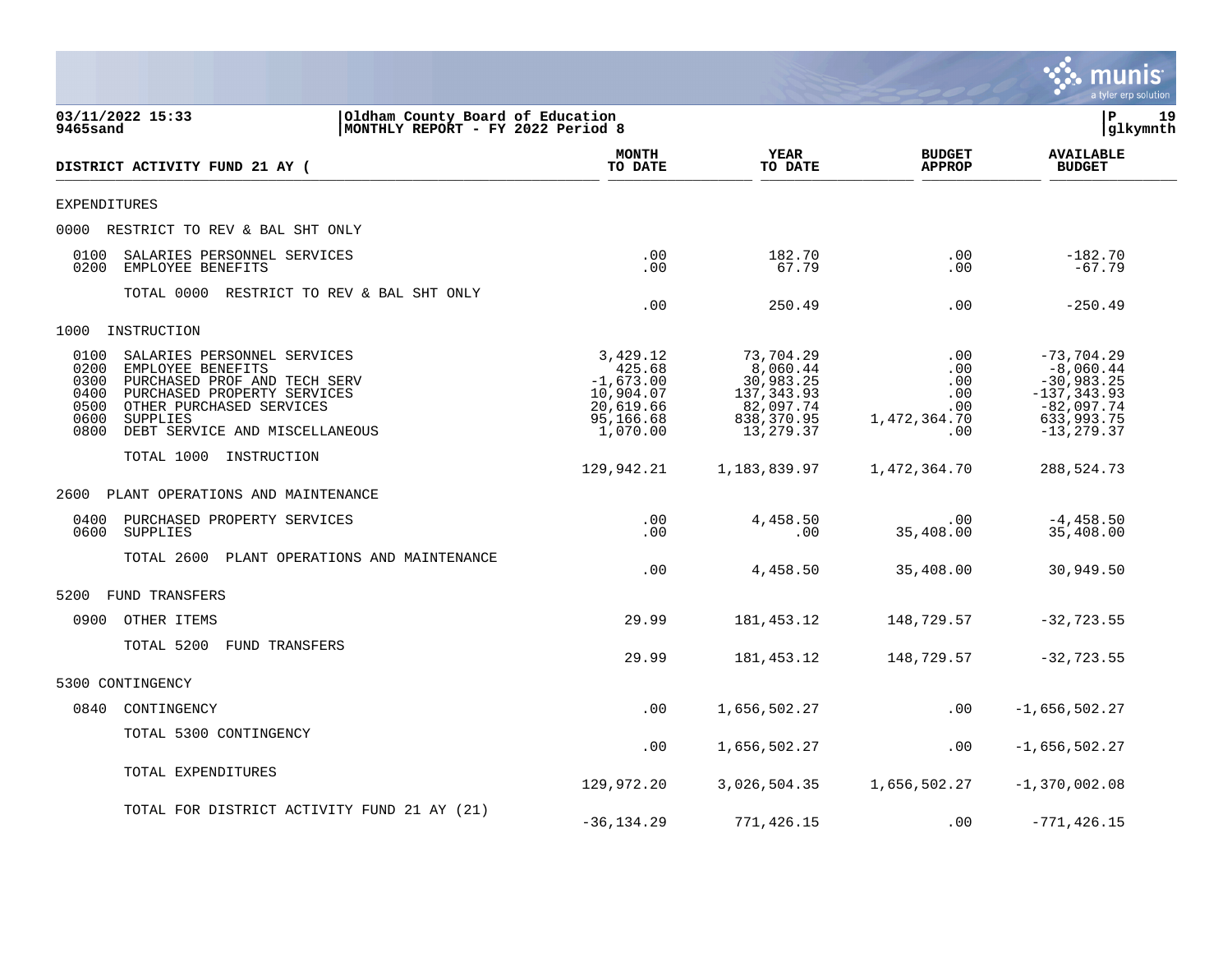|                                                                                                                                                                                                                                                                                            |                                                            |                                                                   |                                                                                 | munis<br>a tyler erp solution                                              |    |
|--------------------------------------------------------------------------------------------------------------------------------------------------------------------------------------------------------------------------------------------------------------------------------------------|------------------------------------------------------------|-------------------------------------------------------------------|---------------------------------------------------------------------------------|----------------------------------------------------------------------------|----|
| 03/11/2022 15:33<br>Oldham County Board of Education<br>9465sand<br>MONTHLY REPORT - FY 2022 Period 8                                                                                                                                                                                      |                                                            |                                                                   |                                                                                 | l P<br> glkymnth                                                           | 20 |
| DISTRICT ACTIVITY FUND 22 MY (                                                                                                                                                                                                                                                             | <b>MONTH</b><br>TO DATE                                    | YEAR<br>TO DATE                                                   | <b>BUDGET</b><br><b>APPROP</b>                                                  | <b>AVAILABLE</b><br><b>BUDGET</b>                                          |    |
| <b>REVENUES</b>                                                                                                                                                                                                                                                                            |                                                            |                                                                   |                                                                                 |                                                                            |    |
| 0999 BEGINNING BALANCE                                                                                                                                                                                                                                                                     |                                                            |                                                                   |                                                                                 |                                                                            |    |
| TOTAL 0999 BEGINNING BALANCE                                                                                                                                                                                                                                                               | .00                                                        | .00                                                               | 244, 207.65                                                                     | 244, 207.65                                                                |    |
| RECEIPTS                                                                                                                                                                                                                                                                                   |                                                            |                                                                   |                                                                                 |                                                                            |    |
| REVENUE FROM LOCAL SOURCES                                                                                                                                                                                                                                                                 |                                                            |                                                                   |                                                                                 |                                                                            |    |
| EARNINGS ON INVESTMENTS                                                                                                                                                                                                                                                                    |                                                            |                                                                   |                                                                                 |                                                                            |    |
| 1510 INTEREST ON INVESTMENTS                                                                                                                                                                                                                                                               | .00                                                        | .00                                                               | .00                                                                             | .00                                                                        |    |
| TOTAL EARNINGS ON INVESTMENTS                                                                                                                                                                                                                                                              | .00                                                        | .00                                                               | .00                                                                             | .00                                                                        |    |
| STUDENT ACTIVITIES                                                                                                                                                                                                                                                                         |                                                            |                                                                   |                                                                                 |                                                                            |    |
| 1710 ADMISSIONS - DISTRICT ACTIVITY<br>1720 BOOKSTORE SALES-DISTRICT ACTIV<br>1730 CLUB DUES-DISTRICT ACTIVITY FD<br>1740 STUDENT FEES-DISTRICT ACTIVITY<br>1740 STUDENT FEES - ATHLETIC<br>1750 SALES REVENUE<br>1790 OTHER DIST/STUDENT ACTIVIT INC<br>1790 FIELD TRIP FEES - OPER/MAINT | .00<br>.00<br>.00<br>.00<br>.00<br>.00<br>62,104.40<br>.00 | .00<br>.00<br>.00<br>700.00<br>.00<br>320.00<br>480,850.91<br>.00 | .00<br>$.00 \,$<br>$.00 \ \rm$<br>.00<br>.00<br>$.00 \,$<br>398, 475. 18<br>.00 | .00<br>.00<br>.00<br>$-700.00$<br>.00<br>$-320.00$<br>$-82, 375.73$<br>.00 |    |
| TOTAL STUDENT ACTIVITIES                                                                                                                                                                                                                                                                   | 62,104.40                                                  | 481,870.91                                                        | 398, 475. 18                                                                    | $-83, 395.73$                                                              |    |
| OTHER REVENUE FROM LOCAL SOURCES                                                                                                                                                                                                                                                           |                                                            |                                                                   |                                                                                 |                                                                            |    |
| 1920 CONTRIBUTIONS / DONATIONS                                                                                                                                                                                                                                                             | .00                                                        | 54,983.14                                                         | $.00 \times$                                                                    | $-54,983.14$                                                               |    |
| TOTAL OTHER REVENUE FROM LOCAL SOURCES                                                                                                                                                                                                                                                     | .00                                                        | 54,983.14                                                         | $.00 \ \rm$                                                                     | $-54,983.14$                                                               |    |
| TOTAL REVENUE FROM LOCAL SOURCES                                                                                                                                                                                                                                                           | 62,104.40                                                  | 536,854.05                                                        | 398,475.18                                                                      | $-138, 378.87$                                                             |    |
| REVENUE FROM FEDERAL SOURCES                                                                                                                                                                                                                                                               |                                                            |                                                                   |                                                                                 |                                                                            |    |
| RESTRICTED THROUGH THE STATE                                                                                                                                                                                                                                                               |                                                            |                                                                   |                                                                                 |                                                                            |    |
| 4500 RESTRICTED FED THRU STATE                                                                                                                                                                                                                                                             | .00                                                        | .00                                                               | .00                                                                             | .00                                                                        |    |
| TOTAL RESTRICTED THROUGH THE STATE                                                                                                                                                                                                                                                         | .00                                                        | .00                                                               | .00                                                                             | .00                                                                        |    |
| TOTAL REVENUE FROM FEDERAL SOURCES                                                                                                                                                                                                                                                         |                                                            |                                                                   |                                                                                 |                                                                            |    |

 $\mathcal{L}$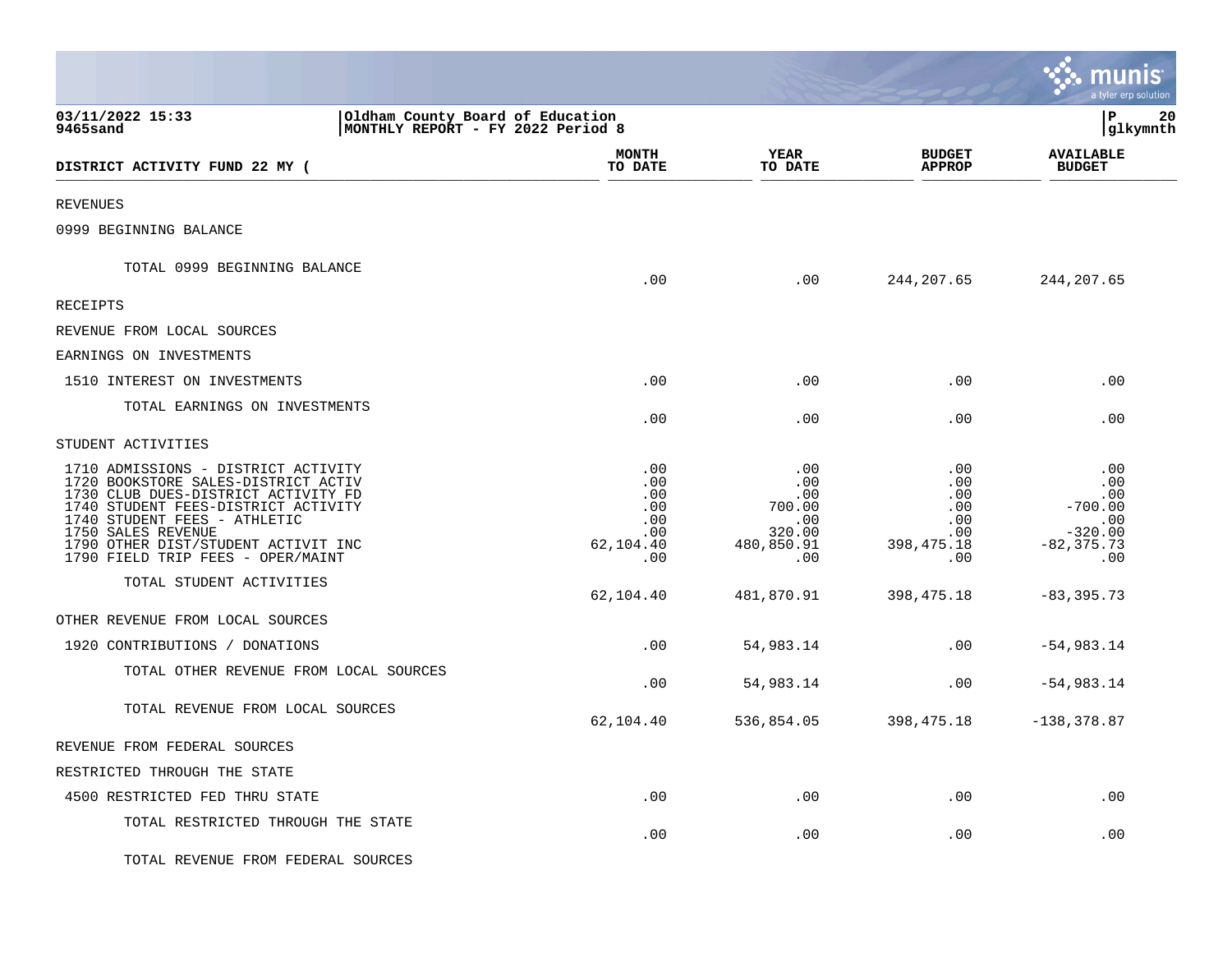

# **03/11/2022 15:33 |Oldham County Board of Education |P 21 9465sand |MONTHLY REPORT - FY 2022 Period 8 |glkymnth**

| DISTRICT ACTIVITY FUND 22 MY (                            | <b>MONTH</b><br>TO DATE | <b>YEAR</b><br>TO DATE | <b>BUDGET</b><br>APPROP | <b>AVAILABLE</b><br><b>BUDGET</b> |
|-----------------------------------------------------------|-------------------------|------------------------|-------------------------|-----------------------------------|
|                                                           | .00                     | .00                    | .00                     | .00                               |
| OTHER RECEIPTS                                            |                         |                        |                         |                                   |
| INTERFUND TRANSFERS                                       |                         |                        |                         |                                   |
| 5210 FUND TRANSFER<br>5210 FUND 22 PREV YR END BAL TRNSFR | .00<br>.00              | .00<br>.00             | .00<br>.00              | .00<br>.00                        |
| TOTAL INTERFUND TRANSFERS                                 | .00                     | .00                    | .00                     | .00                               |
| TOTAL OTHER RECEIPTS                                      | .00                     | .00                    | .00                     | .00                               |
| TOTAL RECEIPTS                                            | 62,104.40               | 536,854.05             | 398,475.18              | $-138, 378.87$                    |
| TOTAL REVENUE                                             | 62,104.40               | 536,854.05             | 642,682.83              | 105,828.78                        |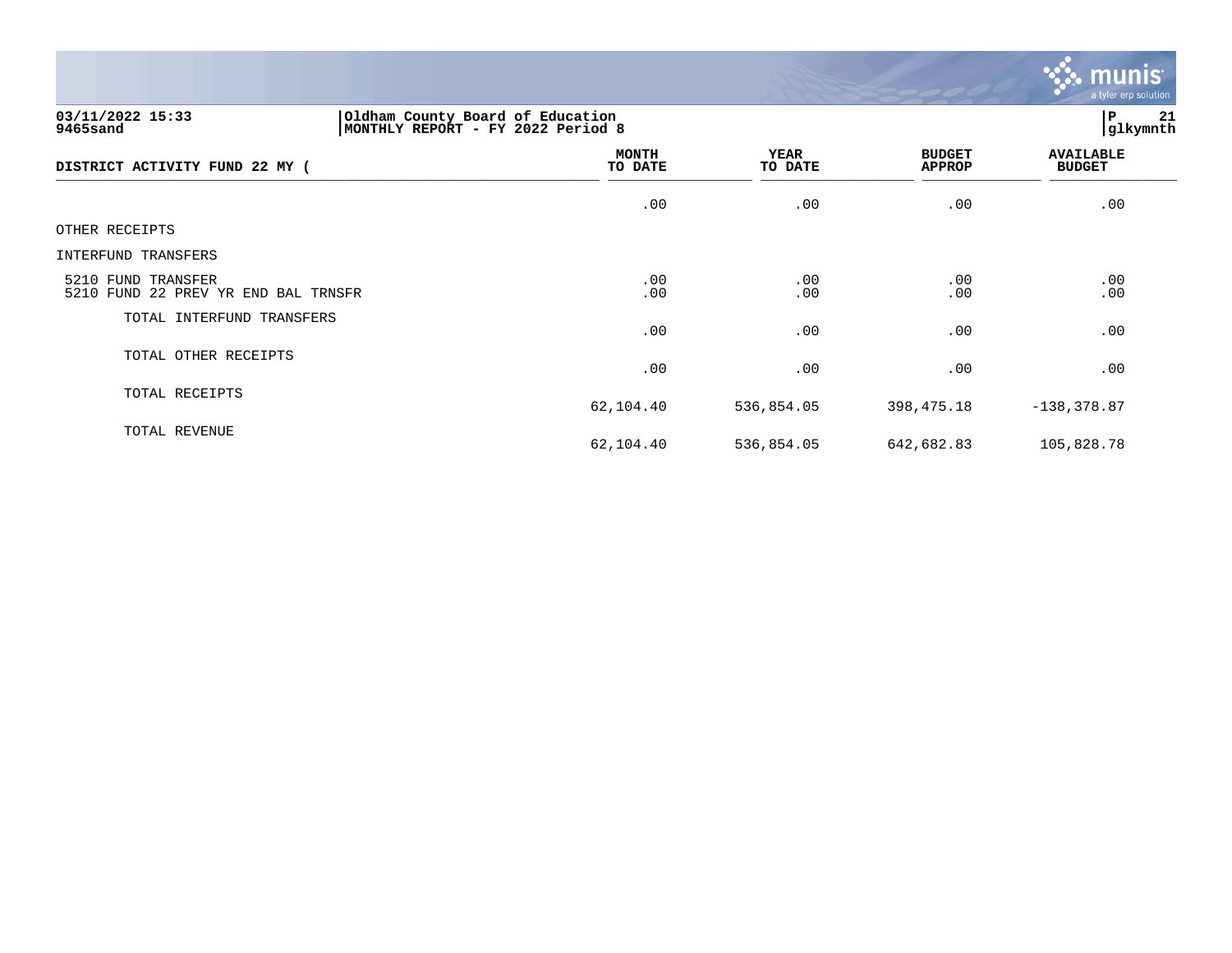|                                                                                                                                                                                                                                                                                              |                                                                             |                                                                                          |                                                                                                      | a tyler erp solution                                                                                          |
|----------------------------------------------------------------------------------------------------------------------------------------------------------------------------------------------------------------------------------------------------------------------------------------------|-----------------------------------------------------------------------------|------------------------------------------------------------------------------------------|------------------------------------------------------------------------------------------------------|---------------------------------------------------------------------------------------------------------------|
| 03/11/2022 15:33<br>Oldham County Board of Education<br>9465sand<br>MONTHLY REPORT - FY 2022 Period 8                                                                                                                                                                                        |                                                                             |                                                                                          |                                                                                                      | P<br>22<br>glkymnth                                                                                           |
| DISTRICT ACTIVITY FUND 22 MY (                                                                                                                                                                                                                                                               | <b>MONTH</b><br>TO DATE                                                     | <b>YEAR</b><br>TO DATE                                                                   | <b>BUDGET</b><br><b>APPROP</b>                                                                       | <b>AVAILABLE</b><br><b>BUDGET</b>                                                                             |
| <b>EXPENDITURES</b>                                                                                                                                                                                                                                                                          |                                                                             |                                                                                          |                                                                                                      |                                                                                                               |
| 0000<br>RESTRICT TO REV & BAL SHT ONLY                                                                                                                                                                                                                                                       |                                                                             |                                                                                          |                                                                                                      |                                                                                                               |
| 0600<br>SUPPLIES<br>0900<br>OTHER ITEMS                                                                                                                                                                                                                                                      | .00<br>.00                                                                  | .00<br>.00                                                                               | .00<br>.00                                                                                           | .00<br>.00                                                                                                    |
| TOTAL 0000<br>RESTRICT TO REV & BAL SHT ONLY                                                                                                                                                                                                                                                 | .00                                                                         | .00                                                                                      | .00                                                                                                  | .00                                                                                                           |
| 1000<br>INSTRUCTION                                                                                                                                                                                                                                                                          |                                                                             |                                                                                          |                                                                                                      |                                                                                                               |
| 0100<br>SALARIES PERSONNEL SERVICES<br>0200<br>EMPLOYEE BENEFITS<br>0300<br>PURCHASED PROF AND TECH SERV<br>0400<br>PURCHASED PROPERTY SERVICES<br>0500<br>OTHER PURCHASED SERVICES<br>0600<br>SUPPLIES<br>0700<br>PROPERTY<br>0800<br>DEBT SERVICE AND MISCELLANEOUS<br>0900<br>OTHER ITEMS | 59,577.56<br>7,293.20<br>.00<br>.00<br>.00<br>9,538.48<br>.00<br>.00<br>.00 | 395,772.47<br>47,048.74<br>600.00<br>.00<br>34.40<br>69,984.10<br>.00<br>2,541.21<br>.00 | 195,988.29<br>33,150.00<br>79,400.00<br>1,936.89<br>9,000.00<br>321,702.65<br>.00<br>1,505.00<br>.00 | $-199,784.18$<br>$-13,898.74$<br>78,800.00<br>1,936.89<br>8,965.60<br>251,718.55<br>.00<br>$-1,036.21$<br>.00 |
| TOTAL 1000<br>INSTRUCTION                                                                                                                                                                                                                                                                    |                                                                             |                                                                                          |                                                                                                      |                                                                                                               |
|                                                                                                                                                                                                                                                                                              | 76,409.24                                                                   | 515,980.92                                                                               | 642,682.83                                                                                           | 126,701.91                                                                                                    |
| 2200<br>INSTRUCTIONAL STAFF SUPP SERV                                                                                                                                                                                                                                                        |                                                                             |                                                                                          |                                                                                                      |                                                                                                               |
| 0100<br>SALARIES PERSONNEL SERVICES<br>0200<br>EMPLOYEE BENEFITS<br>0400<br>PURCHASED PROPERTY SERVICES<br>0600<br>SUPPLIES<br>0700<br>PROPERTY<br>0800<br>DEBT SERVICE AND MISCELLANEOUS                                                                                                    | .00<br>.00<br>.00<br>.00<br>.00<br>.00                                      | .00<br>.00<br>.00<br>.00<br>.00<br>.00                                                   | .00<br>.00<br>.00<br>.00<br>.00<br>.00                                                               | .00<br>.00<br>.00<br>.00<br>.00<br>.00                                                                        |
| TOTAL 2200<br>INSTRUCTIONAL STAFF SUPP SERV                                                                                                                                                                                                                                                  | .00                                                                         | .00                                                                                      | .00                                                                                                  | .00                                                                                                           |
| 2600<br>PLANT OPERATIONS AND MAINTENANCE                                                                                                                                                                                                                                                     |                                                                             |                                                                                          |                                                                                                      |                                                                                                               |
| 0200<br>EMPLOYEE BENEFITS<br>0300<br>PURCHASED PROF AND TECH SERV<br>0400<br>PURCHASED PROPERTY SERVICES<br>0600<br>SUPPLIES<br>0700<br>PROPERTY<br>0800<br>DEBT SERVICE AND MISCELLANEOUS                                                                                                   | .00<br>.00<br>.00<br>.00<br>.00<br>.00                                      | .00<br>.00<br>.00<br>.00<br>.00<br>.00                                                   | .00<br>.00<br>.00<br>.00<br>.00<br>.00                                                               | .00<br>.00<br>.00<br>.00<br>.00<br>.00                                                                        |
| TOTAL 2600<br>PLANT OPERATIONS AND MAINTENANCE                                                                                                                                                                                                                                               | .00                                                                         | .00                                                                                      | .00                                                                                                  | .00                                                                                                           |
| STUDENT TRANSPORTATION<br>2700                                                                                                                                                                                                                                                               |                                                                             |                                                                                          |                                                                                                      |                                                                                                               |
| 0800<br>DEBT SERVICE AND MISCELLANEOUS                                                                                                                                                                                                                                                       | .00                                                                         | .00                                                                                      | .00                                                                                                  | .00                                                                                                           |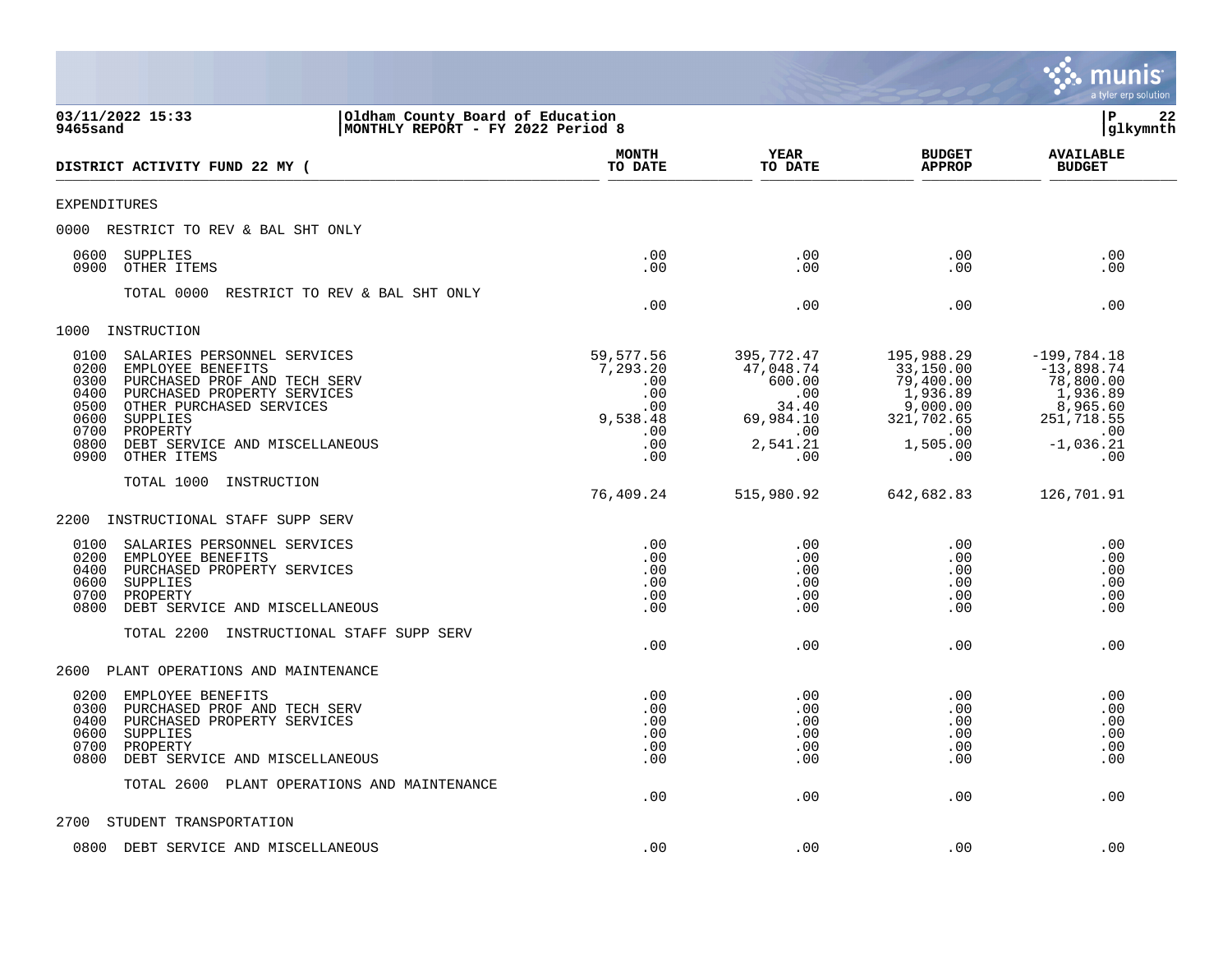

# **03/11/2022 15:33 |Oldham County Board of Education |P 23 9465sand |MONTHLY REPORT - FY 2022 Period 8 |glkymnth**

| DISTRICT ACTIVITY FUND 22 MY (              | MONTH<br>TO DATE | YEAR<br>TO DATE | <b>BUDGET</b><br><b>APPROP</b> | <b>AVAILABLE</b><br><b>BUDGET</b> |  |
|---------------------------------------------|------------------|-----------------|--------------------------------|-----------------------------------|--|
| TOTAL 2700<br>STUDENT TRANSPORTATION        | .00              | .00             | .00                            | .00                               |  |
| 5200<br>FUND TRANSFERS                      |                  |                 |                                |                                   |  |
| 0900<br>OTHER ITEMS                         | .00              | .00             | .00                            | .00                               |  |
| TOTAL 5200<br>FUND TRANSFERS                | .00              | .00             | .00                            | .00                               |  |
| TOTAL EXPENDITURES                          | 76,409.24        | 515,980.92      | 642,682.83                     | 126,701.91                        |  |
| TOTAL FOR DISTRICT ACTIVITY FUND 22 MY (22) | $-14, 304.84$    | 20,873.13       | .00                            | $-20,873.13$                      |  |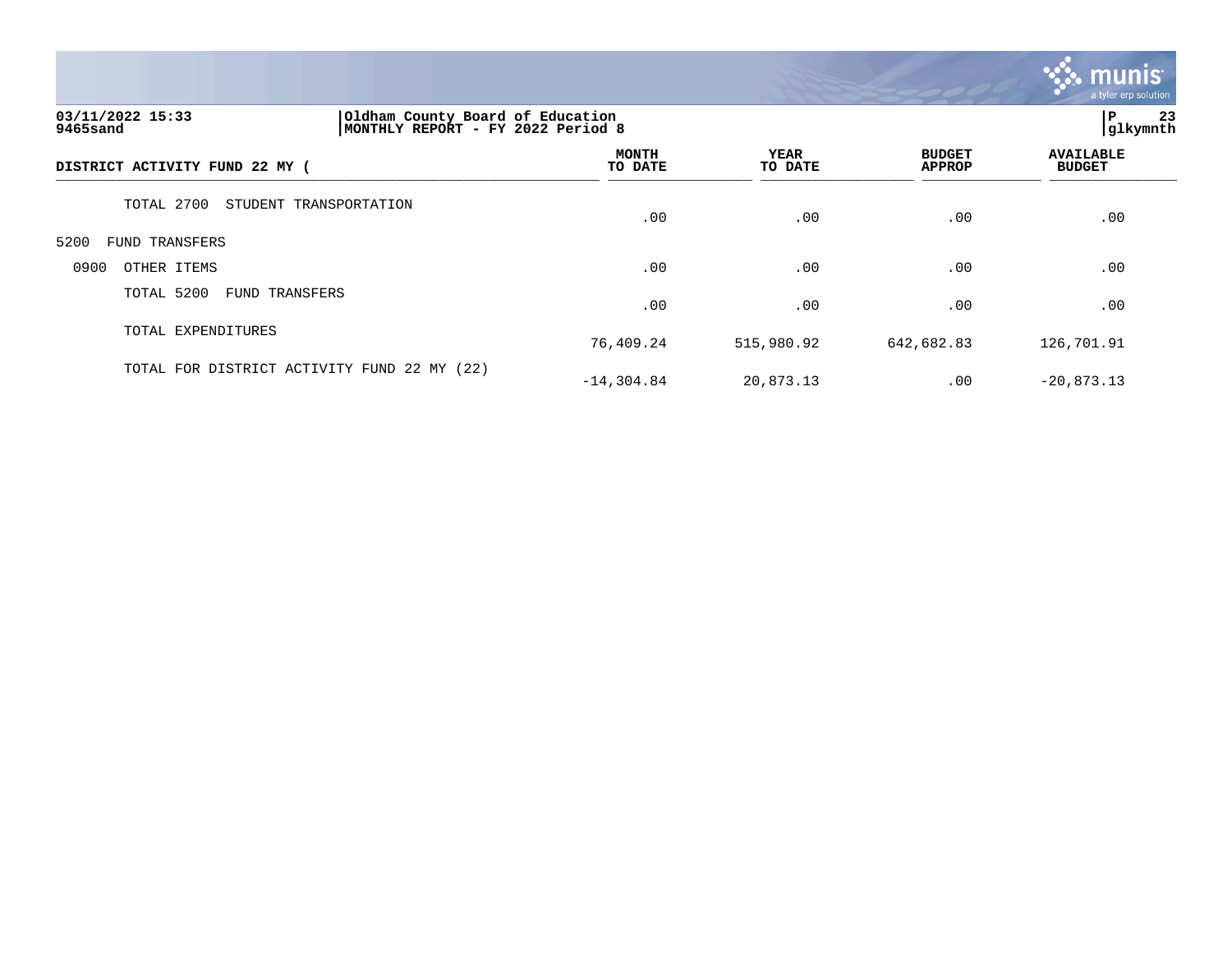|                                                                            |                                                                       |                         |                        |                                | munis <sup>.</sup><br>a tyler erp solution |
|----------------------------------------------------------------------------|-----------------------------------------------------------------------|-------------------------|------------------------|--------------------------------|--------------------------------------------|
| 03/11/2022 15:33<br>9465sand                                               | Oldham County Board of Education<br>MONTHLY REPORT - FY 2022 Period 8 |                         |                        |                                | $\mathbf P$<br>24<br>glkymnth              |
| SCHOOL ACTIVITY FUND 25 (25)                                               |                                                                       | <b>MONTH</b><br>TO DATE | <b>YEAR</b><br>TO DATE | <b>BUDGET</b><br><b>APPROP</b> | <b>AVAILABLE</b><br><b>BUDGET</b>          |
| <b>REVENUES</b>                                                            |                                                                       |                         |                        |                                |                                            |
| 0999 BEGINNING BALANCE                                                     |                                                                       |                         |                        |                                |                                            |
| TOTAL 0999 BEGINNING BALANCE                                               |                                                                       | .00                     | 1,001,077.00           | .00                            | $-1,001,077.00$                            |
| RECEIPTS                                                                   |                                                                       |                         |                        |                                |                                            |
| REVENUE FROM LOCAL SOURCES                                                 |                                                                       |                         |                        |                                |                                            |
| STUDENT ACTIVITIES                                                         |                                                                       |                         |                        |                                |                                            |
| 1740 STUDENT FEES-DISTRICT ACTIVITY<br>1790 OTHER DIST/STUDENT ACTIVIT INC |                                                                       | .00<br>.00              | .00<br>.00             | .00<br>2,600,000.00            | .00<br>2,600,000.00                        |
| TOTAL STUDENT ACTIVITIES                                                   |                                                                       | .00                     | .00                    | 2,600,000.00                   | 2,600,000.00                               |
| TOTAL REVENUE FROM LOCAL SOURCES                                           |                                                                       | .00                     | .00                    | 2,600,000.00                   | 2,600,000.00                               |
| TOTAL RECEIPTS                                                             |                                                                       | .00                     | .00                    | 2,600,000.00                   | 2,600,000.00                               |
| TOTAL REVENUE                                                              |                                                                       | .00                     | 1,001,077.00           | 2,600,000.00                   | 1,598,923.00                               |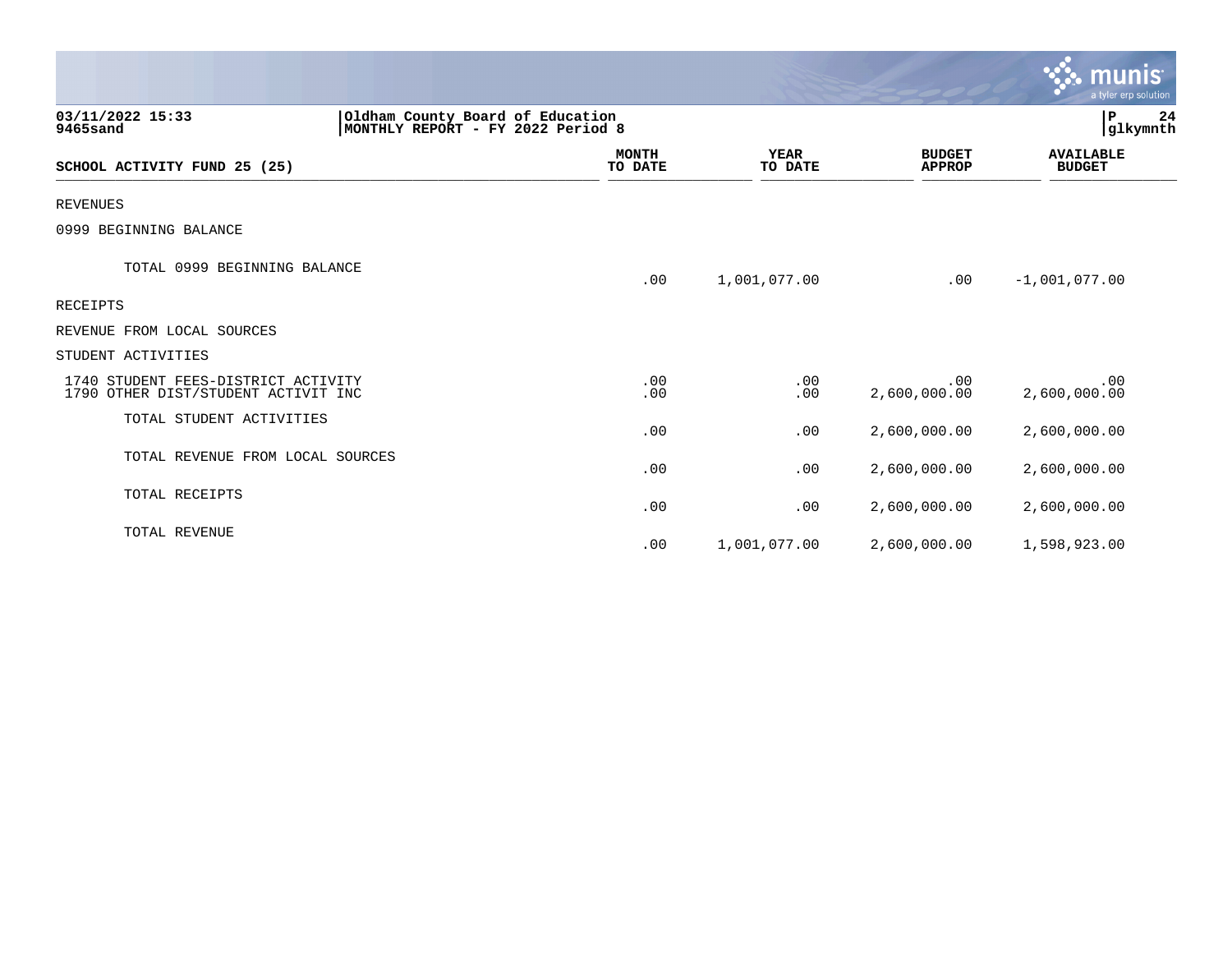

| 03/11/2022 15:33<br>9465sand                               | Oldham County Board of Education<br>MONTHLY REPORT - FY 2022 Period 8 |                        |                                | P<br> glkymnth                    | 25 |
|------------------------------------------------------------|-----------------------------------------------------------------------|------------------------|--------------------------------|-----------------------------------|----|
| SCHOOL ACTIVITY FUND 25 (25)                               | <b>MONTH</b><br>TO DATE                                               | <b>YEAR</b><br>TO DATE | <b>BUDGET</b><br><b>APPROP</b> | <b>AVAILABLE</b><br><b>BUDGET</b> |    |
| EXPENDITURES                                               |                                                                       |                        |                                |                                   |    |
| 1000<br>INSTRUCTION                                        |                                                                       |                        |                                |                                   |    |
| 0600<br>SUPPLIES<br>0800<br>DEBT SERVICE AND MISCELLANEOUS | .00<br>.00                                                            | .00<br>.00             | 2,600,000.00<br>.00            | 2,600,000.00<br>.00               |    |
| TOTAL 1000<br>INSTRUCTION                                  | .00                                                                   | .00                    | 2,600,000.00                   | 2,600,000.00                      |    |
| 5200<br><b>FUND TRANSFERS</b>                              |                                                                       |                        |                                |                                   |    |
| 0900<br>OTHER ITEMS                                        | .00                                                                   | .00                    | .00                            | .00                               |    |
| TOTAL 5200<br>FUND TRANSFERS                               | .00                                                                   | .00                    | .00                            | .00                               |    |
| TOTAL EXPENDITURES                                         | .00                                                                   | .00                    | 2,600,000.00                   | 2,600,000.00                      |    |
| TOTAL FOR SCHOOL ACTIVITY FUND 25 (25)                     | .00                                                                   | 1,001,077.00           | .00                            | $-1,001,077.00$                   |    |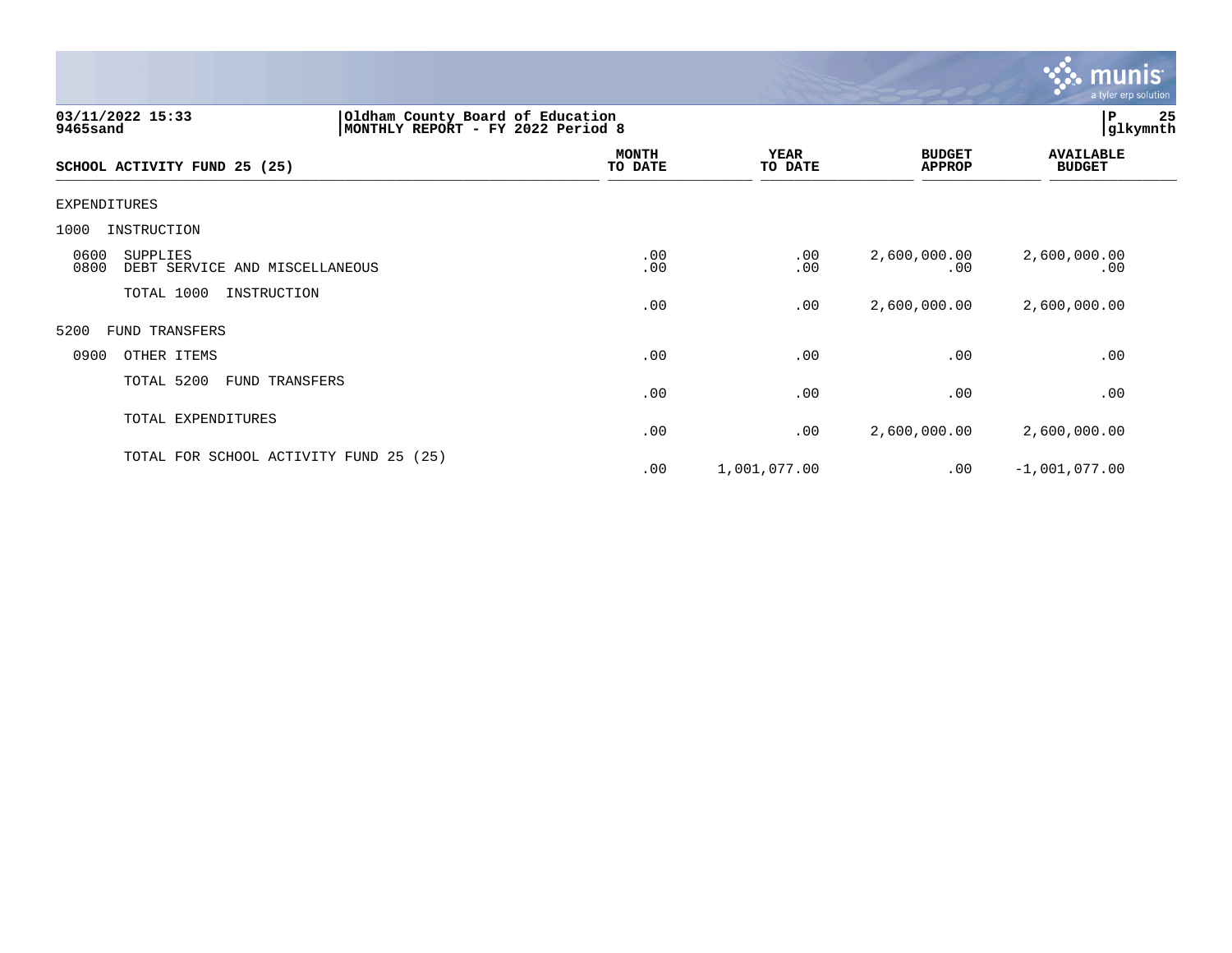|                                                                                                       |                         |                        |                                | <u>ः munis</u><br>a tyler erp solution |
|-------------------------------------------------------------------------------------------------------|-------------------------|------------------------|--------------------------------|----------------------------------------|
| 03/11/2022 15:33<br>Oldham County Board of Education<br>9465sand<br>MONTHLY REPORT - FY 2022 Period 8 |                         |                        |                                | P<br>26<br> glkymnth                   |
| CAPITAL OUTLAY FUND (310)                                                                             | <b>MONTH</b><br>TO DATE | <b>YEAR</b><br>TO DATE | <b>BUDGET</b><br><b>APPROP</b> | <b>AVAILABLE</b><br><b>BUDGET</b>      |
| <b>REVENUES</b>                                                                                       |                         |                        |                                |                                        |
| 0999 BEGINNING BALANCE                                                                                |                         |                        |                                |                                        |
| TOTAL 0999 BEGINNING BALANCE                                                                          | .00                     | .00                    | .00                            | .00                                    |
| RECEIPTS                                                                                              |                         |                        |                                |                                        |
| REVENUE FROM LOCAL SOURCES                                                                            |                         |                        |                                |                                        |
| EARNINGS ON INVESTMENTS                                                                               |                         |                        |                                |                                        |
| 1510 INTEREST ON INVESTMENTS                                                                          | .00                     | .00                    | .00                            | .00                                    |
| TOTAL EARNINGS ON INVESTMENTS                                                                         | .00                     | .00                    | .00                            | .00                                    |
| TOTAL REVENUE FROM LOCAL SOURCES                                                                      | .00                     | .00                    | .00                            | .00                                    |
| REVENUE FROM STATE SOURCES                                                                            |                         |                        |                                |                                        |
| RESTRICTED                                                                                            |                         |                        |                                |                                        |
| 3200 REVENUE-CAPITAL OUTLAY                                                                           | .00                     | 601,762.00             | 1,203,523.00                   | 601,761.00                             |
| TOTAL RESTRICTED                                                                                      | .00                     | 601,762.00             | 1,203,523.00                   | 601,761.00                             |
| TOTAL REVENUE FROM STATE SOURCES                                                                      | .00                     | 601,762.00             | 1,203,523.00                   | 601,761.00                             |
| OTHER RECEIPTS                                                                                        |                         |                        |                                |                                        |
| <b>INTERFUND TRANSFERS</b>                                                                            |                         |                        |                                |                                        |
| 5210 FUND TRANSFER                                                                                    | .00                     | .00                    | .00                            | .00                                    |
| TOTAL INTERFUND TRANSFERS                                                                             | .00                     | .00                    | .00                            | .00                                    |
| TOTAL OTHER RECEIPTS                                                                                  | .00                     | .00                    | .00                            | .00                                    |
| TOTAL RECEIPTS                                                                                        | .00                     | 601,762.00             | 1,203,523.00                   | 601,761.00                             |
| TOTAL REVENUE                                                                                         | .00                     | 601,762.00             | 1,203,523.00                   | 601,761.00                             |

the contract of the state of the con-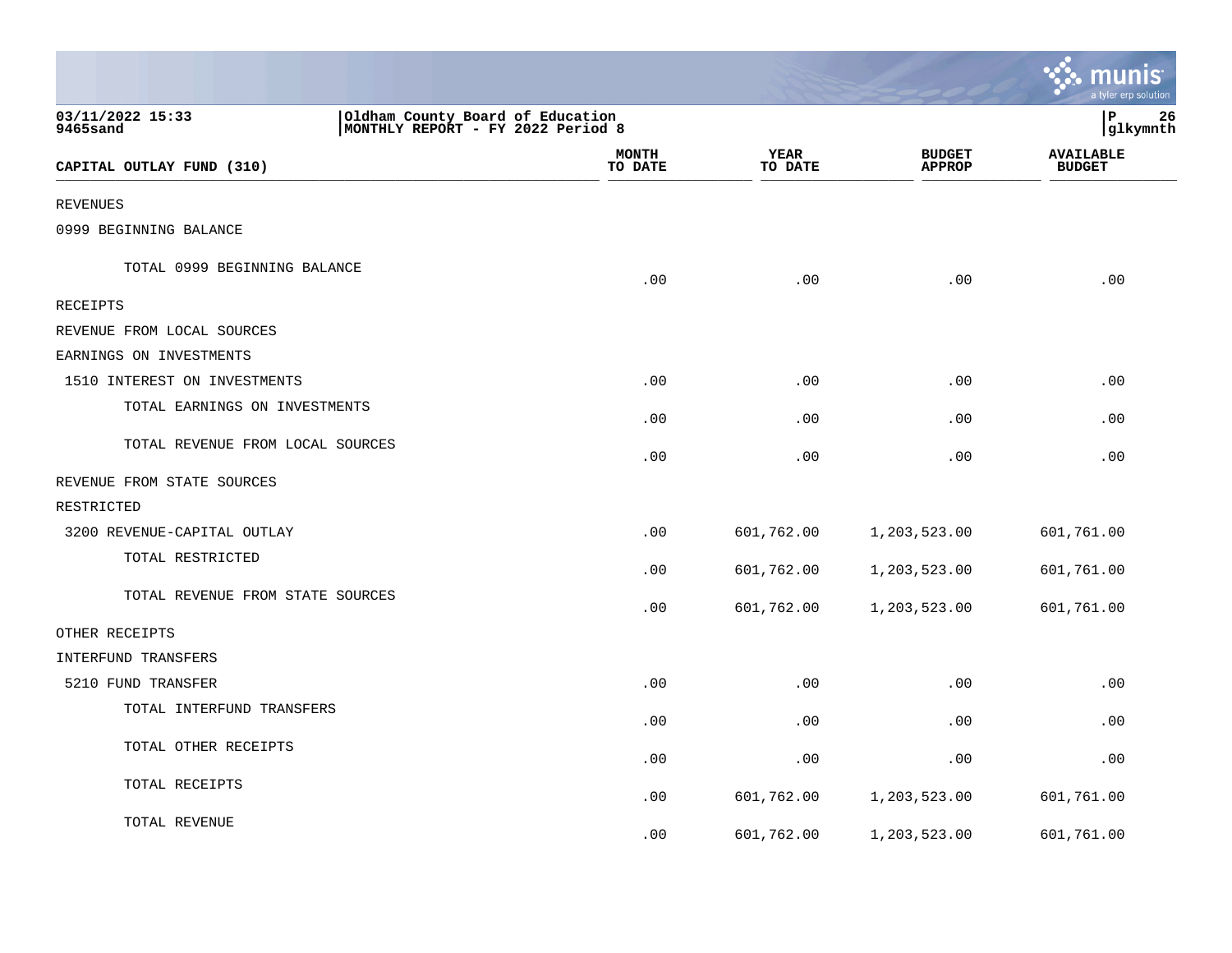|                                                                                                       |                         |                        |                                | munis<br>a tyler erp solution     |
|-------------------------------------------------------------------------------------------------------|-------------------------|------------------------|--------------------------------|-----------------------------------|
| 03/11/2022 15:33<br>Oldham County Board of Education<br>MONTHLY REPORT - FY 2022 Period 8<br>9465sand |                         |                        |                                | 27<br>P<br> glkymnth              |
| CAPITAL OUTLAY FUND (310)                                                                             | <b>MONTH</b><br>TO DATE | <b>YEAR</b><br>TO DATE | <b>BUDGET</b><br><b>APPROP</b> | <b>AVAILABLE</b><br><b>BUDGET</b> |
| <b>EXPENDITURES</b>                                                                                   |                         |                        |                                |                                   |
| 0000<br>RESTRICT TO REV & BAL SHT ONLY                                                                |                         |                        |                                |                                   |
| 0900<br>OTHER ITEMS                                                                                   | .00                     | .00                    | .00                            | .00                               |
| TOTAL 0000 RESTRICT TO REV & BAL SHT ONLY                                                             | .00                     | .00                    | .00                            | .00                               |
| 1000<br>INSTRUCTION                                                                                   |                         |                        |                                |                                   |
| 0100<br>SALARIES PERSONNEL SERVICES                                                                   | .00                     | .00                    | .00                            | .00                               |
| TOTAL 1000 INSTRUCTION                                                                                | .00                     | .00                    | .00                            | .00                               |
| DISTRICT ADMIN SUPPORT<br>2300                                                                        |                         |                        |                                |                                   |
| 0300<br>PURCHASED PROF AND TECH SERV<br>0840<br>CONTINGENCY                                           | .00<br>.00              | .00<br>.00             | .00<br>.00                     | .00<br>.00                        |
| TOTAL 2300 DISTRICT ADMIN SUPPORT                                                                     | .00                     | .00                    | .00                            | .00                               |
| PLANT OPERATIONS AND MAINTENANCE<br>2600                                                              |                         |                        |                                |                                   |
| 0400<br>PURCHASED PROPERTY SERVICES<br>0500<br>OTHER PURCHASED SERVICES<br>0700<br>PROPERTY           | .00<br>.00<br>.00       | .00<br>.00<br>.00      | .00<br>.00<br>.00              | .00<br>.00<br>.00                 |
| TOTAL 2600 PLANT OPERATIONS AND MAINTENANCE                                                           | .00                     | .00                    | .00                            | .00                               |
| 4100 LAND/SITE ACQUISITIONS                                                                           |                         |                        |                                |                                   |
| 0300<br>PURCHASED PROF AND TECH SERV<br>0700<br>PROPERTY                                              | .00<br>.00              | .00<br>.00             | .00<br>.00                     | .00<br>.00                        |
| TOTAL 4100 LAND/SITE ACQUISITIONS                                                                     | .00                     | .00                    | .00                            | .00                               |
| 4200 LAND IMPROVEMENTS                                                                                |                         |                        |                                |                                   |
| 0400 PURCHASED PROPERTY SERVICES                                                                      | .00                     | .00                    | .00                            | .00                               |
| TOTAL 4200 LAND IMPROVEMENTS                                                                          | .00                     | .00                    | .00                            | .00                               |
| 4300<br>ARCHITECTURAL/ENGIN                                                                           |                         |                        |                                |                                   |
| 0400 PURCHASED PROPERTY SERVICES                                                                      | .00                     | .00                    | .00                            | .00                               |
| TOTAL 4300 ARCHITECTURAL/ENGIN                                                                        |                         |                        |                                |                                   |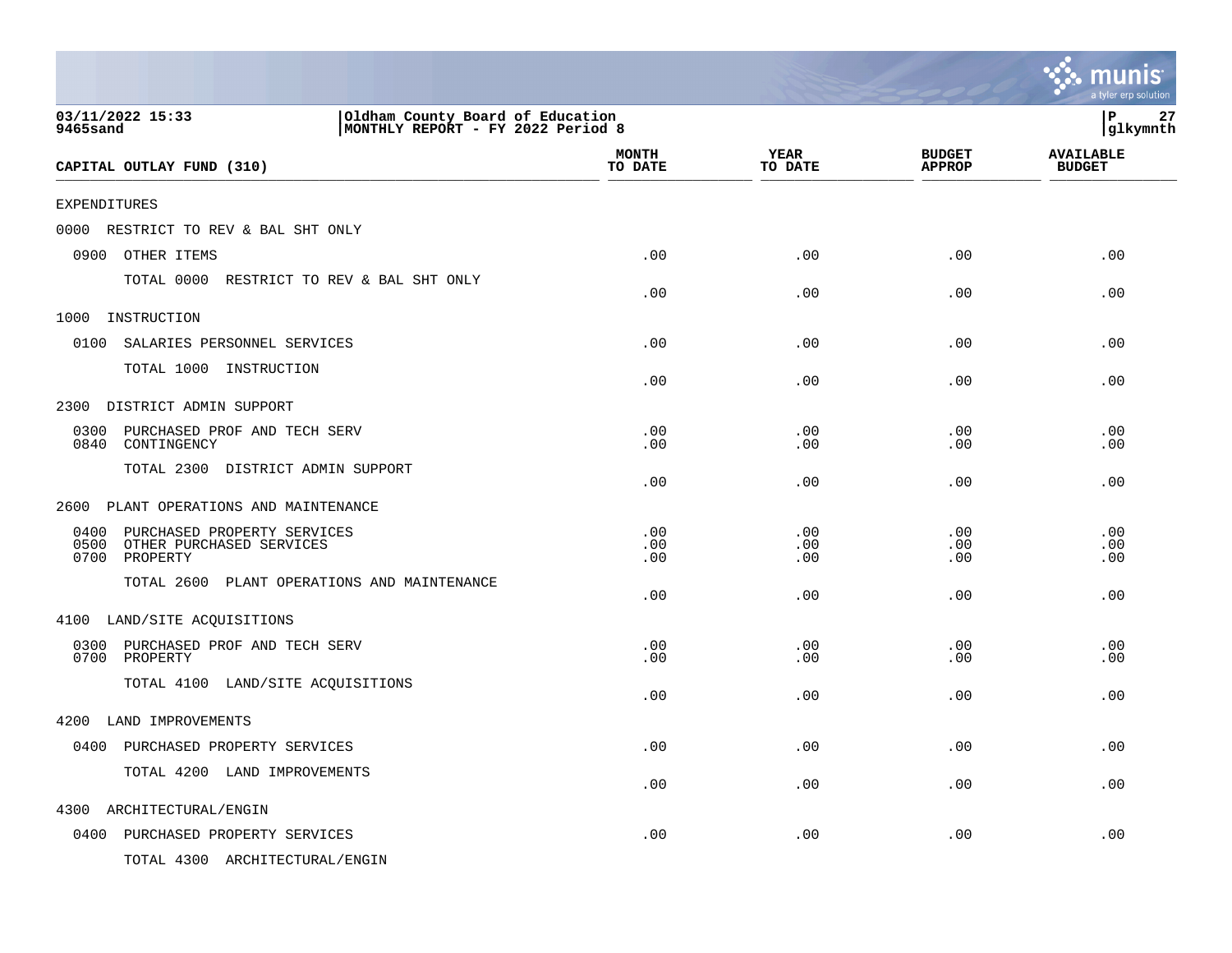

| 03/11/2022 15:33<br>Oldham County Board of Education<br>MONTHLY REPORT - FY 2022 Period 8<br>9465sand                                                     |                          |                          | lР<br>28<br> glkymnth          |                                   |
|-----------------------------------------------------------------------------------------------------------------------------------------------------------|--------------------------|--------------------------|--------------------------------|-----------------------------------|
| CAPITAL OUTLAY FUND (310)                                                                                                                                 | <b>MONTH</b><br>TO DATE  | <b>YEAR</b><br>TO DATE   | <b>BUDGET</b><br><b>APPROP</b> | <b>AVAILABLE</b><br><b>BUDGET</b> |
|                                                                                                                                                           | .00                      | .00                      | .00                            | .00                               |
| 4500 BUILDING ACQUISTIONS & CONSTRUCTION                                                                                                                  |                          |                          |                                |                                   |
| 0300<br>PURCHASED PROF AND TECH SERV<br>PURCHASED PROPERTY SERVICES<br>0400<br>0700<br>PROPERTY                                                           | .00<br>.00<br>.00        | .00<br>.00<br>.00        | .00<br>.00<br>.00              | .00<br>.00<br>.00                 |
| TOTAL 4500 BUILDING ACQUISTIONS & CONSTRUCTION                                                                                                            | .00                      | .00                      | .00                            | .00                               |
| 4600<br>SITE IMPROVEMENT                                                                                                                                  |                          |                          |                                |                                   |
| 0300<br>PURCHASED PROF AND TECH SERV<br>0400<br>PURCHASED PROPERTY SERVICES<br>0700<br>PROPERTY                                                           | .00<br>.00<br>.00        | .00<br>.00<br>.00        | .00<br>.00<br>.00              | .00<br>.00<br>.00                 |
| TOTAL 4600<br>SITE IMPROVEMENT                                                                                                                            | .00                      | .00                      | .00                            | .00                               |
| 4700<br>BUILDING IMPROVEMENTS                                                                                                                             |                          |                          |                                |                                   |
| 0300<br>PURCHASED PROF AND TECH SERV<br>0400<br>PURCHASED PROPERTY SERVICES<br>0700<br>PROPERTY                                                           | .00<br>.00<br>.00        | .00<br>.00<br>.00        | .00<br>.00<br>.00              | .00<br>.00<br>.00                 |
| TOTAL 4700 BUILDING IMPROVEMENTS                                                                                                                          | .00                      | .00                      | .00                            | .00                               |
| 4900<br>OTHER - FACILITIES                                                                                                                                |                          |                          |                                |                                   |
| 0400<br>PURCHASED PROPERTY SERVICES                                                                                                                       | .00                      | .00                      | 1,203,523.00                   | 1,203,523.00                      |
| TOTAL 4900 OTHER - FACILITIES                                                                                                                             | .00                      | .00                      | 1,203,523.00                   | 1,203,523.00                      |
| 5100<br>DEBT SERVICE                                                                                                                                      |                          |                          |                                |                                   |
| 0300<br>PURCHASED PROF AND TECH SERV<br>0400<br>PURCHASED PROPERTY SERVICES<br>0500<br>OTHER PURCHASED SERVICES<br>0800<br>DEBT SERVICE AND MISCELLANEOUS | .00<br>.00<br>.00<br>.00 | .00<br>.00<br>.00<br>.00 | .00<br>.00<br>.00<br>.00       | .00<br>.00<br>.00<br>.00          |
| TOTAL 5100 DEBT SERVICE                                                                                                                                   | .00                      | .00                      | .00                            | .00                               |
| <b>FUND TRANSFERS</b><br>5200                                                                                                                             |                          |                          |                                |                                   |
| OTHER ITEMS<br>0900                                                                                                                                       | .00                      | .00                      | .00                            | .00                               |
| TOTAL 5200 FUND TRANSFERS                                                                                                                                 | .00                      | .00                      | .00                            | .00                               |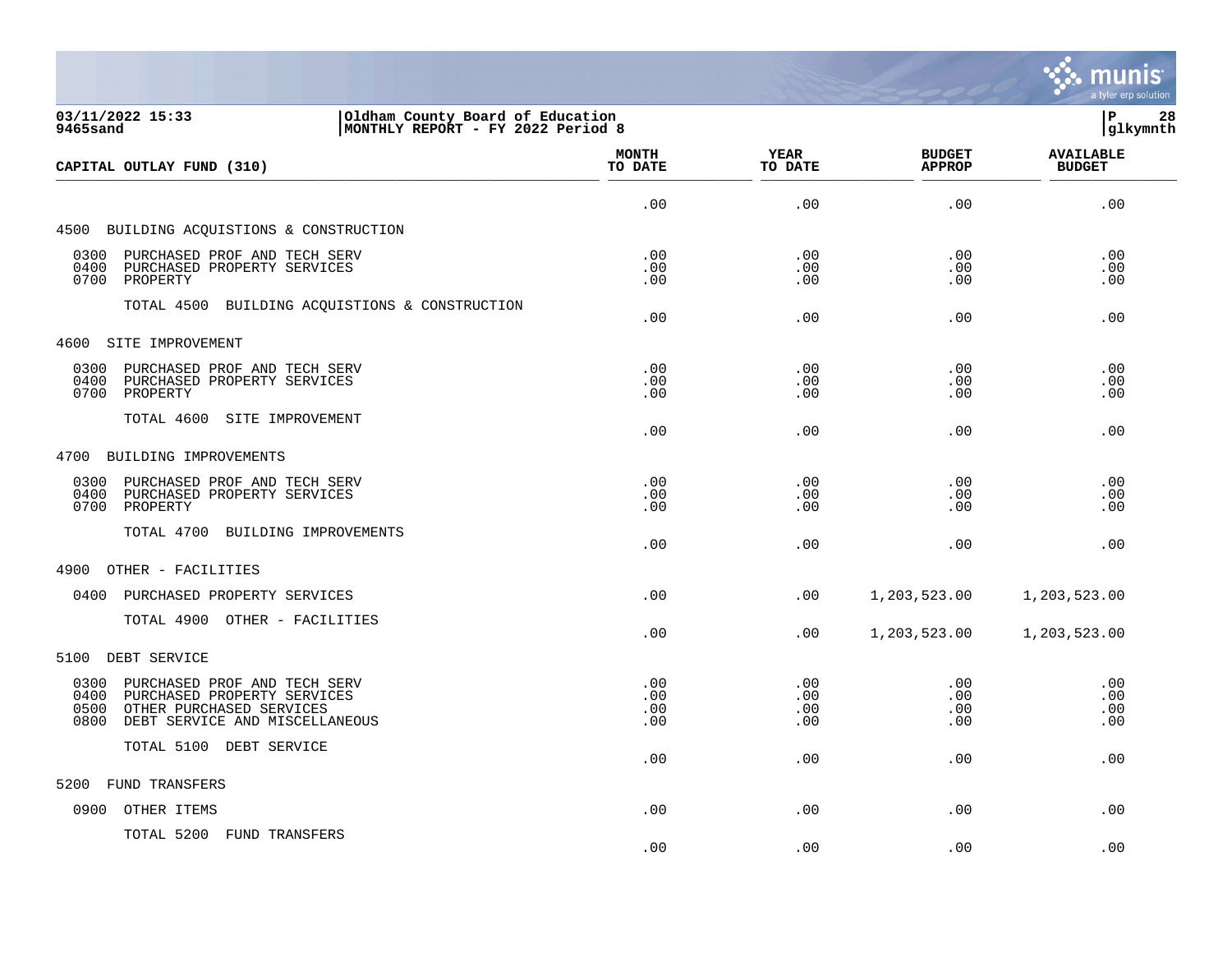|                                     |                                                                       |                         |                        |                                | munis <sup>®</sup><br>a tyler erp solution |
|-------------------------------------|-----------------------------------------------------------------------|-------------------------|------------------------|--------------------------------|--------------------------------------------|
| 03/11/2022 15:33<br>9465sand        | Oldham County Board of Education<br>MONTHLY REPORT - FY 2022 Period 8 |                         |                        | 29<br> glkymnth                |                                            |
| CAPITAL OUTLAY FUND (310)           |                                                                       | <b>MONTH</b><br>TO DATE | <b>YEAR</b><br>TO DATE | <b>BUDGET</b><br><b>APPROP</b> | <b>AVAILABLE</b><br><b>BUDGET</b>          |
| TOTAL EXPENDITURES                  |                                                                       | .00                     | .00                    | 1,203,523.00                   | 1,203,523.00                               |
| TOTAL FOR CAPITAL OUTLAY FUND (310) |                                                                       | .00                     | 601,762.00             | .00                            | $-601,762.00$                              |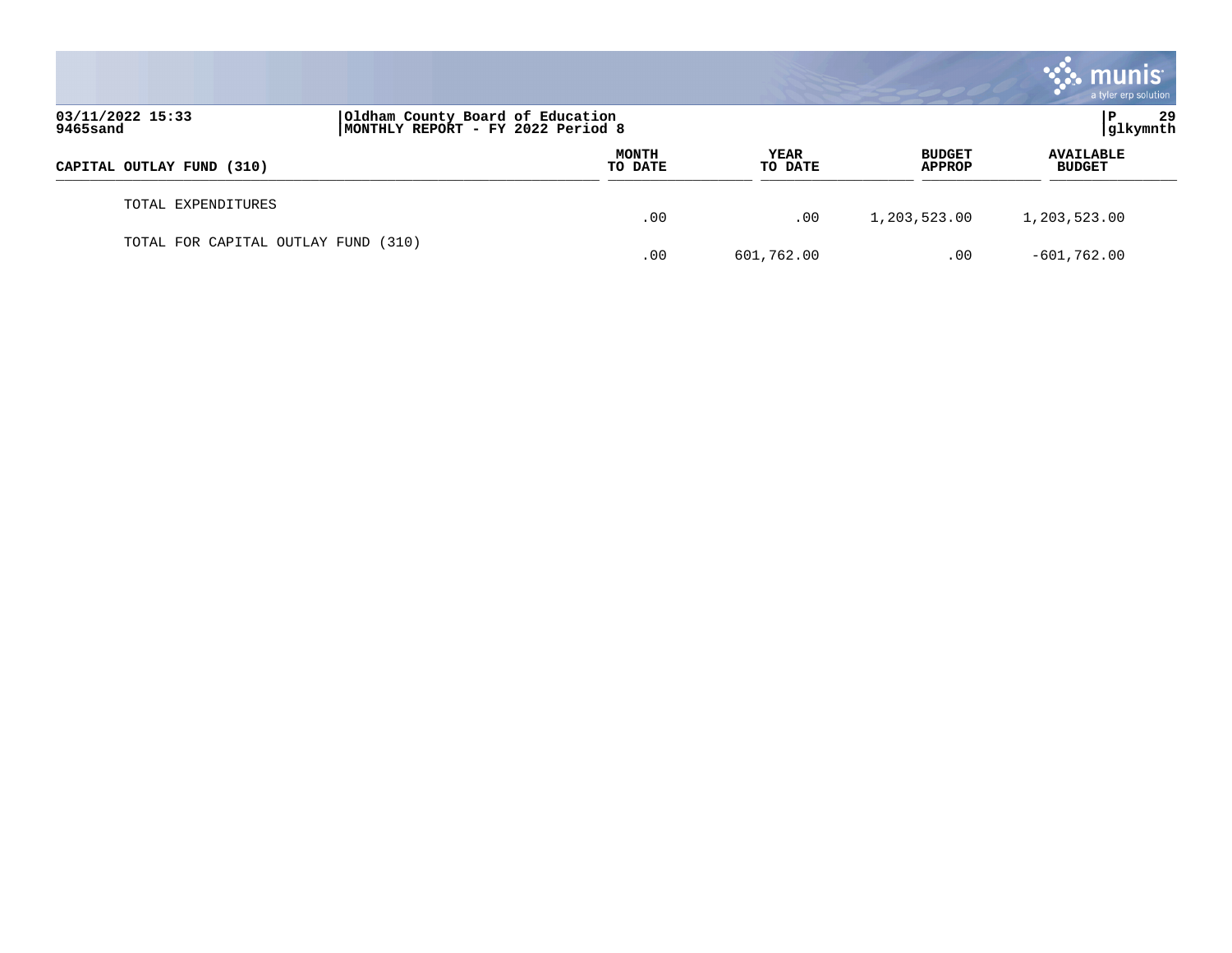|                                                                                                                                                     |                                                                       |                                         |                                           |                                           | munis<br>a tyler erp solution             |
|-----------------------------------------------------------------------------------------------------------------------------------------------------|-----------------------------------------------------------------------|-----------------------------------------|-------------------------------------------|-------------------------------------------|-------------------------------------------|
| 03/11/2022 15:33<br>9465sand                                                                                                                        | Oldham County Board of Education<br>MONTHLY REPORT - FY 2022 Period 8 |                                         |                                           |                                           | lР<br>30<br> glkymnth                     |
| BLDING FUND (5CNT LEVY-DT SVC)                                                                                                                      |                                                                       | <b>MONTH</b><br>TO DATE                 | YEAR<br>TO DATE                           | <b>BUDGET</b><br><b>APPROP</b>            | <b>AVAILABLE</b><br><b>BUDGET</b>         |
| REVENUES                                                                                                                                            |                                                                       |                                         |                                           |                                           |                                           |
| 0999 BEGINNING BALANCE                                                                                                                              |                                                                       |                                         |                                           |                                           |                                           |
| TOTAL 0999 BEGINNING BALANCE                                                                                                                        |                                                                       | .00                                     | .00                                       | .00                                       | .00                                       |
| RECEIPTS                                                                                                                                            |                                                                       |                                         |                                           |                                           |                                           |
| REVENUE FROM LOCAL SOURCES                                                                                                                          |                                                                       |                                         |                                           |                                           |                                           |
| AD VALOREM TAXES                                                                                                                                    |                                                                       |                                         |                                           |                                           |                                           |
| 1111 GENERAL REAL PROPERTY TAX<br>1113 PSC REAL PROPERTY TAX<br>1115 DELINQUENT PROPERTY TAX<br>1117 MOTOR VEHICLE TAX<br>1118 UNMINED MINERALS TAX |                                                                       | 220, 220.53<br>.00<br>.00<br>.00<br>.00 | 15,981,008.78<br>.00<br>.00<br>.00<br>.00 | 15,869,140.00<br>.00<br>.00<br>.00<br>.00 | $-111,868.78$<br>.00<br>.00<br>.00<br>.00 |
| TOTAL AD VALOREM TAXES                                                                                                                              |                                                                       | 220, 220.53                             | 15,981,008.78                             | 15,869,140.00                             | $-111,868.78$                             |
| PENALTIES & INTEREST ON TAXES                                                                                                                       |                                                                       |                                         |                                           |                                           |                                           |
| 1140 PENALTIES & INTEREST ON TAXES                                                                                                                  |                                                                       | .00                                     | .00                                       | .00                                       | .00                                       |
| TOTAL PENALTIES & INTEREST ON TAXES                                                                                                                 |                                                                       | .00                                     | .00                                       | .00                                       | .00                                       |
| OTHER TAXES                                                                                                                                         |                                                                       |                                         |                                           |                                           |                                           |
| 1191 OMITTED PROPERTY TAX                                                                                                                           |                                                                       | .00                                     | .00                                       | .00                                       | .00                                       |
| TOTAL OTHER TAXES                                                                                                                                   |                                                                       | .00                                     | .00                                       | .00                                       | .00                                       |
| EARNINGS ON INVESTMENTS                                                                                                                             |                                                                       |                                         |                                           |                                           |                                           |
| 1510 INTEREST ON INVESTMENTS                                                                                                                        |                                                                       | .00                                     | .00                                       | .00                                       | .00                                       |
| TOTAL EARNINGS ON INVESTMENTS                                                                                                                       |                                                                       | .00                                     | .00                                       | .00                                       | .00                                       |
| TOTAL REVENUE FROM LOCAL SOURCES                                                                                                                    |                                                                       | 220, 220.53                             | 15,981,008.78                             | 15,869,140.00                             | $-111,868.78$                             |
| REVENUE FROM STATE SOURCES                                                                                                                          |                                                                       |                                         |                                           |                                           |                                           |
| RESTRICTED                                                                                                                                          |                                                                       |                                         |                                           |                                           |                                           |
| 3200 REVENUE-FSPK & EQUALIZATION                                                                                                                    |                                                                       | .00                                     | 2,536,745.00                              | 5,020,759.00                              | 2,484,014.00                              |

**Tara**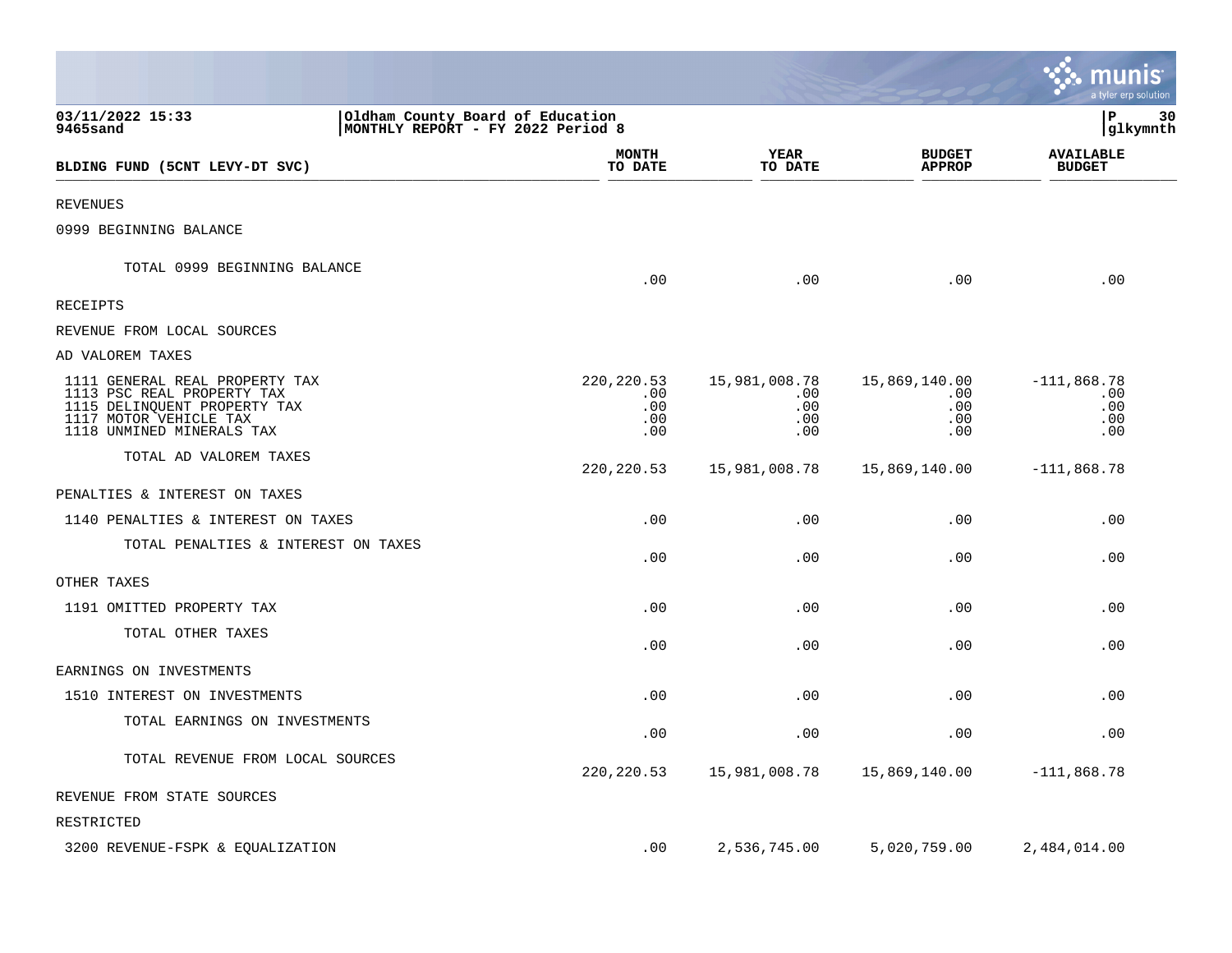|                                                                       |                                                                       |                        |                                | munis<br>a tyler erp solution     |  |
|-----------------------------------------------------------------------|-----------------------------------------------------------------------|------------------------|--------------------------------|-----------------------------------|--|
| 03/11/2022 15:33<br>9465sand                                          | Oldham County Board of Education<br>MONTHLY REPORT - FY 2022 Period 8 |                        |                                | P<br>31<br>glkymnth               |  |
| BLDING FUND (5CNT LEVY-DT SVC)                                        | <b>MONTH</b><br>TO DATE                                               | <b>YEAR</b><br>TO DATE | <b>BUDGET</b><br><b>APPROP</b> | <b>AVAILABLE</b><br><b>BUDGET</b> |  |
| TOTAL RESTRICTED                                                      | .00                                                                   | 2,536,745.00           | 5,020,759.00                   | 2,484,014.00                      |  |
| TOTAL REVENUE FROM STATE SOURCES                                      | .00                                                                   | 2,536,745.00           | 5,020,759.00                   | 2,484,014.00                      |  |
| OTHER RECEIPTS                                                        |                                                                       |                        |                                |                                   |  |
| INTERFUND TRANSFERS                                                   |                                                                       |                        |                                |                                   |  |
| 5210 FUND TRANSFER                                                    | .00                                                                   | .00                    | .00                            | .00                               |  |
| TOTAL INTERFUND TRANSFERS                                             | .00                                                                   | .00                    | .00                            | .00                               |  |
| SALE OR COMP FOR LOSS OF ASSETS                                       |                                                                       |                        |                                |                                   |  |
| 5312 LOSS COMP - LAND & IMPROVEMNTS<br>5342 LOSS COMP - EQUIPMENT ETC | .00<br>.00                                                            | .00<br>.00             | .00<br>.00                     | .00<br>.00                        |  |
| TOTAL SALE OR COMP FOR LOSS OF ASSETS                                 | .00                                                                   | .00                    | .00                            | .00                               |  |
| TOTAL OTHER RECEIPTS                                                  | .00                                                                   | .00                    | .00                            | .00                               |  |
| TOTAL RECEIPTS                                                        | 220, 220.53                                                           | 18,517,753.78          | 20,889,899.00                  | 2,372,145.22                      |  |
| TOTAL REVENUE                                                         | 220, 220.53                                                           | 18,517,753.78          | 20,889,899.00                  | 2,372,145.22                      |  |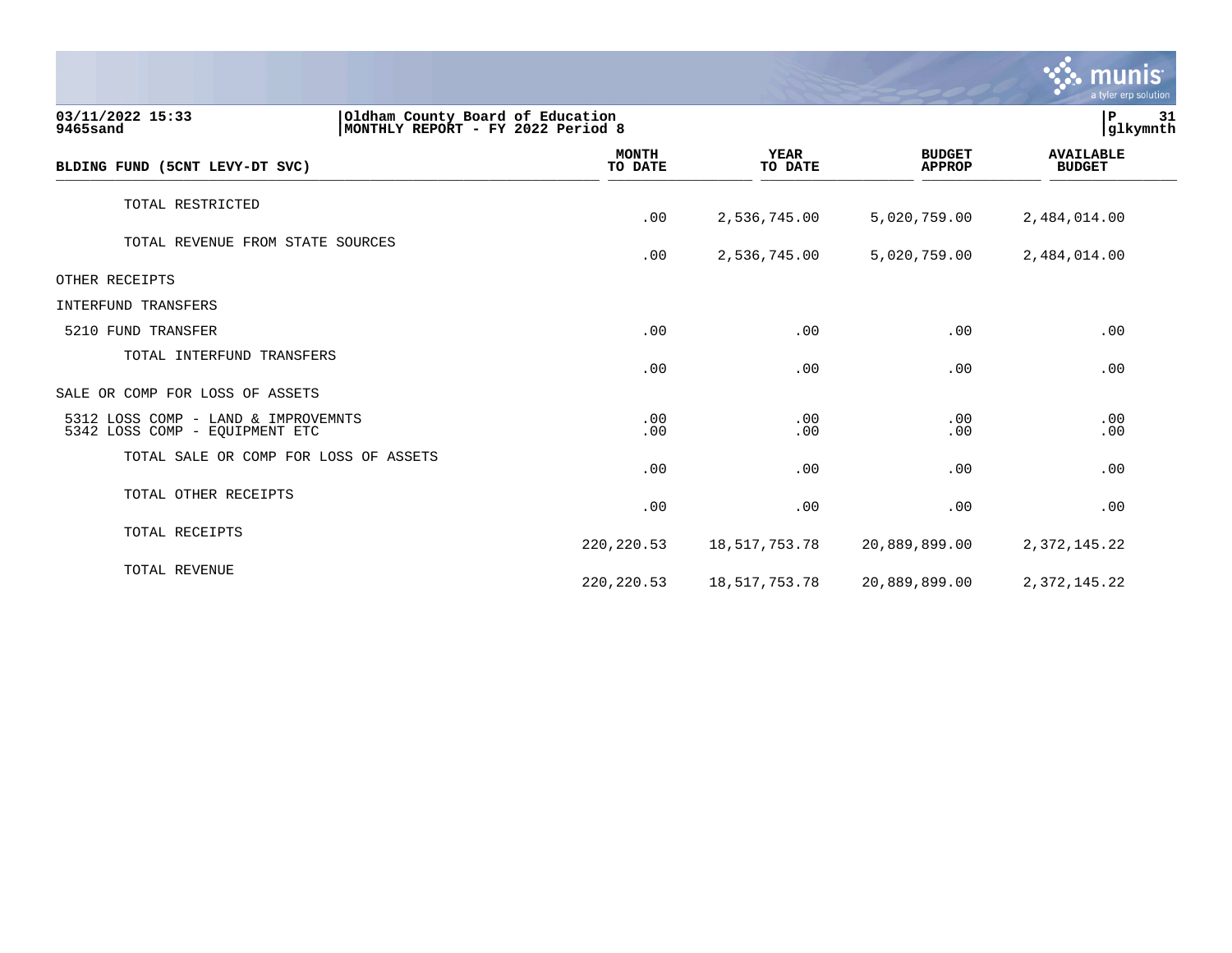|                                                                                                                                     |                                                                       |                          |                          |                                | a tyler erp solution              |
|-------------------------------------------------------------------------------------------------------------------------------------|-----------------------------------------------------------------------|--------------------------|--------------------------|--------------------------------|-----------------------------------|
| 03/11/2022 15:33<br>9465sand                                                                                                        | Oldham County Board of Education<br>MONTHLY REPORT - FY 2022 Period 8 |                          |                          |                                | P<br>32<br>glkymnth               |
| BLDING FUND (5CNT LEVY-DT SVC)                                                                                                      |                                                                       | <b>MONTH</b><br>TO DATE  | YEAR<br>TO DATE          | <b>BUDGET</b><br><b>APPROP</b> | <b>AVAILABLE</b><br><b>BUDGET</b> |
| <b>EXPENDITURES</b>                                                                                                                 |                                                                       |                          |                          |                                |                                   |
| 0000<br>RESTRICT TO REV & BAL SHT ONLY                                                                                              |                                                                       |                          |                          |                                |                                   |
| 0900<br>OTHER ITEMS                                                                                                                 |                                                                       | .00                      | .00                      | .00                            | .00                               |
| TOTAL 0000                                                                                                                          | RESTRICT TO REV & BAL SHT ONLY                                        | .00                      | .00                      | .00                            | .00                               |
| 2300<br>DISTRICT ADMIN SUPPORT                                                                                                      |                                                                       |                          |                          |                                |                                   |
| 0300<br>PURCHASED PROF AND TECH SERV<br>0840<br>CONTINGENCY                                                                         |                                                                       | .00<br>.00               | 216,726.34<br>.00        | 246,444.00<br>.00              | 29,717.66<br>.00                  |
| TOTAL 2300 DISTRICT ADMIN SUPPORT                                                                                                   |                                                                       | .00                      | 216,726.34               | 246,444.00                     | 29,717.66                         |
| 4100 LAND/SITE ACQUISITIONS                                                                                                         |                                                                       |                          |                          |                                |                                   |
| 0300<br>PURCHASED PROF AND TECH SERV<br>0700<br>PROPERTY                                                                            |                                                                       | .00<br>.00               | .00<br>.00               | .00<br>.00                     | .00<br>.00                        |
| TOTAL 4100<br>LAND/SITE ACQUISITIONS                                                                                                |                                                                       | .00                      | .00                      | .00                            | .00                               |
| BUILDING ACQUISTIONS & CONSTRUCTION<br>4500                                                                                         |                                                                       |                          |                          |                                |                                   |
| 0300<br>PURCHASED PROF AND TECH SERV<br>PURCHASED PROPERTY SERVICES<br>0400<br>0500<br>OTHER PURCHASED SERVICES                     |                                                                       | .00<br>.00<br>.00        | .00<br>.00<br>.00        | .00<br>.00<br>.00              | .00<br>.00<br>.00                 |
| TOTAL 4500                                                                                                                          | BUILDING ACQUISTIONS & CONSTRUCTION                                   | .00                      | .00                      | .00                            | .00                               |
| 4600<br>SITE IMPROVEMENT                                                                                                            |                                                                       |                          |                          |                                |                                   |
| 0300<br>PURCHASED PROF AND TECH SERV<br>0400<br>PURCHASED PROPERTY SERVICES<br>0500<br>OTHER PURCHASED SERVICES<br>0700<br>PROPERTY |                                                                       | .00<br>.00<br>.00<br>.00 | .00<br>.00<br>.00<br>.00 | .00<br>.00<br>.00<br>.00       | .00<br>.00<br>.00<br>.00          |
| TOTAL 4600<br>SITE IMPROVEMENT                                                                                                      |                                                                       | .00                      | .00                      | .00                            | .00                               |
| 4700<br>BUILDING IMPROVEMENTS                                                                                                       |                                                                       |                          |                          |                                |                                   |
| PURCHASED PROF AND TECH SERV<br>0300<br>0400<br>PURCHASED PROPERTY SERVICES<br>0700<br>PROPERTY                                     |                                                                       | .00<br>.00<br>.00        | .00<br>.00<br>.00        | .00<br>.00<br>.00              | .00<br>.00<br>.00                 |
| TOTAL 4700<br>BUILDING IMPROVEMENTS                                                                                                 |                                                                       | .00                      | .00                      | .00                            | .00                               |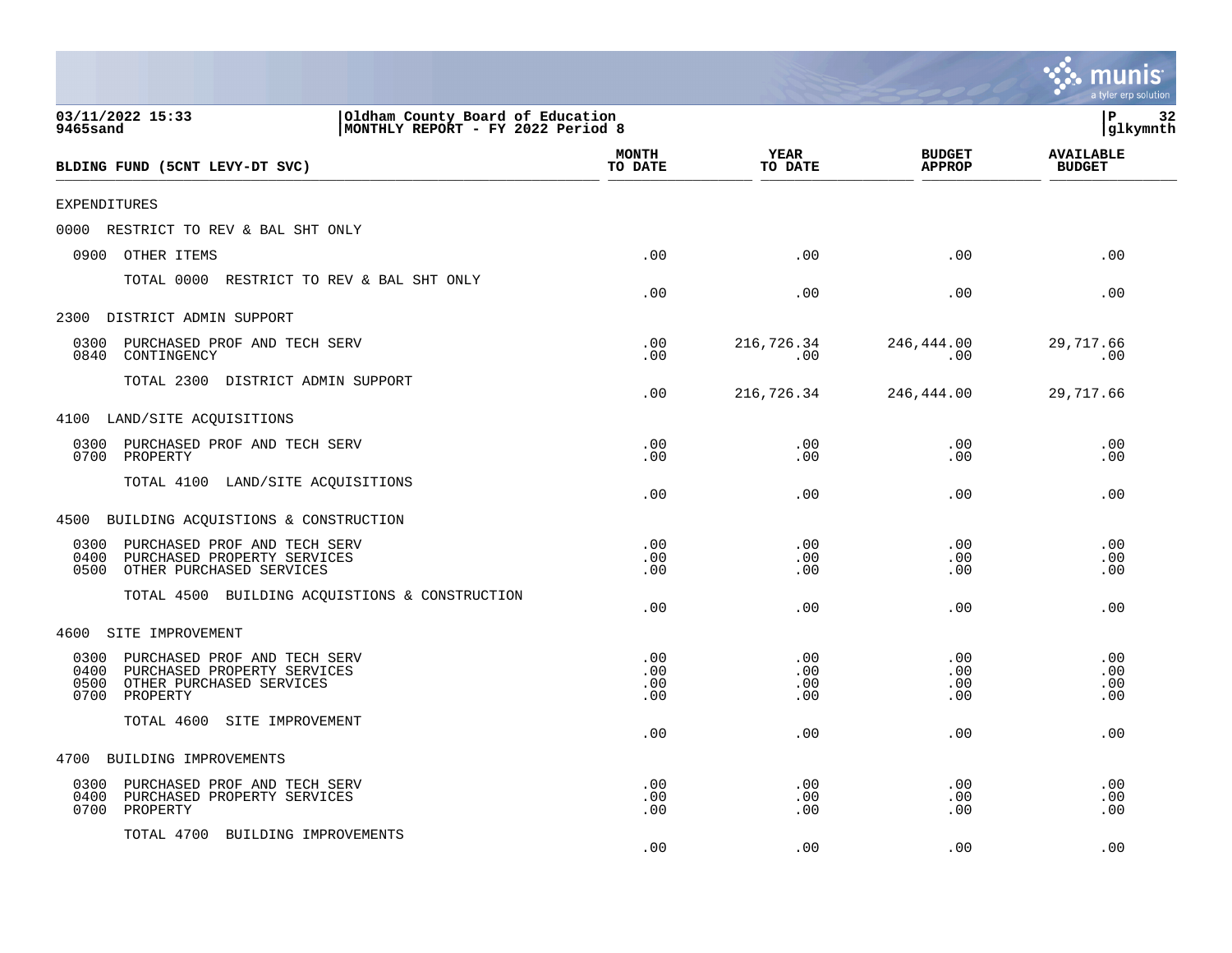|                                                                                                       |                         |                        |                                | <b>munis</b><br>a tyler erp solution |    |
|-------------------------------------------------------------------------------------------------------|-------------------------|------------------------|--------------------------------|--------------------------------------|----|
| Oldham County Board of Education<br>03/11/2022 15:33<br>MONTHLY REPORT - FY 2022 Period 8<br>9465sand |                         |                        |                                | P<br> glkymnth                       | 33 |
| BLDING FUND (5CNT LEVY-DT SVC)                                                                        | <b>MONTH</b><br>TO DATE | <b>YEAR</b><br>TO DATE | <b>BUDGET</b><br><b>APPROP</b> | <b>AVAILABLE</b><br><b>BUDGET</b>    |    |
| OTHER - FACILITIES<br>4900                                                                            |                         |                        |                                |                                      |    |
| 0400<br>PURCHASED PROPERTY SERVICES                                                                   | .00                     | .00                    | 6, 361, 613.62                 | 6,361,613.62                         |    |
| TOTAL 4900<br>OTHER - FACILITIES                                                                      | .00                     | .00                    | 6, 361, 613.62                 | 6,361,613.62                         |    |
| DEBT SERVICE<br>5100                                                                                  |                         |                        |                                |                                      |    |
| 0300<br>PURCHASED PROF AND TECH SERV<br>0800<br>DEBT SERVICE AND MISCELLANEOUS                        | .00<br>.00              | .00<br>.00             | .00<br>.00                     | .00<br>.00                           |    |
| TOTAL 5100<br>DEBT SERVICE                                                                            | .00                     | .00                    | .00                            | .00                                  |    |
| FUND TRANSFERS<br>5200                                                                                |                         |                        |                                |                                      |    |
| 0900<br>OTHER ITEMS                                                                                   | 993,620.04              | 9, 115, 279. 40        | 14, 281, 841.38                | 5,166,561.98                         |    |
| TOTAL 5200<br><b>FUND TRANSFERS</b>                                                                   | 993,620.04              | 9, 115, 279. 40        | 14, 281, 841.38                | 5,166,561.98                         |    |
| TOTAL EXPENDITURES                                                                                    | 993,620.04              | 9,332,005.74           | 20,889,899.00                  | 11,557,893.26                        |    |
| TOTAL FOR BLDING FUND<br>(5CNT LEVY-DT SVC) (320)                                                     | $-773, 399.51$          | 9,185,748.04           | .00                            | $-9,185,748.04$                      |    |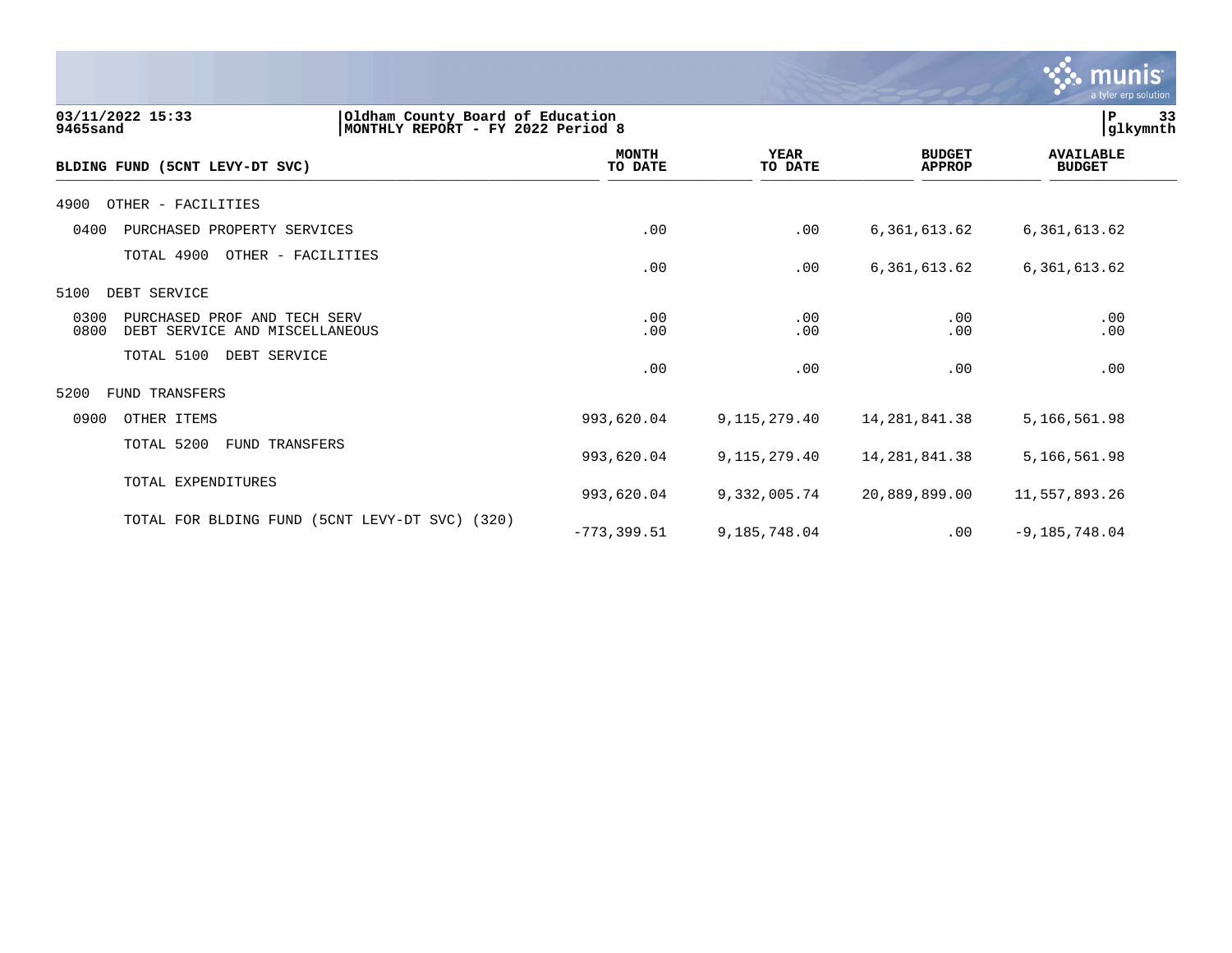|                                                             |                                                                       |                            |                                | <u>munis</u><br>a tyler erp solution |    |
|-------------------------------------------------------------|-----------------------------------------------------------------------|----------------------------|--------------------------------|--------------------------------------|----|
| 03/11/2022 15:33<br>9465sand                                | Oldham County Board of Education<br>MONTHLY REPORT - FY 2022 Period 8 |                            |                                | l P<br> glkymnth                     | 34 |
| CONSTRUCTION FUND (360)                                     | <b>MONTH</b><br>TO DATE                                               | YEAR<br>TO DATE            | <b>BUDGET</b><br><b>APPROP</b> | <b>AVAILABLE</b><br><b>BUDGET</b>    |    |
| <b>REVENUES</b>                                             |                                                                       |                            |                                |                                      |    |
| 0999 BEGINNING BALANCE                                      |                                                                       |                            |                                |                                      |    |
| TOTAL 0999 BEGINNING BALANCE                                | .00                                                                   | .00                        | .00                            | .00                                  |    |
| RECEIPTS                                                    |                                                                       |                            |                                |                                      |    |
| REVENUE FROM LOCAL SOURCES                                  |                                                                       |                            |                                |                                      |    |
| EARNINGS ON INVESTMENTS                                     |                                                                       |                            |                                |                                      |    |
| 1510 INTEREST ON INVESTMENTS                                | 33.62                                                                 | 3,350.11                   | .00                            | $-3,350.11$                          |    |
| TOTAL EARNINGS ON INVESTMENTS                               | 33.62                                                                 | 3,350.11                   | .00                            | $-3, 350.11$                         |    |
| OTHER REVENUE FROM LOCAL SOURCES                            |                                                                       |                            |                                |                                      |    |
| 1925 REIMBURSEMENTS (NON-GVT)<br>1990 MISC REV CAMDEN 18199 | .00<br>.00                                                            | .00<br>.00                 | .00<br>.00                     | .00<br>.00                           |    |
| TOTAL OTHER REVENUE FROM LOCAL SOURCES                      | .00                                                                   | .00                        | .00                            | .00                                  |    |
| TOTAL REVENUE FROM LOCAL SOURCES                            | 33.62                                                                 | 3,350.11                   | .00                            | $-3, 350.11$                         |    |
| REVENUE FROM STATE SOURCES                                  |                                                                       |                            |                                |                                      |    |
| EXPENDITURE REIMBURSEMENTS                                  |                                                                       |                            |                                |                                      |    |
| 3131 MISCELLANEOUS REIMBURSEMENTS                           | .00                                                                   | .00                        | .00                            | .00                                  |    |
| TOTAL EXPENDITURE REIMBURSEMENTS                            | .00                                                                   | .00                        | .00                            | .00                                  |    |
| TOTAL REVENUE FROM STATE SOURCES                            | .00                                                                   | .00                        | .00                            | .00                                  |    |
| OTHER RECEIPTS                                              |                                                                       |                            |                                |                                      |    |
| <b>BOND ISSUANCE</b>                                        |                                                                       |                            |                                |                                      |    |
| 5110 BOND PRINCIPAL PROCEEDS<br>5120 BOND PREMIUM PROCEEDS  | .00<br>.00                                                            | 8,800,000.00<br>180,159.50 | .00<br>.00                     | $-8,800,000.00$<br>$-180, 159.50$    |    |
| TOTAL BOND ISSUANCE                                         | .00                                                                   | 8,980,159.50               | $.00 \,$                       | $-8,980,159.50$                      |    |
| INTERFUND TRANSFERS                                         |                                                                       |                            |                                |                                      |    |

 $\mathcal{L}$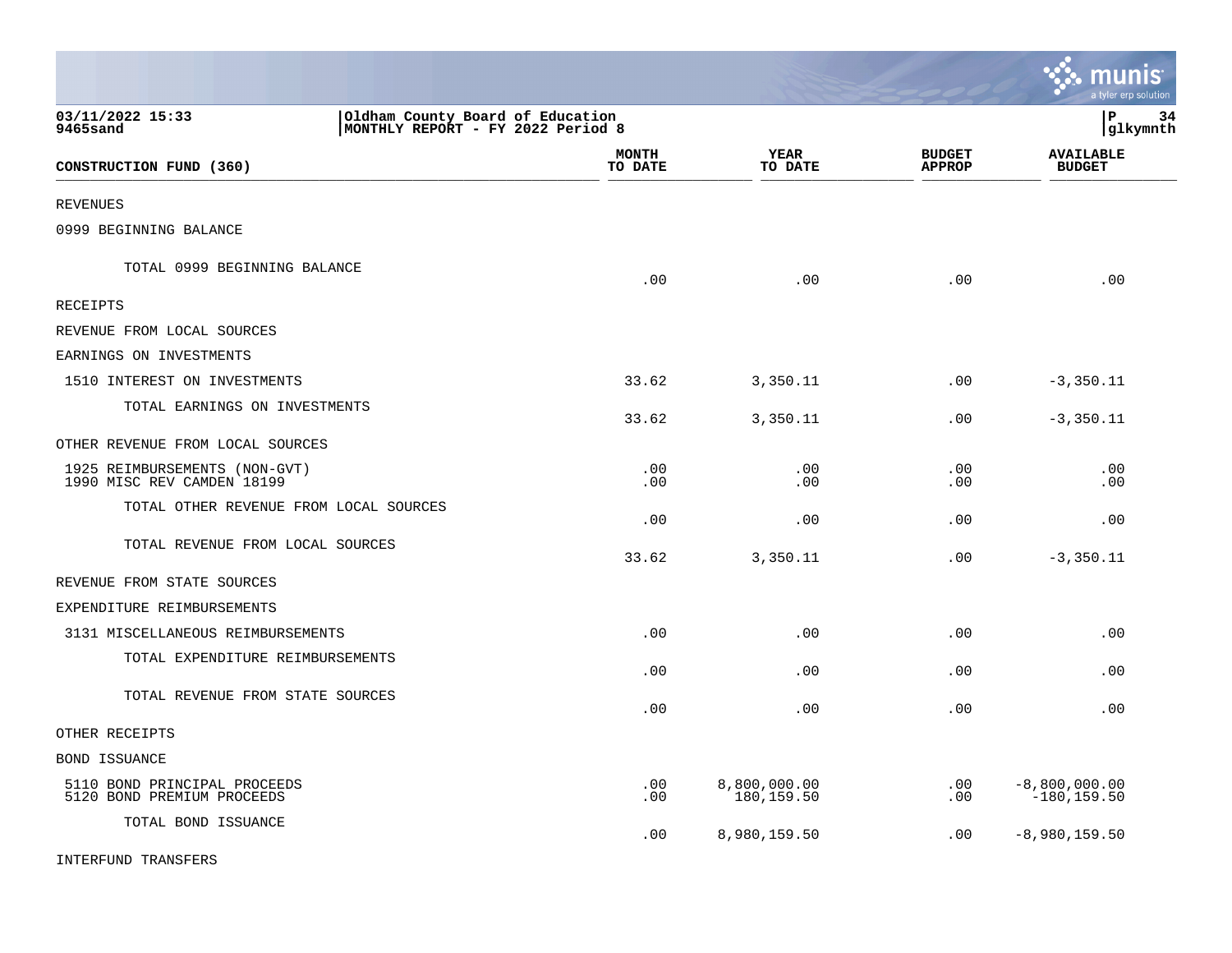

| 03/11/2022 15:33<br>9465sand | Oldham County Board of Education<br>MONTHLY REPORT - FY 2022 Period 8 | 35<br>P<br> glkymnth   |                                |                                   |
|------------------------------|-----------------------------------------------------------------------|------------------------|--------------------------------|-----------------------------------|
| CONSTRUCTION FUND (360)      | <b>MONTH</b><br>TO DATE                                               | <b>YEAR</b><br>TO DATE | <b>BUDGET</b><br><b>APPROP</b> | <b>AVAILABLE</b><br><b>BUDGET</b> |
| 5210 FUND TRANSFER           | .00                                                                   | .00                    | .00                            | .00                               |
| TOTAL INTERFUND TRANSFERS    | .00                                                                   | .00                    | .00                            | .00                               |
| TOTAL OTHER RECEIPTS         | .00                                                                   | 8,980,159.50           | .00                            | $-8,980,159.50$                   |
| TOTAL RECEIPTS               | 33.62                                                                 | 8,983,509.61           | .00                            | $-8,983,509.61$                   |
| TOTAL REVENUE                | 33.62                                                                 | 8,983,509.61           | .00                            | $-8,983,509.61$                   |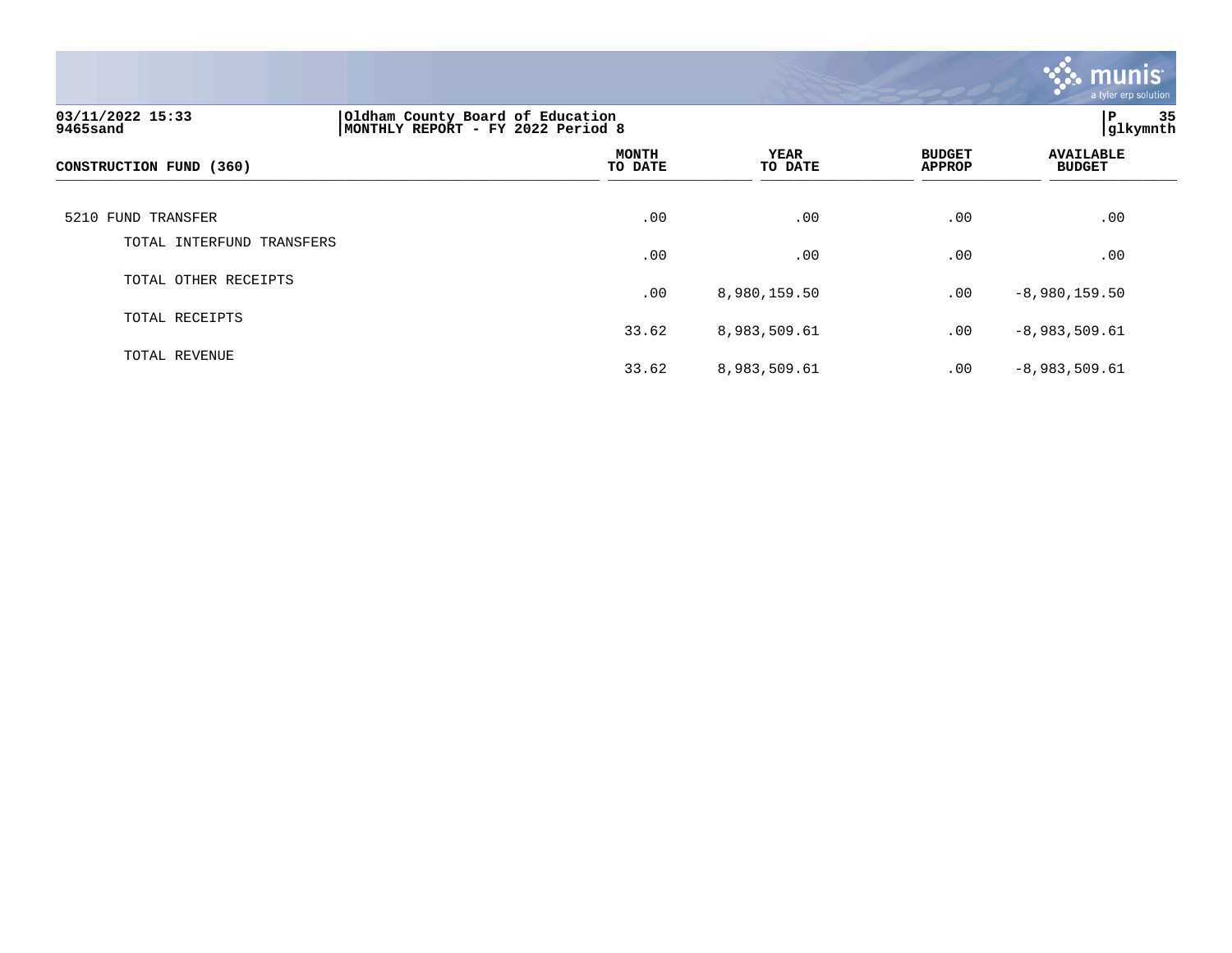|                                                                                                                                                                                                   |                                        |                                        |                                        | mu<br>a tyler erp solution             |
|---------------------------------------------------------------------------------------------------------------------------------------------------------------------------------------------------|----------------------------------------|----------------------------------------|----------------------------------------|----------------------------------------|
| 03/11/2022 15:33<br>Oldham County Board of Education<br>MONTHLY REPORT - FY 2022 Period 8<br>9465sand                                                                                             |                                        |                                        |                                        | ΙP<br>36<br>glkymnth                   |
| CONSTRUCTION FUND (360)                                                                                                                                                                           | <b>MONTH</b><br>TO DATE                | <b>YEAR</b><br>TO DATE                 | <b>BUDGET</b><br><b>APPROP</b>         | <b>AVAILABLE</b><br><b>BUDGET</b>      |
| <b>EXPENDITURES</b>                                                                                                                                                                               |                                        |                                        |                                        |                                        |
| 2300<br>DISTRICT ADMIN SUPPORT                                                                                                                                                                    |                                        |                                        |                                        |                                        |
| 0300<br>PURCHASED PROF AND TECH SERV                                                                                                                                                              | .00                                    | .00                                    | .00                                    | .00                                    |
| TOTAL 2300 DISTRICT ADMIN SUPPORT                                                                                                                                                                 | .00                                    | .00                                    | .00                                    | .00                                    |
| 4100 LAND/SITE ACQUISITIONS                                                                                                                                                                       |                                        |                                        |                                        |                                        |
| 0300<br>PURCHASED PROF AND TECH SERV<br>0700<br>PROPERTY                                                                                                                                          | .00<br>.00                             | .00<br>.00                             | .00<br>.00                             | .00<br>.00                             |
| TOTAL 4100 LAND/SITE ACQUISITIONS                                                                                                                                                                 | .00                                    | .00                                    | .00                                    | .00                                    |
| 4200<br>LAND IMPROVEMENTS                                                                                                                                                                         |                                        |                                        |                                        |                                        |
| 0300<br>PURCHASED PROF AND TECH SERV<br>0400<br>PURCHASED PROPERTY SERVICES                                                                                                                       | .00<br>.00                             | .00<br>.00                             | .00<br>.00                             | .00<br>.00                             |
| TOTAL 4200 LAND IMPROVEMENTS                                                                                                                                                                      | .00                                    | .00                                    | .00                                    | .00                                    |
| 4500<br>BUILDING ACQUISTIONS & CONSTRUCTION                                                                                                                                                       |                                        |                                        |                                        |                                        |
| 0300<br>PURCHASED PROF AND TECH SERV<br>0400<br>PURCHASED PROPERTY SERVICES<br>0500<br>OTHER PURCHASED SERVICES<br>0700<br>PROPERTY<br>TOTAL 4500<br>BUILDING ACQUISTIONS & CONSTRUCTION          | .00<br>.00<br>.00<br>.00<br>.00        | .00<br>.00<br>.00<br>.00<br>.00        | .00<br>.00<br>.00<br>.00<br>.00        | .00<br>.00<br>.00<br>.00<br>.00        |
| SITE IMPROVEMENT<br>4600                                                                                                                                                                          |                                        |                                        |                                        |                                        |
| 0400<br>PURCHASED PROPERTY SERVICES                                                                                                                                                               | .00                                    | .00                                    | .00                                    | .00                                    |
| TOTAL 4600 SITE IMPROVEMENT                                                                                                                                                                       | .00                                    | .00                                    | .00                                    | .00                                    |
| 4700<br>BUILDING IMPROVEMENTS                                                                                                                                                                     |                                        |                                        |                                        |                                        |
| 0300<br>PURCHASED PROF AND TECH SERV<br>0400<br>PURCHASED PROPERTY SERVICES<br>0500<br>OTHER PURCHASED SERVICES<br>0600<br>SUPPLIES<br>0700<br>PROPERTY<br>0800<br>DEBT SERVICE AND MISCELLANEOUS | .00<br>.00<br>.00<br>.00<br>.00<br>.00 | .00<br>.00<br>.00<br>.00<br>.00<br>.00 | .00<br>.00<br>.00<br>.00<br>.00<br>.00 | .00<br>.00<br>.00<br>.00<br>.00<br>.00 |
| TOTAL 4700 BUILDING IMPROVEMENTS                                                                                                                                                                  | .00                                    | .00                                    | .00                                    | .00                                    |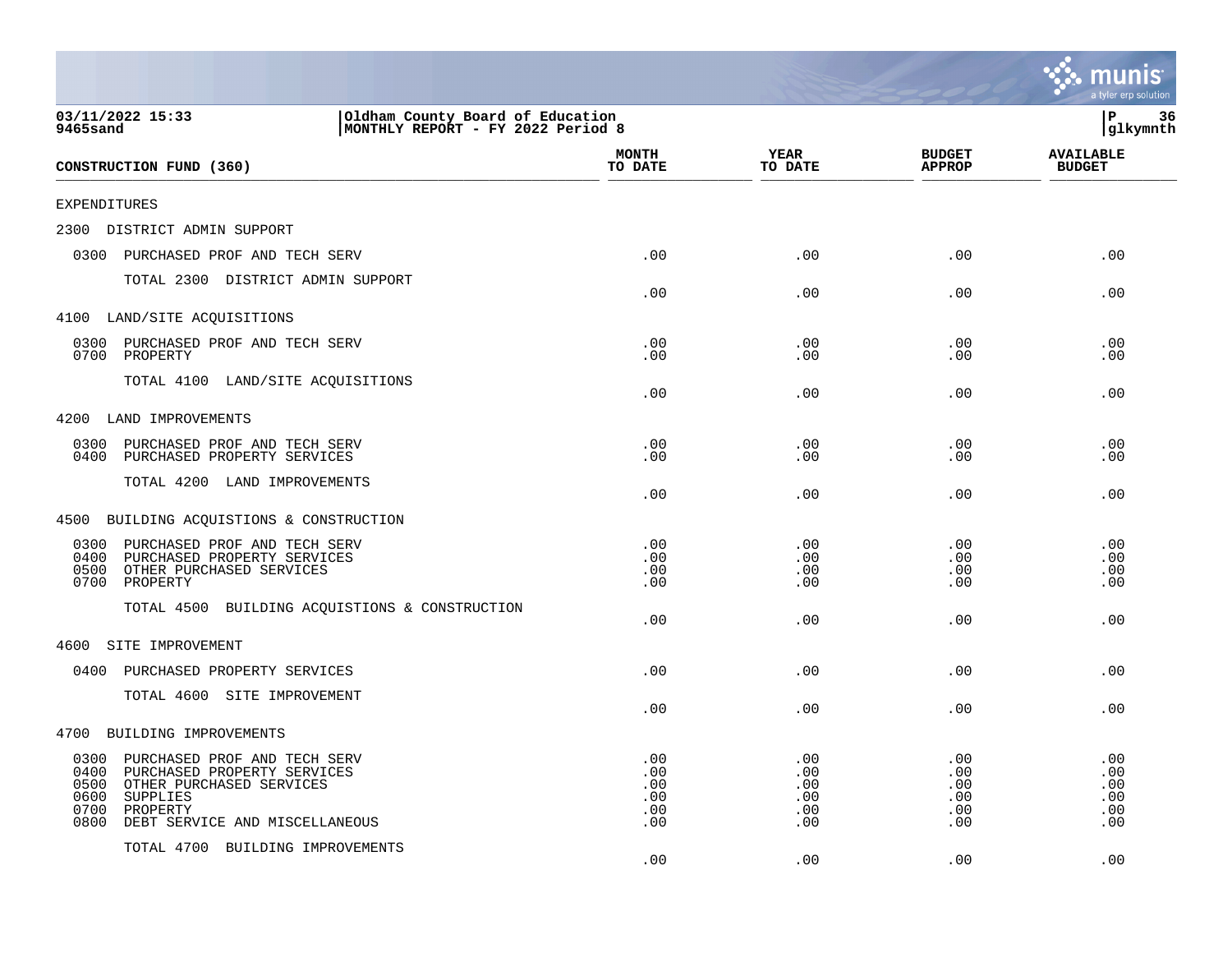

**03/11/2022 15:33 |Oldham County Board of Education |P 37**  $MONTHLY$  REPORT - FY 2022 Period 8  **MONTH AVAILABLE YEAR BUDGET** AVAILABLE **CONSTRUCTION FUND (360) TO DATE TO DATE APPROP BUDGET**  \_\_\_\_\_\_\_\_\_\_\_\_\_\_\_\_\_\_\_\_\_\_\_\_\_\_\_\_\_\_\_\_\_\_\_\_\_\_\_\_\_\_\_\_\_\_\_\_\_\_\_\_\_\_\_\_\_\_\_\_\_\_\_\_ \_\_\_\_\_\_\_\_\_\_\_\_\_\_\_\_\_ \_\_\_\_\_\_\_\_\_\_\_\_\_\_\_\_\_\_ \_\_\_\_\_\_\_\_\_\_\_\_\_\_ \_\_\_\_\_\_\_\_\_\_\_\_\_\_\_ 4900 OTHER - FACILITIES 0300 PURCHASED PROF AND TECH SERV .00 .00 .00 .00 0400 PURCHASED PROPERTY SERVICES 555,904.93 3,352,314.91 .00 -3,352,314.91 0500 OTHER PURCHASED SERVICES .00 .00 .00 .00 0600 SUPPLIES .00 .00 .00 .00 0700 PROPERTY .00 .00 .00 .00 0840 CONTINGENCY .00 .00 .00 .00 TOTAL 4900 OTHER - FACILITIES 555,904.93 3,352,314.91 .00 -3,352,314.91 5100 DEBT SERVICE 0800 DEBT SERVICE AND MISCELLANEOUS .00 .00 .00 .00 0900 OTHER ITEMS TOTAL 5100 DEBT SERVICE .00 .00 .00 .00 5200 FUND TRANSFERS 0900 OTHER ITEMS .00 70,550.00 .00 -70,550.00 TOTAL 5200 FUND TRANSFERS  $.00$  70,550.00  $.00$   $-70,550.00$ TOTAL EXPENDITURES 555,904.93 3,422,864.91 .00 -3,422,864.91 TOTAL FOR CONSTRUCTION FUND (360) -555,871.31 5,560,644.70 .00 -5,560,644.70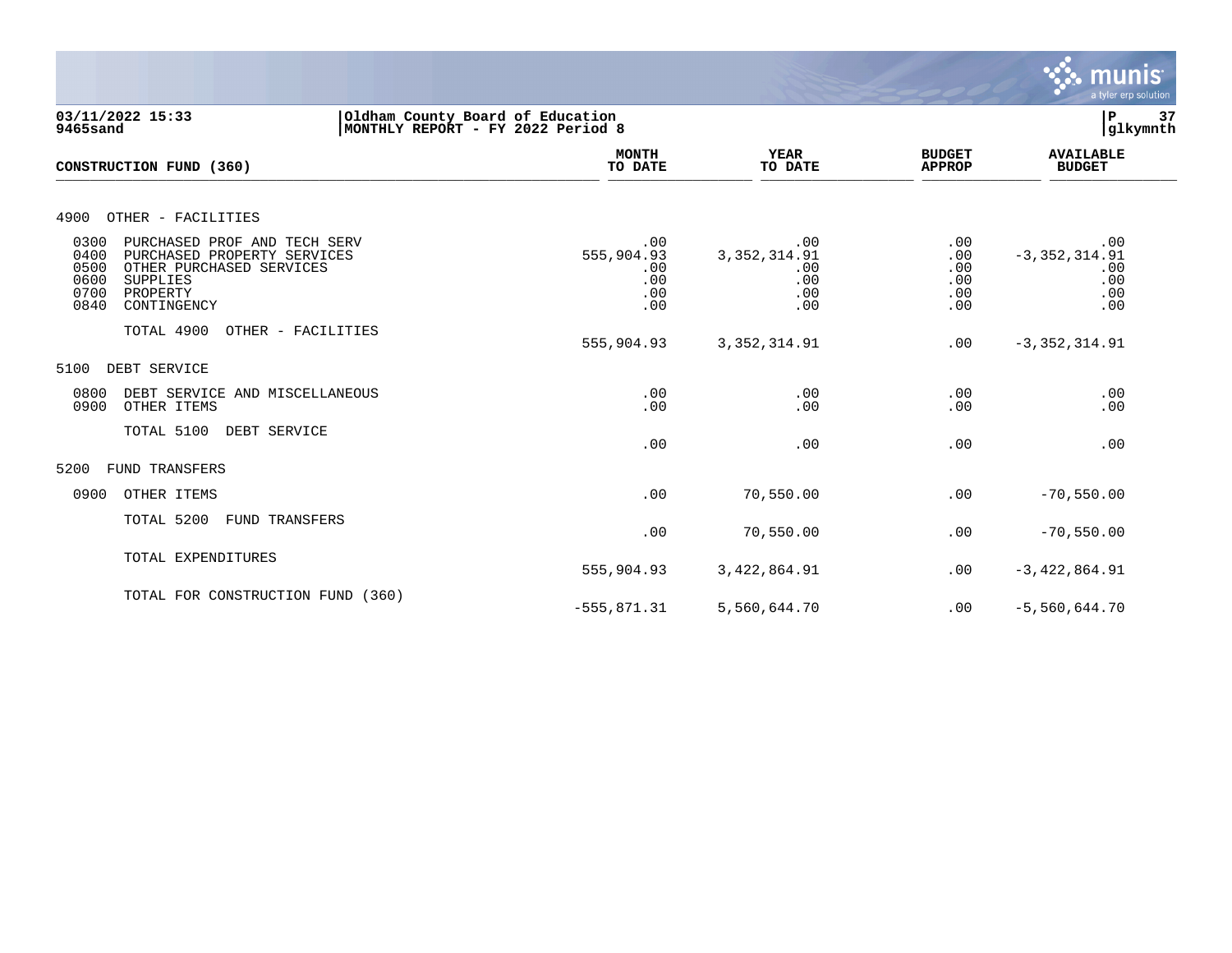|                                                            |                                                                       |                         |                        |                                | munis<br>a tyler erp solution     |    |
|------------------------------------------------------------|-----------------------------------------------------------------------|-------------------------|------------------------|--------------------------------|-----------------------------------|----|
| 03/11/2022 15:33<br>9465sand                               | Oldham County Board of Education<br>MONTHLY REPORT - FY 2022 Period 8 |                         |                        |                                | P<br>glkymnth                     | 38 |
| DEBT SERVICE FUND (400)                                    |                                                                       | <b>MONTH</b><br>TO DATE | <b>YEAR</b><br>TO DATE | <b>BUDGET</b><br><b>APPROP</b> | <b>AVAILABLE</b><br><b>BUDGET</b> |    |
| REVENUES                                                   |                                                                       |                         |                        |                                |                                   |    |
| 0999 BEGINNING BALANCE                                     |                                                                       |                         |                        |                                |                                   |    |
| TOTAL 0999 BEGINNING BALANCE                               |                                                                       | .00                     | .00                    | .00                            | .00                               |    |
| <b>RECEIPTS</b>                                            |                                                                       |                         |                        |                                |                                   |    |
| REVENUE FROM LOCAL SOURCES                                 |                                                                       |                         |                        |                                |                                   |    |
| EARNINGS ON INVESTMENTS                                    |                                                                       |                         |                        |                                |                                   |    |
| 1510 INTEREST ON INVESTMENTS                               |                                                                       | .00                     | .00                    | .00                            | .00                               |    |
| TOTAL EARNINGS ON INVESTMENTS                              |                                                                       | .00                     | .00                    | .00                            | .00                               |    |
| TOTAL REVENUE FROM LOCAL SOURCES                           |                                                                       | .00                     | .00                    | .00                            | .00                               |    |
| REVENUE FROM STATE SOURCES                                 |                                                                       |                         |                        |                                |                                   |    |
| RESTRICTED                                                 |                                                                       |                         |                        |                                |                                   |    |
| 3200 RESTRICTED STATE REVENUE                              |                                                                       | .00                     | .00                    | .00                            | .00                               |    |
| TOTAL RESTRICTED                                           |                                                                       | .00                     | .00                    | .00                            | .00                               |    |
| REVENUE ON BEHALF PAYMENTS                                 |                                                                       |                         |                        |                                |                                   |    |
| 3900 REVENUE-ON BEHALF PMTS-STATE                          |                                                                       | .00                     | .00                    | 434,323.00                     | 434,323.00                        |    |
| TOTAL REVENUE ON BEHALF PAYMENTS                           |                                                                       | .00                     | .00                    | 434,323.00                     | 434,323.00                        |    |
| TOTAL REVENUE FROM STATE SOURCES                           |                                                                       | .00                     | .00                    | 434,323.00                     | 434,323.00                        |    |
| OTHER RECEIPTS                                             |                                                                       |                         |                        |                                |                                   |    |
| BOND ISSUANCE                                              |                                                                       |                         |                        |                                |                                   |    |
| 5110 BOND PRINCIPAL PROCEEDS<br>5120 BOND PREMIUM PROCEEDS |                                                                       | .00<br>.00              | 6,700,000.00<br>.00    | .00<br>.00                     | $-6,700,000.00$<br>.00            |    |
| TOTAL BOND ISSUANCE                                        |                                                                       | .00                     | 6,700,000.00           | .00                            | $-6,700,000.00$                   |    |
| INTERFUND TRANSFERS                                        |                                                                       |                         |                        |                                |                                   |    |

 $\mathcal{L}^{\bullet}$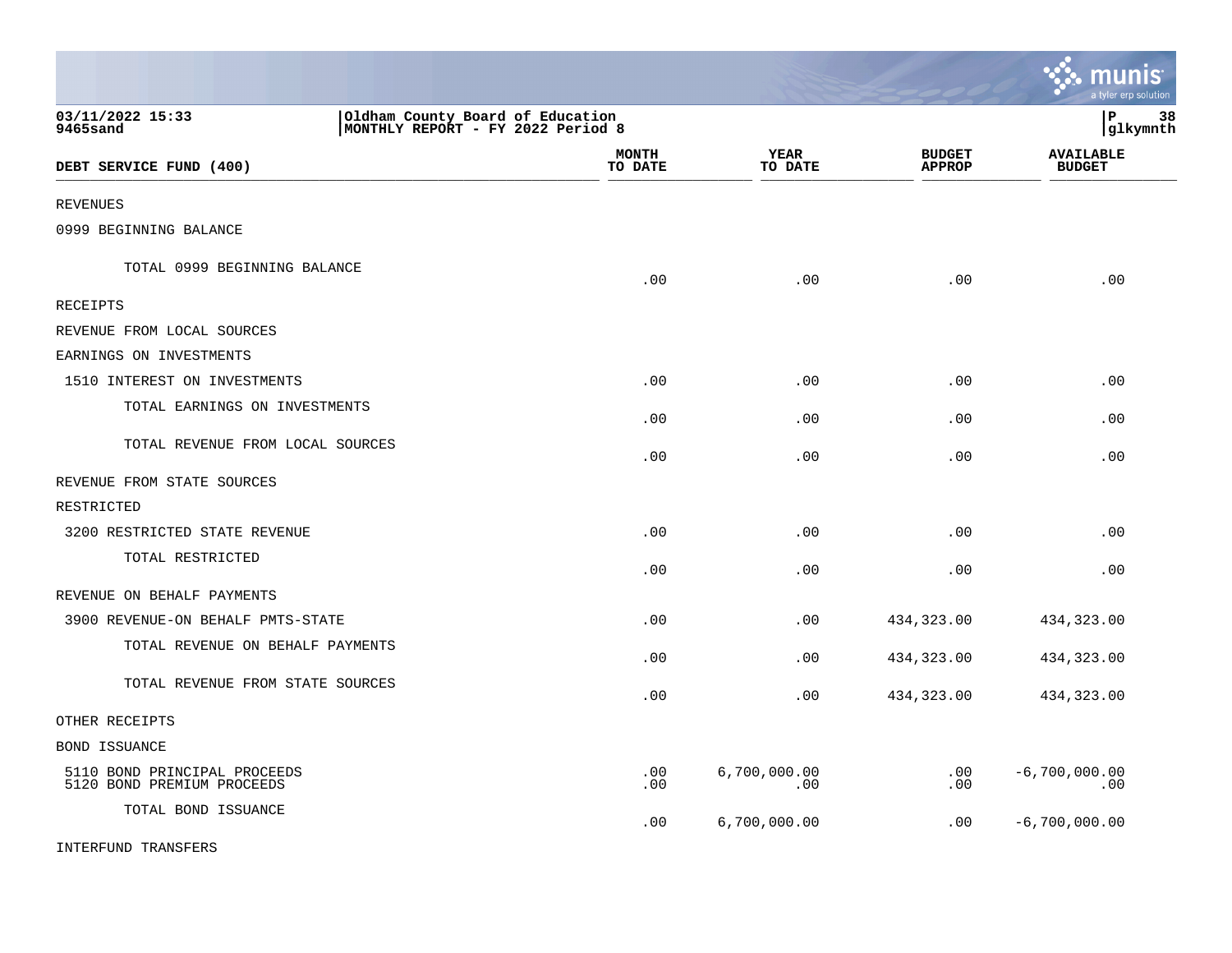

| 03/11/2022 15:33<br>9465sand | Oldham County Board of Education<br>MONTHLY REPORT - FY 2022 Period 8 |  |                        |                  |                                | ΙP<br>39<br> glkymnth             |
|------------------------------|-----------------------------------------------------------------------|--|------------------------|------------------|--------------------------------|-----------------------------------|
| DEBT SERVICE FUND (400)      | <b>MONTH</b><br>TO DATE                                               |  | <b>YEAR</b><br>TO DATE |                  | <b>BUDGET</b><br><b>APPROP</b> | <b>AVAILABLE</b><br><b>BUDGET</b> |
| 5210 FUND TRANSFER IN        | 993,620.04                                                            |  | 9,185,829.40           | 14, 281, 841, 38 |                                | 5,096,011.98                      |
| TOTAL INTERFUND TRANSFERS    | 993,620.04                                                            |  | 9,185,829.40           | 14,281,841.38    |                                | 5,096,011.98                      |
| TOTAL OTHER RECEIPTS         | 993,620.04                                                            |  | 15,885,829.40          | 14,281,841.38    |                                | $-1,603,988.02$                   |
| TOTAL RECEIPTS               | 993,620.04                                                            |  | 15,885,829.40          | 14,716,164.38    |                                | $-1,169,665.02$                   |
| TOTAL REVENUE                | 993,620.04                                                            |  | 15,885,829.40          | 14,716,164.38    |                                | $-1,169,665.02$                   |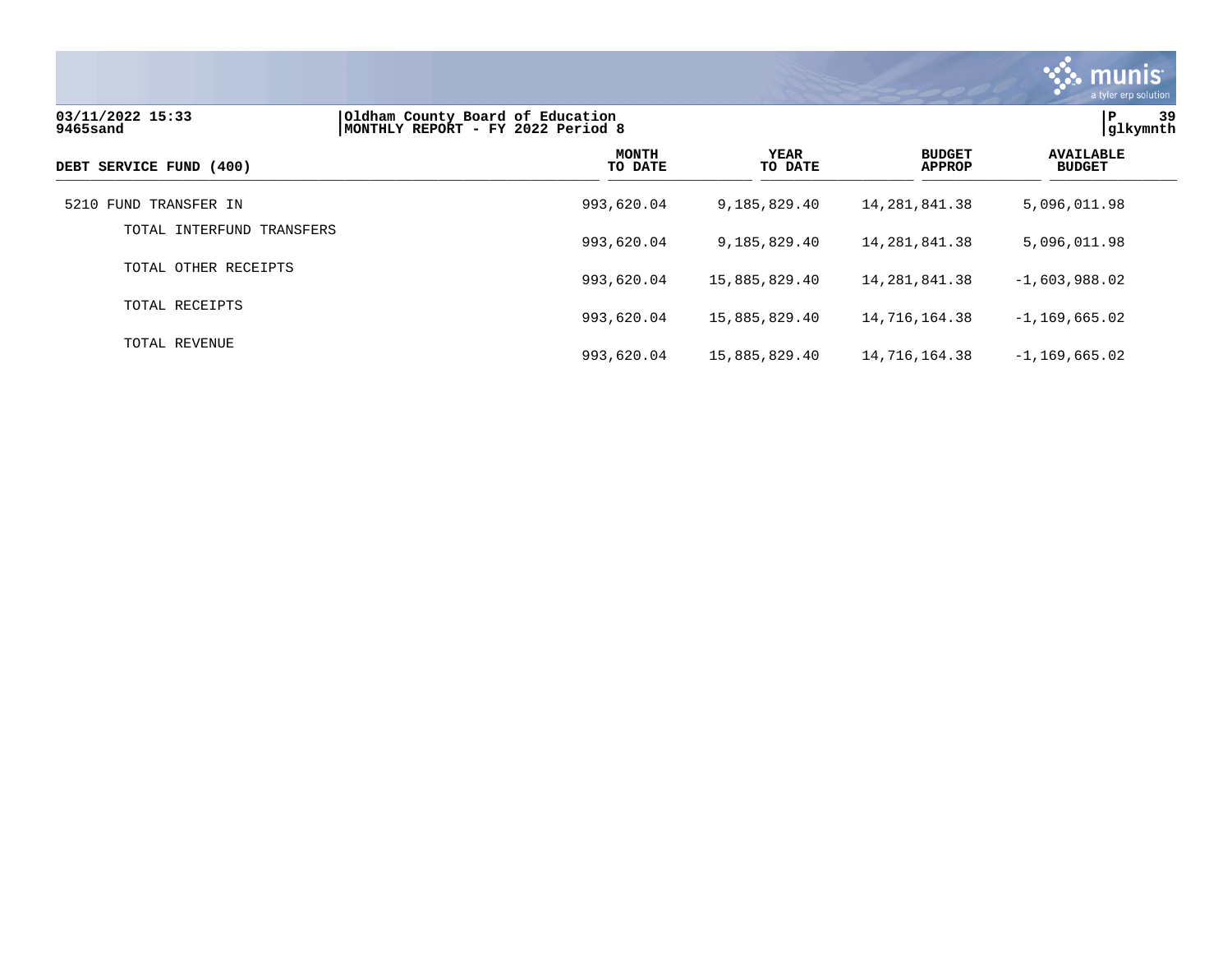|                                                                                                       |                          |                                               |                                | <b>munis</b><br>a tyler erp solution              |
|-------------------------------------------------------------------------------------------------------|--------------------------|-----------------------------------------------|--------------------------------|---------------------------------------------------|
| 03/11/2022 15:33<br>Oldham County Board of Education<br>9465sand<br>MONTHLY REPORT - FY 2022 Period 8 |                          |                                               |                                | 40<br>P<br>glkymnth                               |
| DEBT SERVICE FUND (400)                                                                               | <b>MONTH</b><br>TO DATE  | <b>YEAR</b><br>TO DATE                        | <b>BUDGET</b><br><b>APPROP</b> | <b>AVAILABLE</b><br><b>BUDGET</b>                 |
| <b>EXPENDITURES</b>                                                                                   |                          |                                               |                                |                                                   |
| 0000<br>RESTRICT TO REV & BAL SHT ONLY                                                                |                          |                                               |                                |                                                   |
| 0900<br>OTHER ITEMS                                                                                   | .00                      | 25,005.47                                     | .00                            | $-25,005.47$                                      |
| TOTAL 0000<br>RESTRICT TO REV & BAL SHT ONLY                                                          | .00                      | 25,005.47                                     | .00                            | $-25,005.47$                                      |
| DEBT SERVICE<br>5100                                                                                  |                          |                                               |                                |                                                   |
| 0300<br>PURCHASED PROF AND TECH SERV<br>0800<br>DEBT SERVICE AND MISCELLANEOUS<br>0900<br>OTHER ITEMS | .00<br>993,620.04<br>.00 | 128,369.53<br>9, 115, 279. 40<br>6,617,175.00 | .00<br>14,716,164.38<br>.00    | $-128, 369.53$<br>5,600,884.98<br>$-6,617,175.00$ |
| TOTAL 5100<br>DEBT SERVICE                                                                            | 993,620.04               | 15,860,823.93                                 | 14,716,164.38                  | $-1, 144, 659.55$                                 |
| 5200<br>FUND TRANSFERS                                                                                |                          |                                               |                                |                                                   |
| 0300<br>PURCHASED PROF AND TECH SERV<br>0900<br>OTHER ITEMS                                           | .00<br>.00               | .00<br>.00                                    | .00<br>.00                     | .00<br>.00                                        |
| TOTAL 5200<br>FUND TRANSFERS                                                                          | .00                      | .00                                           | .00                            | .00                                               |
| TOTAL EXPENDITURES                                                                                    | 993,620.04               | 15,885,829.40                                 | 14,716,164.38                  | $-1, 169, 665.02$                                 |
| TOTAL FOR DEBT SERVICE FUND (400)                                                                     | .00                      | .00                                           | .00                            | .00                                               |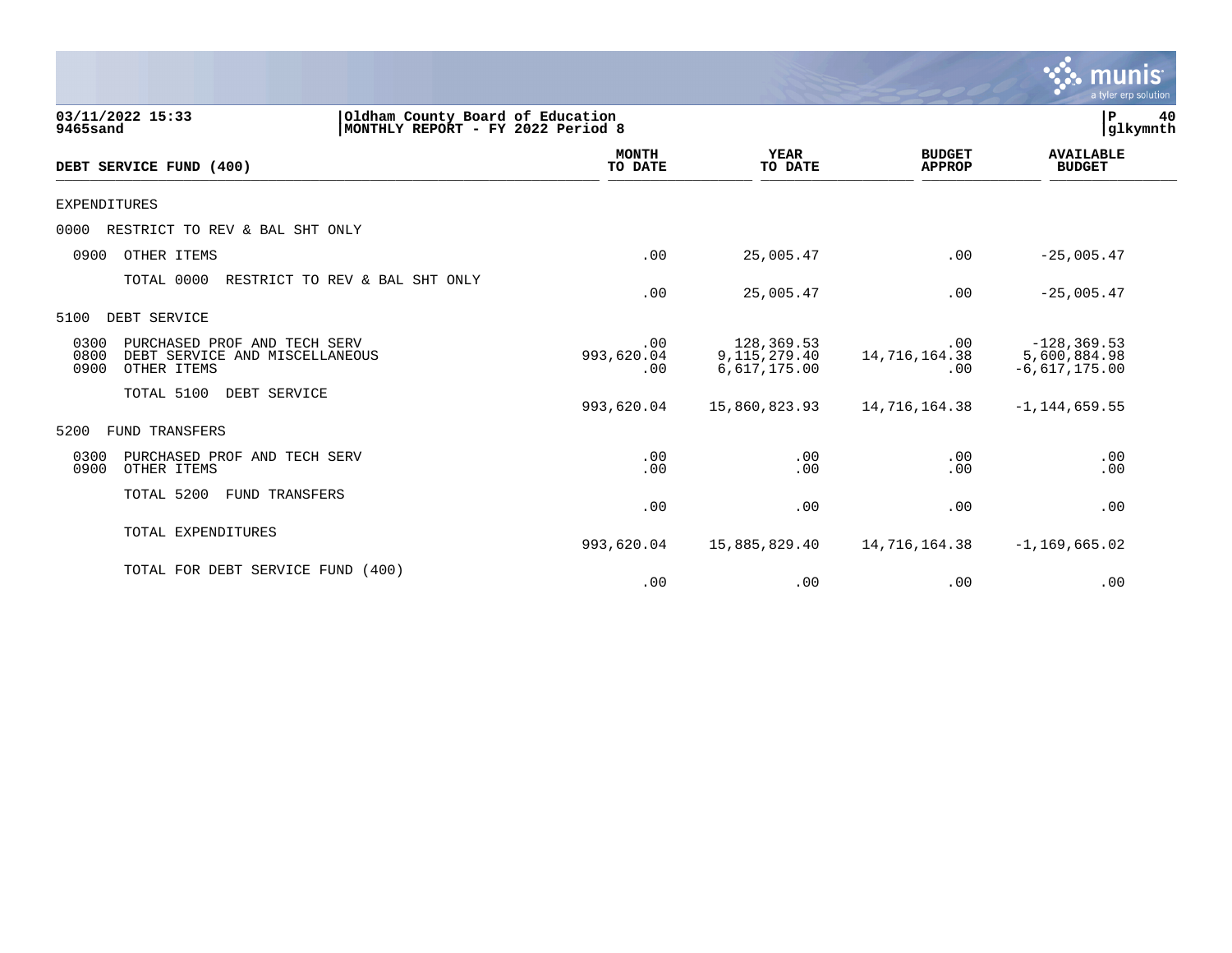|                                                                                                                                                                                                                                                                                                                                                                                                                                                                                    |                                                                                                                   |                                                                                                                       |                                                                                                                                | a tyler erp solution                                                                                                   |
|------------------------------------------------------------------------------------------------------------------------------------------------------------------------------------------------------------------------------------------------------------------------------------------------------------------------------------------------------------------------------------------------------------------------------------------------------------------------------------|-------------------------------------------------------------------------------------------------------------------|-----------------------------------------------------------------------------------------------------------------------|--------------------------------------------------------------------------------------------------------------------------------|------------------------------------------------------------------------------------------------------------------------|
| 03/11/2022 15:33<br>9465sand                                                                                                                                                                                                                                                                                                                                                                                                                                                       | Oldham County Board of Education<br>MONTHLY REPORT - FY 2022 Period 8                                             |                                                                                                                       |                                                                                                                                | l P<br>41<br> glkymnth                                                                                                 |
| FOOD SERVICE FUND (51)                                                                                                                                                                                                                                                                                                                                                                                                                                                             | <b>MONTH</b><br>TO DATE                                                                                           | YEAR<br>TO DATE                                                                                                       | <b>BUDGET</b><br><b>APPROP</b>                                                                                                 | <b>AVAILABLE</b><br><b>BUDGET</b>                                                                                      |
| <b>REVENUES</b>                                                                                                                                                                                                                                                                                                                                                                                                                                                                    |                                                                                                                   |                                                                                                                       |                                                                                                                                |                                                                                                                        |
| 0999 BEGINNING BALANCE                                                                                                                                                                                                                                                                                                                                                                                                                                                             |                                                                                                                   |                                                                                                                       |                                                                                                                                |                                                                                                                        |
| TOTAL 0999 BEGINNING BALANCE                                                                                                                                                                                                                                                                                                                                                                                                                                                       | .00                                                                                                               | 1,932,276.80                                                                                                          | 1,453,954.68                                                                                                                   | $-478, 322.12$                                                                                                         |
| RECEIPTS                                                                                                                                                                                                                                                                                                                                                                                                                                                                           |                                                                                                                   |                                                                                                                       |                                                                                                                                |                                                                                                                        |
| REVENUE FROM LOCAL SOURCES                                                                                                                                                                                                                                                                                                                                                                                                                                                         |                                                                                                                   |                                                                                                                       |                                                                                                                                |                                                                                                                        |
| EARNINGS ON INVESTMENTS                                                                                                                                                                                                                                                                                                                                                                                                                                                            |                                                                                                                   |                                                                                                                       |                                                                                                                                |                                                                                                                        |
| 1510 INTEREST ON INVESTMENTS                                                                                                                                                                                                                                                                                                                                                                                                                                                       | 127.70                                                                                                            | 868.83                                                                                                                | 5,000.00                                                                                                                       | 4,131.17                                                                                                               |
| TOTAL EARNINGS ON INVESTMENTS                                                                                                                                                                                                                                                                                                                                                                                                                                                      | 127.70                                                                                                            | 868.83                                                                                                                | 5,000.00                                                                                                                       | 4,131.17                                                                                                               |
| FOOD SERVICE                                                                                                                                                                                                                                                                                                                                                                                                                                                                       |                                                                                                                   |                                                                                                                       |                                                                                                                                |                                                                                                                        |
| 1611 REIMBURSABLE SCHOOL LUNCH PROG<br>1612 REIMBURSABLE SCH BREAKFAST PRG<br>1613 REIMBURSABLE SPECIAL MILK PROG<br>1621 NON-REIMBURSABLE LUNCH PROG<br>1622 NON-REIMBURSABLE BREAKFAST PRG<br>1623 NON-REIMBURSABLE MILK PROGRAM<br>1624 NON-REIMBURSBLE A LA CARTE PRG<br>1627 NON-REIMB VENDING MACH PROG<br>1629 NON-REIMBURSBLE OTHER FOOD PRG<br>1630 SPECIAL FUNCTIONS<br>1631 CATERING FOOD SERVICE<br>1633 GROUP SALES FOOD SERVICE<br>1634 EXTENDED SCHOOL FOOD SERVICE | 27,361.03<br>2,036.98<br>.00<br>.00<br>.00<br>$.00 \,$<br>3,814.83<br>.00<br>3,135.18<br>.00<br>.00<br>.00<br>.00 | 196,252.46<br>12,335.33<br>.00<br>.00<br>.00<br>$.00 \,$<br>28,006.65<br>.00<br>30,723.12<br>.00<br>.00<br>.00<br>.00 | 2,095,000.00<br>224,500.00<br>.00<br>.00<br>.00<br>$.00 \,$<br>141,500.00<br>.00<br>83,600.00<br>.00<br>.00<br>$.00 \,$<br>.00 | 1,898,747.54<br>212, 164.67<br>.00<br>.00<br>.00<br>.00<br>113, 493.35<br>.00<br>52,876.88<br>.00<br>.00<br>.00<br>.00 |
| 1636 IN-SERVICE FOOD SERVICE                                                                                                                                                                                                                                                                                                                                                                                                                                                       | .00                                                                                                               | .00                                                                                                                   | .00                                                                                                                            | .00                                                                                                                    |
| TOTAL FOOD SERVICE                                                                                                                                                                                                                                                                                                                                                                                                                                                                 | 36, 348.02                                                                                                        | 267, 317.56                                                                                                           | 2,544,600.00                                                                                                                   | 2, 277, 282.44                                                                                                         |
| OTHER REVENUE FROM LOCAL SOURCES                                                                                                                                                                                                                                                                                                                                                                                                                                                   |                                                                                                                   |                                                                                                                       |                                                                                                                                |                                                                                                                        |
| 1920 CONTRIBUTIONS/DONATIONS<br>1980 REFUND OF PRIOR YR EXPENDITURE<br>1990 MISCELLANEOUS REVENUE<br>1994 RETURN FOR INSUFFICIENT CHECKS                                                                                                                                                                                                                                                                                                                                           | .00<br>.00<br>$-3.15$<br>.00                                                                                      | .00<br>.00<br>$-70.63$<br>.00                                                                                         | .00<br>$.00 \,$<br>1,700.00<br>$.00 \,$                                                                                        | .00<br>.00<br>1,770.63<br>.00                                                                                          |
| TOTAL OTHER REVENUE FROM LOCAL SOURCES                                                                                                                                                                                                                                                                                                                                                                                                                                             | $-3.15$                                                                                                           | $-70.63$                                                                                                              | 1,700.00                                                                                                                       | 1,770.63                                                                                                               |
| TOTAL REVENUE FROM LOCAL SOURCES                                                                                                                                                                                                                                                                                                                                                                                                                                                   | 36,472.57                                                                                                         | 268, 115.76                                                                                                           | 2,551,300.00                                                                                                                   | 2, 283, 184. 24                                                                                                        |
| REVENUE FROM STATE SOURCES                                                                                                                                                                                                                                                                                                                                                                                                                                                         |                                                                                                                   |                                                                                                                       |                                                                                                                                |                                                                                                                        |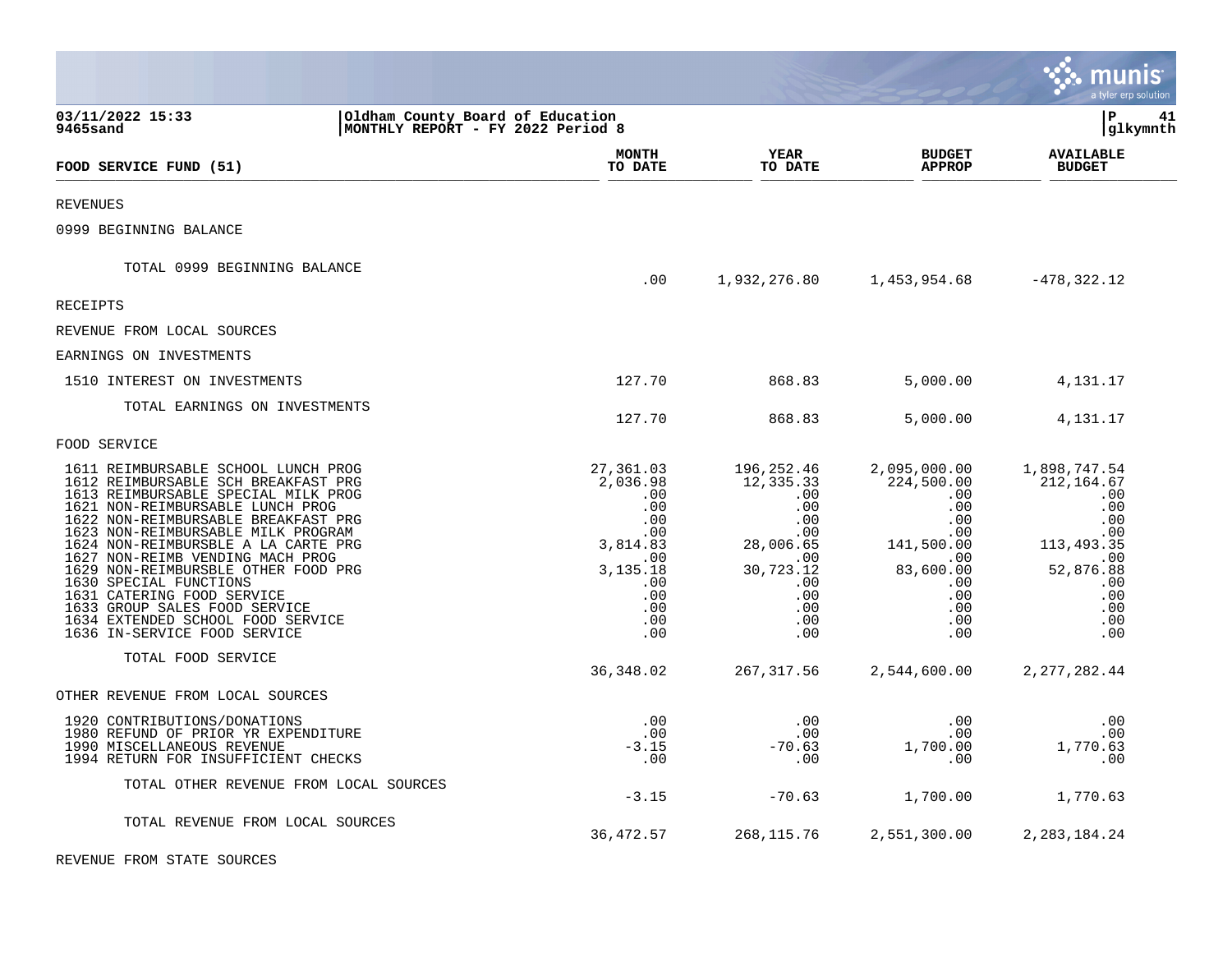|                                                                                            |                                                                       |                        |                                | a tyler erp solutior              |
|--------------------------------------------------------------------------------------------|-----------------------------------------------------------------------|------------------------|--------------------------------|-----------------------------------|
| 03/11/2022 15:33<br>9465sand                                                               | Oldham County Board of Education<br>MONTHLY REPORT - FY 2022 Period 8 |                        |                                | P<br>42<br> glkymnth              |
| FOOD SERVICE FUND (51)                                                                     | <b>MONTH</b><br>TO DATE                                               | <b>YEAR</b><br>TO DATE | <b>BUDGET</b><br><b>APPROP</b> | <b>AVAILABLE</b><br><b>BUDGET</b> |
| RESTRICTED                                                                                 |                                                                       |                        |                                |                                   |
| 3200 RESTRICTED STATE REVENUE                                                              | .00                                                                   | .00                    | 40,000.00                      | 40,000.00                         |
| TOTAL RESTRICTED                                                                           | .00                                                                   | .00                    | 40,000.00                      | 40,000.00                         |
| REVENUE ON BEHALF PAYMENTS                                                                 |                                                                       |                        |                                |                                   |
| 3900 REVENUE-ON BEHALF PMTS-STATE                                                          | .00                                                                   | .00                    | 259,400.00                     | 259,400.00                        |
| TOTAL REVENUE ON BEHALF PAYMENTS                                                           | .00                                                                   | .00                    | 259,400.00                     | 259,400.00                        |
| TOTAL REVENUE FROM STATE SOURCES                                                           | .00                                                                   | .00                    | 299,400.00                     | 299,400.00                        |
| REVENUE FROM FEDERAL SOURCES                                                               |                                                                       |                        |                                |                                   |
| RESTRICTED THROUGH THE STATE                                                               |                                                                       |                        |                                |                                   |
| 4500 RESTRICTED FED THRU STATE                                                             | 621,553.10                                                            | 3,769,510.75           | 1,421,000.00                   | $-2,348,510.75$                   |
| TOTAL RESTRICTED THROUGH THE STATE                                                         | 621,553.10                                                            | 3,769,510.75           | 1,421,000.00                   | $-2,348,510.75$                   |
| CHILD NUTRITION PROGRAM DONATED COMMODIT                                                   |                                                                       |                        |                                |                                   |
| 4950 CHILD NUTR PRG DONATED COMMOD                                                         | .00                                                                   | 16,105.91              | 277,000.00                     | 260,894.09                        |
| TOTAL CHILD NUTRITION PROGRAM DONATED COMMODIT                                             | .00                                                                   | 16,105.91              | 277,000.00                     | 260,894.09                        |
| TOTAL REVENUE FROM FEDERAL SOURCES                                                         | 621,553.10                                                            | 3,785,616.66           | 1,698,000.00                   | $-2,087,616.66$                   |
| OTHER RECEIPTS                                                                             |                                                                       |                        |                                |                                   |
| INTERFUND TRANSFERS                                                                        |                                                                       |                        |                                |                                   |
| 5210 FUND TRANSFER                                                                         | .00                                                                   | .00                    | .00                            | .00                               |
| TOTAL INTERFUND TRANSFERS                                                                  | .00                                                                   | .00                    | .00                            | .00                               |
| SALE OR COMP FOR LOSS OF ASSETS                                                            |                                                                       |                        |                                |                                   |
| 5332 LOSS COMP - BUILDINGS<br>5341 SALE OF EQUIPMENT ETC<br>5342 LOSS COMP - EQUIPMENT ETC | .00<br>.00<br>.00                                                     | .00<br>.00<br>.00      | .00<br>.00<br>.00              | .00<br>.00<br>.00                 |

TOTAL SALE OR COMP FOR LOSS OF ASSETS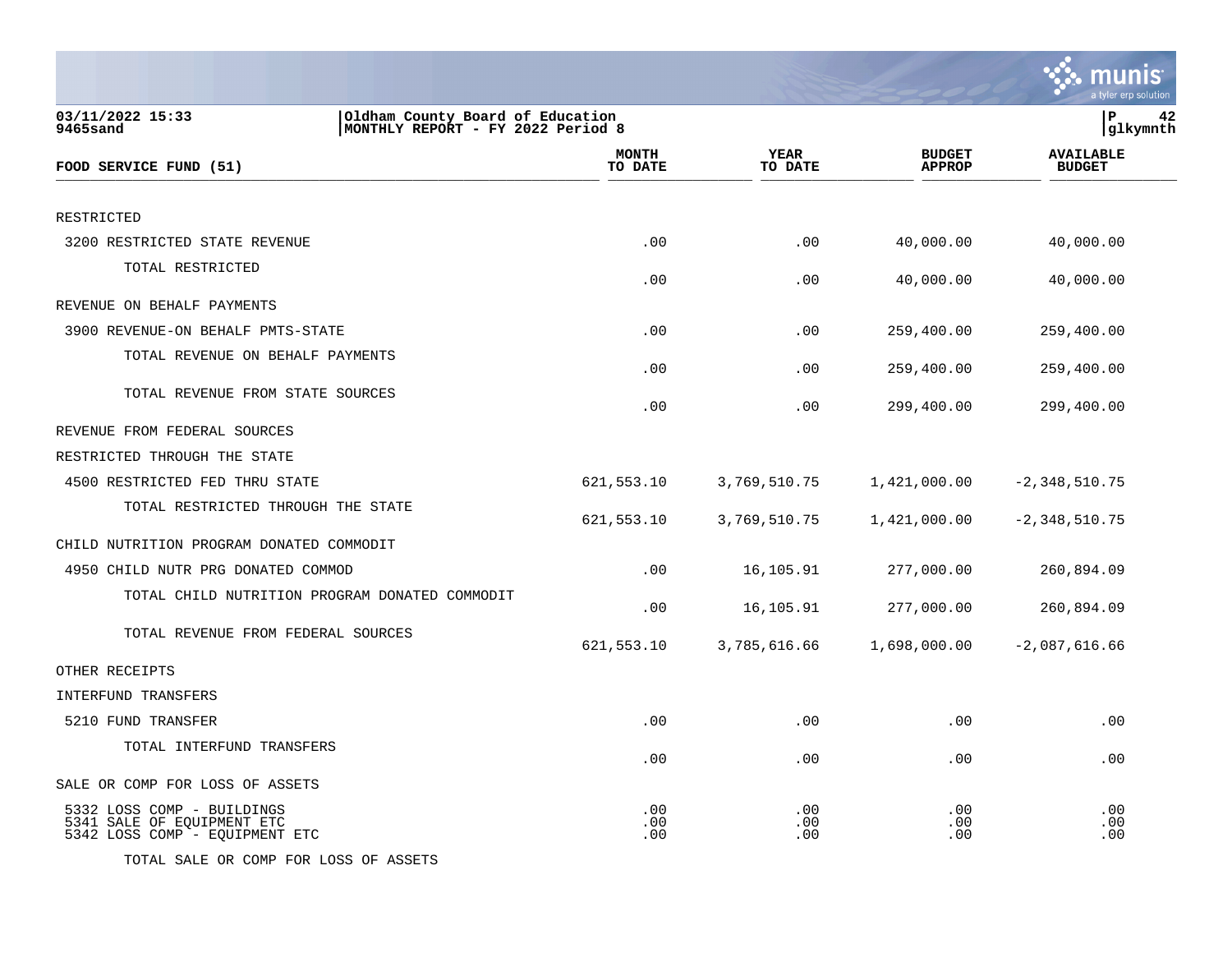|                              |                                                                       |                 |                                | munis <sup>®</sup><br>a tyler erp solution |
|------------------------------|-----------------------------------------------------------------------|-----------------|--------------------------------|--------------------------------------------|
| 03/11/2022 15:33<br>9465sand | Oldham County Board of Education<br>MONTHLY REPORT - FY 2022 Period 8 |                 |                                | ∣P<br>43<br>glkymnth                       |
| FOOD SERVICE FUND (51)       | <b>MONTH</b><br>TO DATE                                               | YEAR<br>TO DATE | <b>BUDGET</b><br><b>APPROP</b> | <b>AVAILABLE</b><br><b>BUDGET</b>          |
|                              | .00                                                                   | .00             | .00                            | .00                                        |
| TOTAL OTHER RECEIPTS         | .00                                                                   | .00             | .00                            | .00                                        |
| TOTAL RECEIPTS               | 658,025.67                                                            | 4,053,732.42    | 4,548,700.00                   | 494,967.58                                 |
| TOTAL REVENUE                | 658,025.67                                                            | 5,986,009.22    | 6,002,654.68                   | 16,645.46                                  |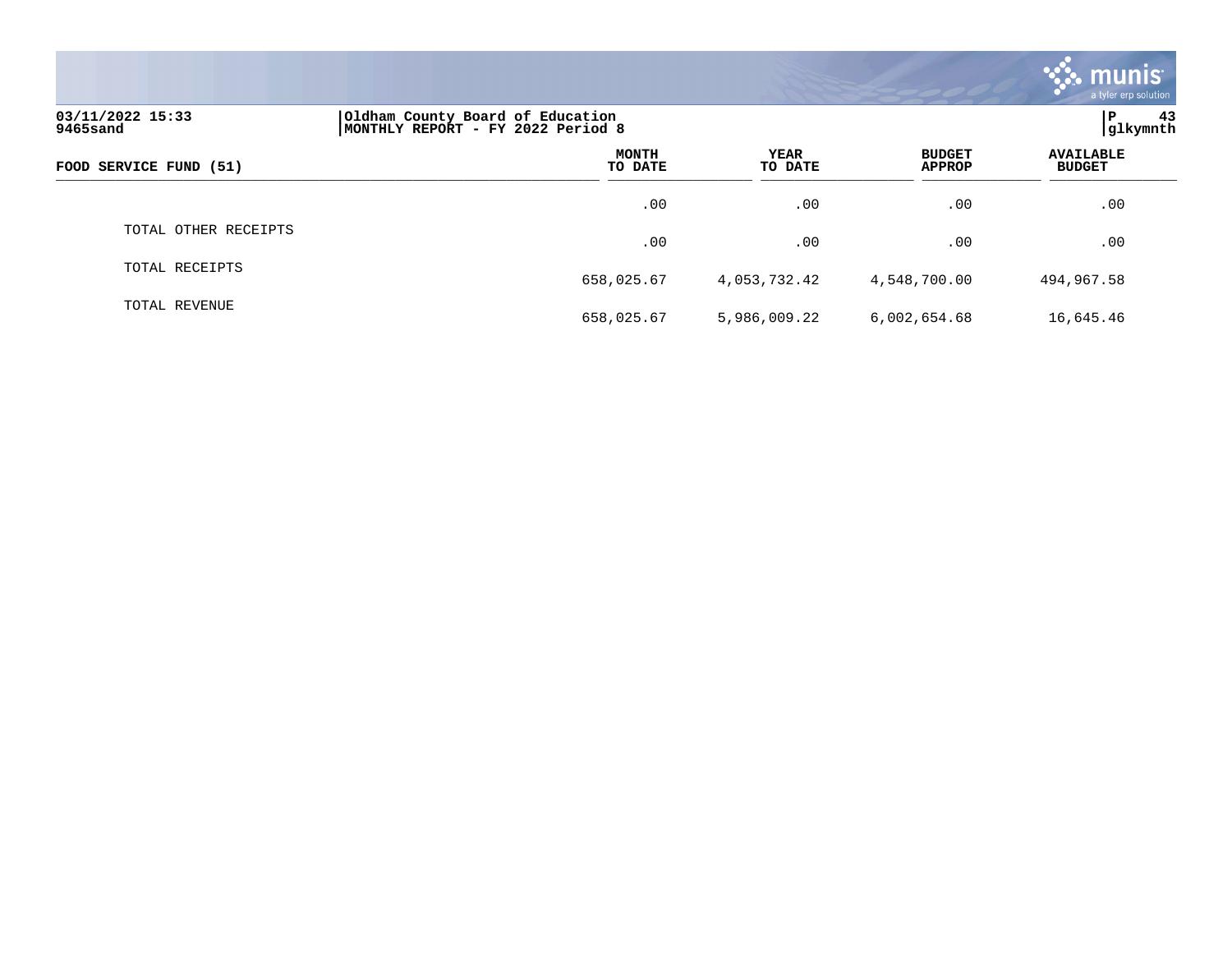

**03/11/2022 15:33 |Oldham County Board of Education |P 44 MONTHLY REPORT - FY 2022 Period 8 MONTH AVAILABLE YEAR BUDGET** AVAILABLE **FOOD SERVICE FUND (51) TO DATE TO DATE APPROP BUDGET**   $\frac{10 \text{ BFR}}{10 \text{ BFR}}$ EXPENDITURES 3100 FOOD SERVICE OPERATION 0100 SALARIES PERSONNEL SERVICES 112,374.19 759,635.20 1,523,505.30 763,870.10 0200 EMPLOYEE BENEFITS 38,335.99 249,957.13 447,024.00 197,066.87 0280 ON-BEHALF .00 .00 259,600.00 259,600.00 0300 PURCHASED PROF AND TECH SERV <br>0400 PURCHASED PROPERTY SERVICES (1,701.18 2,218.95 6,400.11 33,031.78 26,631.67<br>0500 OTHER PURCHASED SERVICES (9,965.95 59,483.38 139,502.75 80,019.37 0400 PURCHASED PROPERTY SERVICES 2,218.95 6,400.11 33,031.78 26,631.67 0500 OTHER PURCHASED SERVICES 9,965.95 59,483.38 139,502.75 80,019.37 0600 SUPPLIES 273,980.60 2,132,325.04 2,034,626.60 -97,698.44 0700 PROPERTY .00 6,046.47 180,284.92 174,238.45 0800 DEBT SERVICE AND MISCELLANEOUS (21,039.44 ) 354.55 354.55 354.55 354.55 354.55 354.55 354.55 354.55 36,743.00<br>0840 CONTINGENCY 378 37130.78 36,743.00 378 364.55 36 36,743.00 3840 CONTINGENCY 0840 CONTINGENCY .00 .00 1,153,130.78 1,153,130.78 0900 OTHER ITEMS TOTAL 3100 FOOD SERVICE OPERATION 437,456.23 3,233,018.89 5,812,618.31 2,579,599.42 5200 FUND TRANSFERS 0900 OTHER ITEMS 18,137.00 99,262.00 190,036.37 90,774.37 TOTAL 5200 FUND TRANSFERS 18,137.00 99,262.00 190,036.37 90,774.37 TOTAL EXPENDITURES 455,593.23 3,332,280.89 6,002,654.68 2,670,373.79 TOTAL FOR FOOD SERVICE FUND (51)

202,432.44 2,653,728.33 .00 -2,653,728.33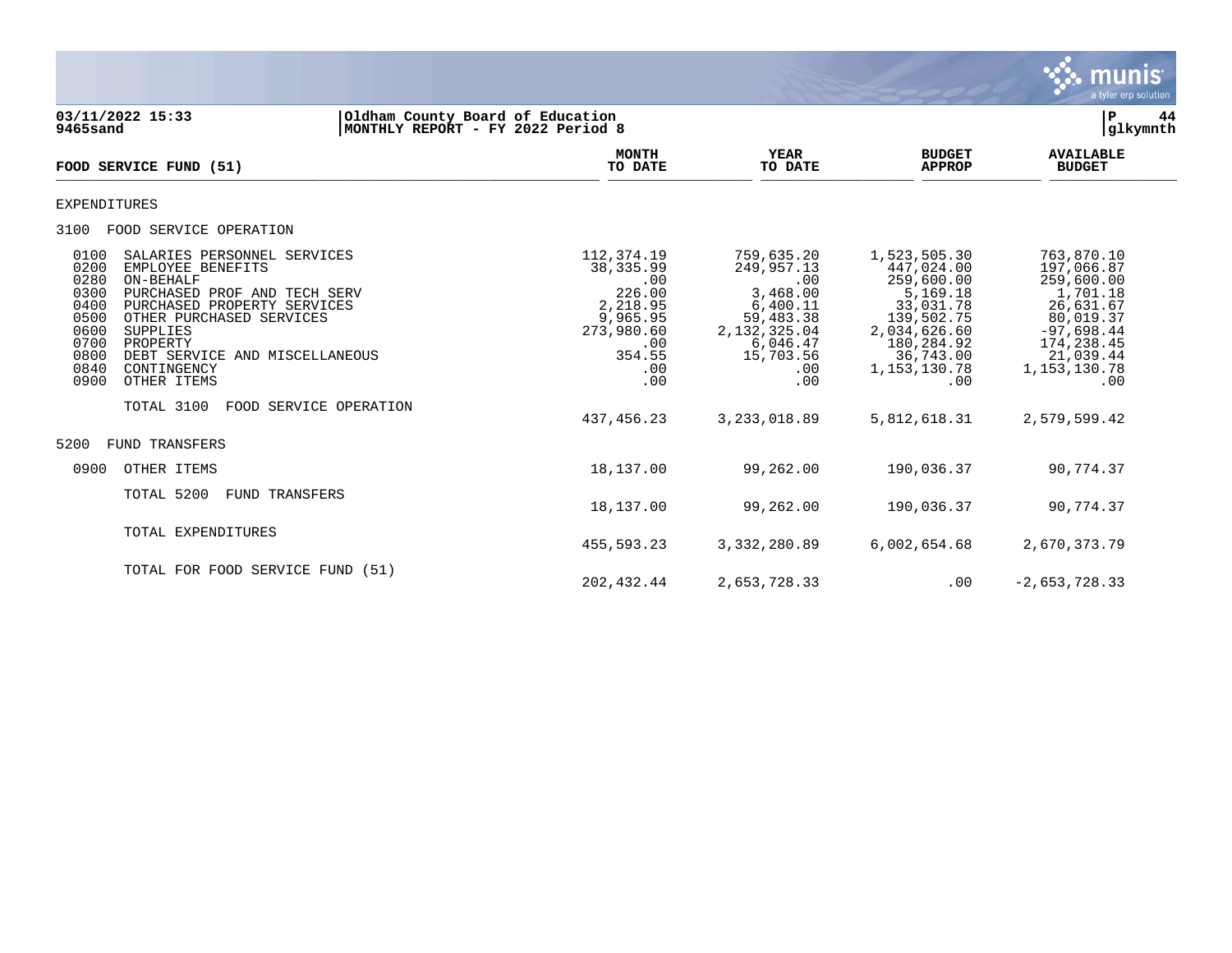|                                        |                                                                       |                         |                        |                                | a tyler erp solution              |    |
|----------------------------------------|-----------------------------------------------------------------------|-------------------------|------------------------|--------------------------------|-----------------------------------|----|
| 03/11/2022 15:33<br>9465sand           | Oldham County Board of Education<br>MONTHLY REPORT - FY 2022 Period 8 |                         |                        |                                | lР<br> glkymnth                   | 45 |
| DAYCARE PROGRAM (52)                   |                                                                       | <b>MONTH</b><br>TO DATE | <b>YEAR</b><br>TO DATE | <b>BUDGET</b><br><b>APPROP</b> | <b>AVAILABLE</b><br><b>BUDGET</b> |    |
| <b>REVENUES</b>                        |                                                                       |                         |                        |                                |                                   |    |
| 0999 BEGINNING BALANCE                 |                                                                       |                         |                        |                                |                                   |    |
| TOTAL 0999 BEGINNING BALANCE           |                                                                       | .00                     | 1,903,906.91           | 1,752,275.11                   | $-151,631.80$                     |    |
| <b>RECEIPTS</b>                        |                                                                       |                         |                        |                                |                                   |    |
| REVENUE FROM LOCAL SOURCES             |                                                                       |                         |                        |                                |                                   |    |
| TUITION                                |                                                                       |                         |                        |                                |                                   |    |
| 1310 TUITION FROM INDIVIDUALS          |                                                                       | 239,891.85              | 1,922,868.59           | 2,672,707.00                   | 749,838.41                        |    |
| TOTAL TUITION                          |                                                                       | 239,891.85              | 1,922,868.59           | 2,672,707.00                   | 749,838.41                        |    |
| EARNINGS ON INVESTMENTS                |                                                                       |                         |                        |                                |                                   |    |
| 1510 INTEREST ON INVESTMENTS           |                                                                       | 134.58                  | 917.59                 | 7,000.00                       | 6,082.41                          |    |
| TOTAL EARNINGS ON INVESTMENTS          |                                                                       | 134.58                  | 917.59                 | 7,000.00                       | 6,082.41                          |    |
| OTHER REVENUE FROM LOCAL SOURCES       |                                                                       |                         |                        |                                |                                   |    |
| 1920 CONTRIBUTIONS / DONATIONS         |                                                                       | .00                     | .00                    | .00                            | .00                               |    |
| TOTAL OTHER REVENUE FROM LOCAL SOURCES |                                                                       | .00                     | .00                    | .00                            | .00                               |    |
| TOTAL REVENUE FROM LOCAL SOURCES       |                                                                       | 240,026.43              | 1,923,786.18           | 2,679,707.00                   | 755,920.82                        |    |
| REVENUE FROM STATE SOURCES             |                                                                       |                         |                        |                                |                                   |    |
| REVENUE ON BEHALF PAYMENTS             |                                                                       |                         |                        |                                |                                   |    |
| 3900 REVENUE-ON BEHALF PMTS-STATE      |                                                                       | .00                     | .00                    | 279,300.00                     | 279,300.00                        |    |
| TOTAL REVENUE ON BEHALF PAYMENTS       |                                                                       | .00                     | .00                    | 279,300.00                     | 279,300.00                        |    |
| TOTAL REVENUE FROM STATE SOURCES       |                                                                       | .00                     | .00                    | 279,300.00                     | 279,300.00                        |    |
| REVENUE FROM FEDERAL SOURCES           |                                                                       |                         |                        |                                |                                   |    |
| RESTRICTED THROUGH THE STATE           |                                                                       |                         |                        |                                |                                   |    |
| 4500 RESTRICTED FED THRU STATE         |                                                                       | .00                     | 22,248.60              | .00                            | $-22, 248.60$                     |    |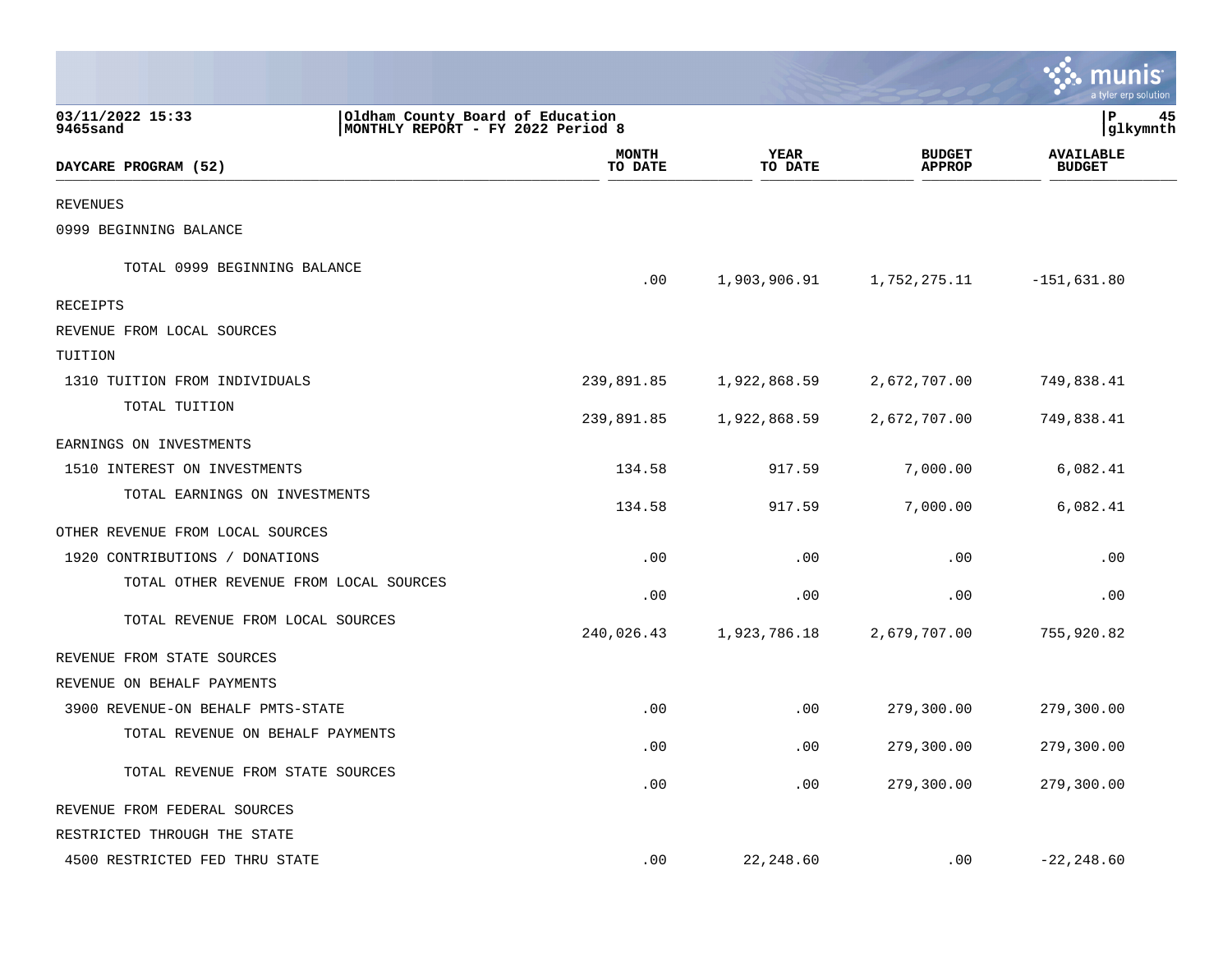|                                                                                                       |                         |                        |                                | <b>munis</b><br>a tyler erp solution |
|-------------------------------------------------------------------------------------------------------|-------------------------|------------------------|--------------------------------|--------------------------------------|
| 03/11/2022 15:33<br>Oldham County Board of Education<br>MONTHLY REPORT - FY 2022 Period 8<br>9465sand |                         |                        |                                | P<br>46<br>glkymnth                  |
| DAYCARE PROGRAM (52)                                                                                  | <b>MONTH</b><br>TO DATE | <b>YEAR</b><br>TO DATE | <b>BUDGET</b><br><b>APPROP</b> | <b>AVAILABLE</b><br><b>BUDGET</b>    |
| TOTAL RESTRICTED THROUGH THE STATE                                                                    | .00                     | 22, 248.60             | .00                            | $-22, 248.60$                        |
| TOTAL REVENUE FROM FEDERAL SOURCES                                                                    | .00                     | 22, 248.60             | .00                            | $-22, 248.60$                        |
| OTHER RECEIPTS                                                                                        |                         |                        |                                |                                      |
| INTERFUND TRANSFERS                                                                                   |                         |                        |                                |                                      |
| 5210 FUND TRANSFER                                                                                    | .00                     | .00                    | .00                            | .00                                  |
| TOTAL INTERFUND TRANSFERS                                                                             | .00                     | .00                    | .00                            | .00                                  |
| TOTAL OTHER RECEIPTS                                                                                  | .00                     | .00                    | .00                            | .00                                  |
| TOTAL RECEIPTS                                                                                        | 240,026.43              | 1,946,034.78           | 2,959,007.00                   | 1,012,972.22                         |
| TOTAL REVENUE                                                                                         | 240,026.43              | 3,849,941.69           | 4,711,282.11                   | 861, 340.42                          |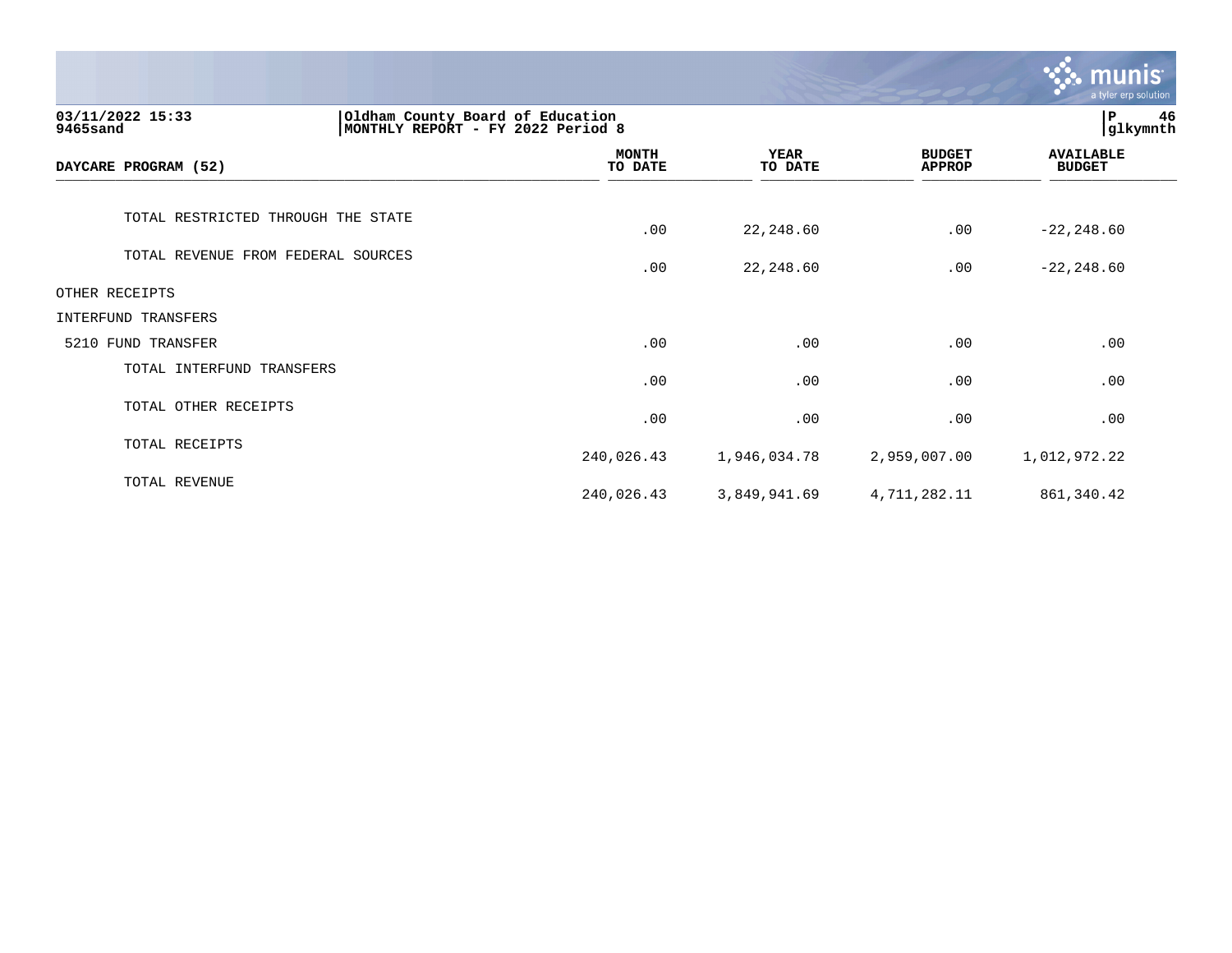

03/11/2022 15:33 **12/2022 15:33** Oldham County Board of Education<br> **03/11/2022 15:33 Part of Education Board of Education Part of Education Part of Education Part of Education Part of Education Part of Educat MONTHLY REPORT - FY 2022 Period 8 MONTH AVAILABLE YEAR BUDGET** AVAILABLE **DAYCARE PROGRAM (52) TO DATE TO DATE APPROP BUDGET** DAILARE FROGRAM (32) EXPENDITURES 3200 DAY CARE OPERATIONS 0100 SALARIES PERSONNEL SERVICES 13,291.24 168,392.16 1,658,388.00 1,489,995.84 0200 EMPLOYEE BENEFITS 4,675.01 51,495.12 387,976.00 336,480.88 0280 ON-BEHALF .00 .00 279,300.00 279,300.00 0300 PURCHASED PROF AND TECH SERV 3 3,532.00 8,553.01 65,882.00 57,328.99<br>0400 PURCHASED PROPERTY SERVICES 3 300 600 1,268.20 24,800.00 23,531.80<br>0500 OTHER PURCHASED SERVICES 3 3 3 3 3 4,800.00 1,164.41 6,217.77 7,754.87 0400 PURCHASED PROPERTY SERVICES .00 00 1,268.20 24,800.00<br>0500 OTHER PURCHASED SERVICES .00 24,8754.87 1,164.41 2500.00 24,8754.87 0500 OTHER PURCHASED SERVICES (1,164.41 6,217.77 7,754.87 1,537.10 7,754.87 1,537.10 0600 SUPPLIES 0600 SUPPLIES 7,288.30 48,588.04 414,474.50 365,886.46 0700 PROPERTY .00 .00 .00 .00 0800 DEBT SERVICE AND MISCELLANEOUS 6,167.86 99,350.29 1,467,561.25 1,368,210.96 0840 CONTINGENCY .00 .00 365,453.24 365,453.24 0900 OTHER ITEMS TOTAL 3200 DAY CARE OPERATIONS 36,118.82 383,864.59 4,671,589.86 4,287,725.27 5200 FUND TRANSFERS 0900 OTHER ITEMS -64,328.88 130,764.67 39,692.25 -91,072.42 TOTAL 5200 FUND TRANSFERS  $-64,328.88$  130,764.67 39,692.25  $-91,072.42$ TOTAL EXPENDITURES -28,210.06 514,629.26 4,711,282.11 4,196,652.85 TOTAL FOR DAYCARE PROGRAM (52)

268,236.49 3,335,312.43 .00 -3,335,312.43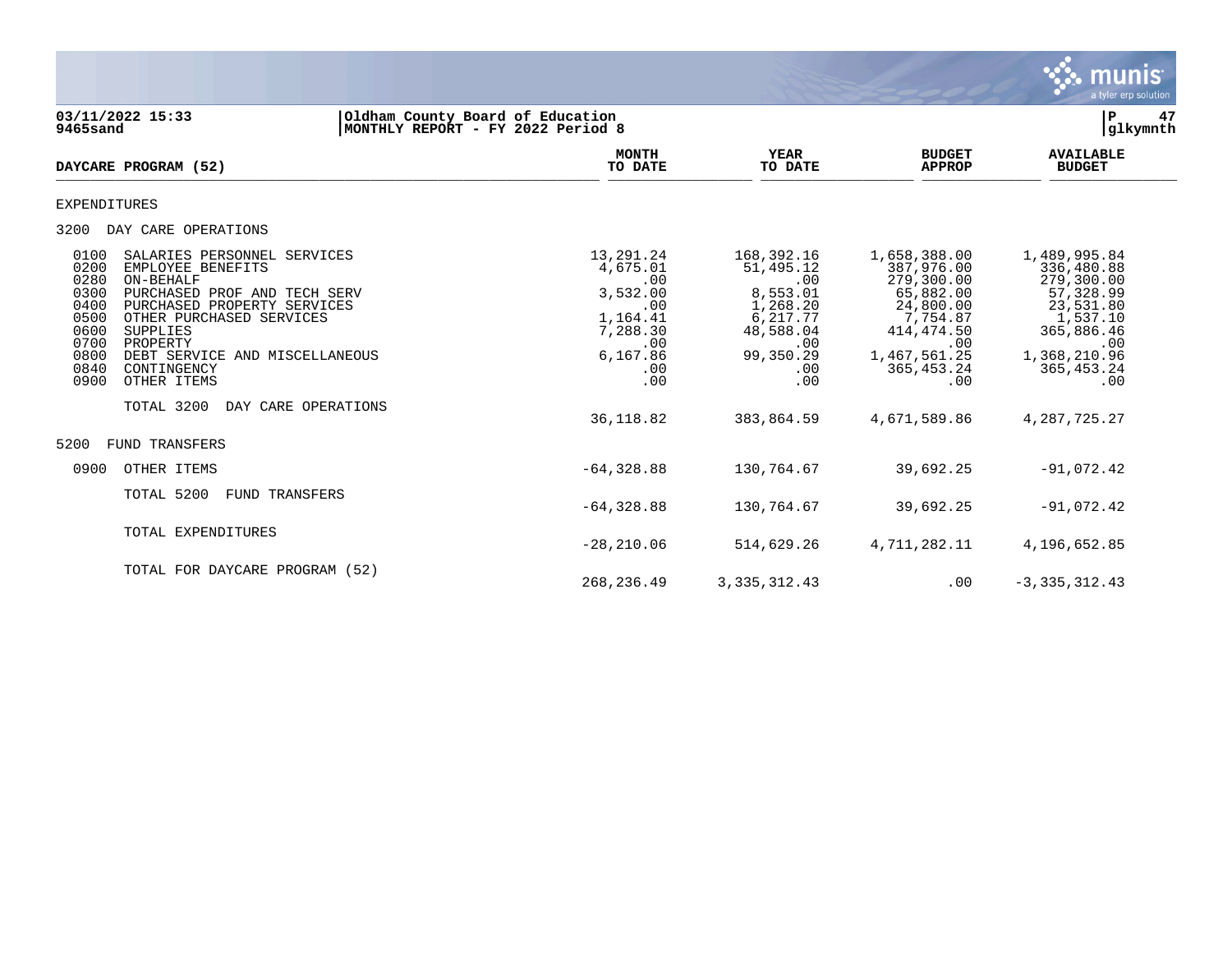|                                                                                                       |                         |                        |                                | a tyler erp solution              |
|-------------------------------------------------------------------------------------------------------|-------------------------|------------------------|--------------------------------|-----------------------------------|
| 03/11/2022 15:33<br>Oldham County Board of Education<br>MONTHLY REPORT - FY 2022 Period 8<br>9465sand |                         |                        |                                | P<br>48<br>glkymnth               |
| FIDUCIARY FUNDS - AGENCY FUNDS                                                                        | <b>MONTH</b><br>TO DATE | <b>YEAR</b><br>TO DATE | <b>BUDGET</b><br><b>APPROP</b> | <b>AVAILABLE</b><br><b>BUDGET</b> |
| <b>REVENUES</b>                                                                                       |                         |                        |                                |                                   |
| 0999 BEGINNING BALANCE                                                                                |                         |                        |                                |                                   |
| TOTAL 0999 BEGINNING BALANCE                                                                          | .00                     | .00                    | .00                            | .00                               |
| RECEIPTS                                                                                              |                         |                        |                                |                                   |
| REVENUE FROM LOCAL SOURCES                                                                            |                         |                        |                                |                                   |
| TUITION                                                                                               |                         |                        |                                |                                   |
| 1310 TUITION FROM INDIVIDUALS                                                                         | .00                     | .00                    | .00                            | .00                               |
| TOTAL TUITION                                                                                         | .00                     | .00                    | .00                            | .00                               |
| STUDENT ACTIVITIES                                                                                    |                         |                        |                                |                                   |
| 1720 SALES-STUDENT ACTIVITIES                                                                         | .00                     | .00                    | .00                            | .00                               |
| TOTAL STUDENT ACTIVITIES                                                                              | .00                     | .00                    | .00                            | .00                               |
| TOTAL REVENUE FROM LOCAL SOURCES                                                                      | .00                     | .00                    | .00                            | .00                               |
| REVENUE FROM STATE SOURCES                                                                            |                         |                        |                                |                                   |
| RESTRICTED                                                                                            |                         |                        |                                |                                   |
| 3200 REVENUE-KY MOTORCYCLE PROGRAM                                                                    | .00                     | .00                    | .00                            | .00                               |
| TOTAL RESTRICTED                                                                                      | .00                     | .00                    | .00                            | .00                               |
| TOTAL REVENUE FROM STATE SOURCES                                                                      | .00                     | .00                    | .00                            | .00                               |
| OTHER RECEIPTS                                                                                        |                         |                        |                                |                                   |
| SALE OR COMP FOR LOSS OF ASSETS                                                                       |                         |                        |                                |                                   |
| 5341 SALE OF EQUIPMENT ETC                                                                            | .00                     | .00                    | .00                            | .00                               |
| TOTAL SALE OR COMP FOR LOSS OF ASSETS                                                                 | .00                     | .00                    | .00                            | .00                               |
| TOTAL OTHER RECEIPTS                                                                                  | .00                     | .00                    | .00                            | .00                               |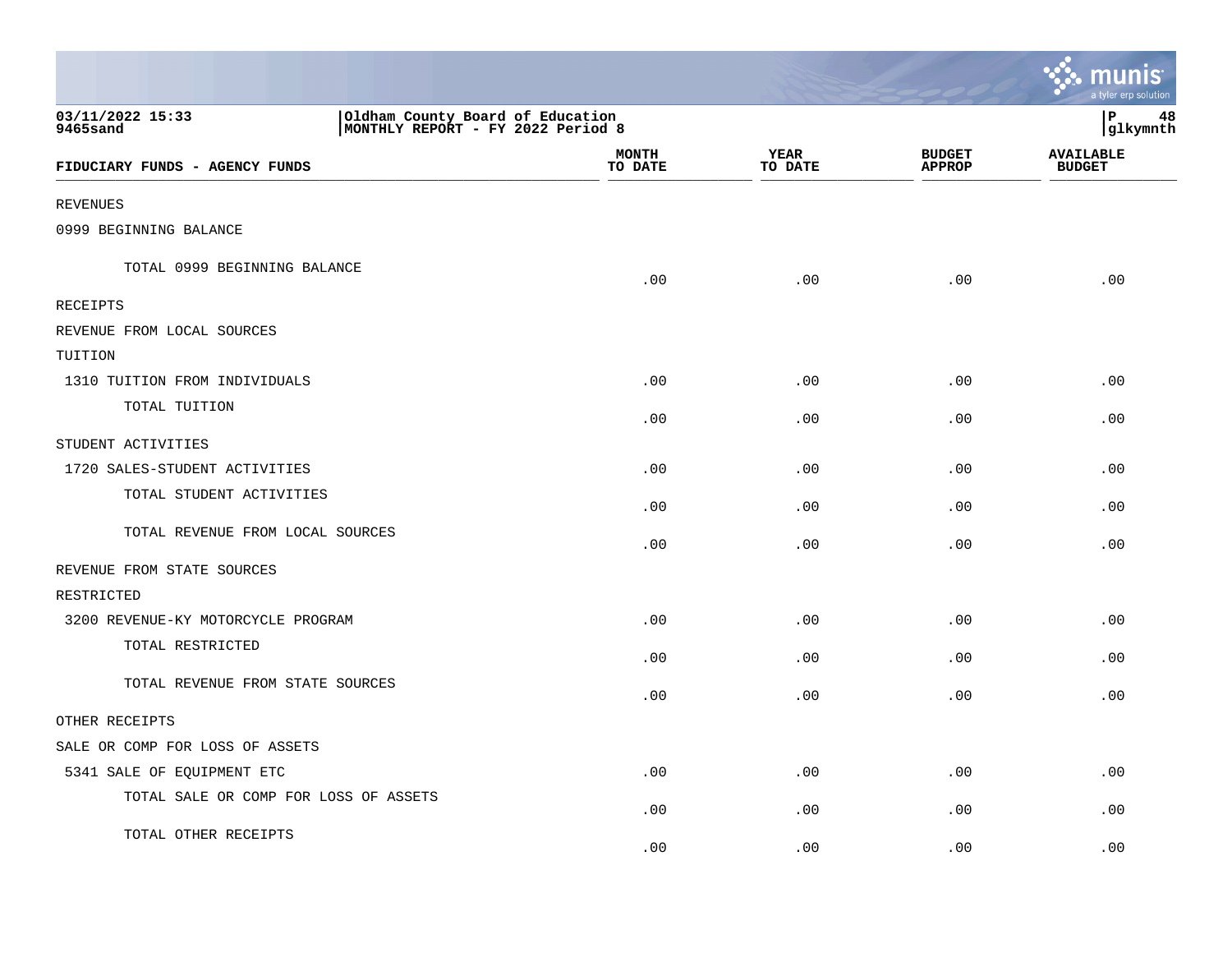|                                |                                                                       |                 |                                | munis<br>a tyler erp solution     |
|--------------------------------|-----------------------------------------------------------------------|-----------------|--------------------------------|-----------------------------------|
| 03/11/2022 15:33<br>9465sand   | Oldham County Board of Education<br>MONTHLY REPORT - FY 2022 Period 8 |                 |                                | -49<br>l P<br>glkymnth            |
| FIDUCIARY FUNDS - AGENCY FUNDS | <b>MONTH</b><br>TO DATE                                               | YEAR<br>TO DATE | <b>BUDGET</b><br><b>APPROP</b> | <b>AVAILABLE</b><br><b>BUDGET</b> |
| TOTAL RECEIPTS                 | .00                                                                   | .00             | .00                            | .00                               |
| TOTAL REVENUE                  | .00                                                                   | .00             | .00                            | .00                               |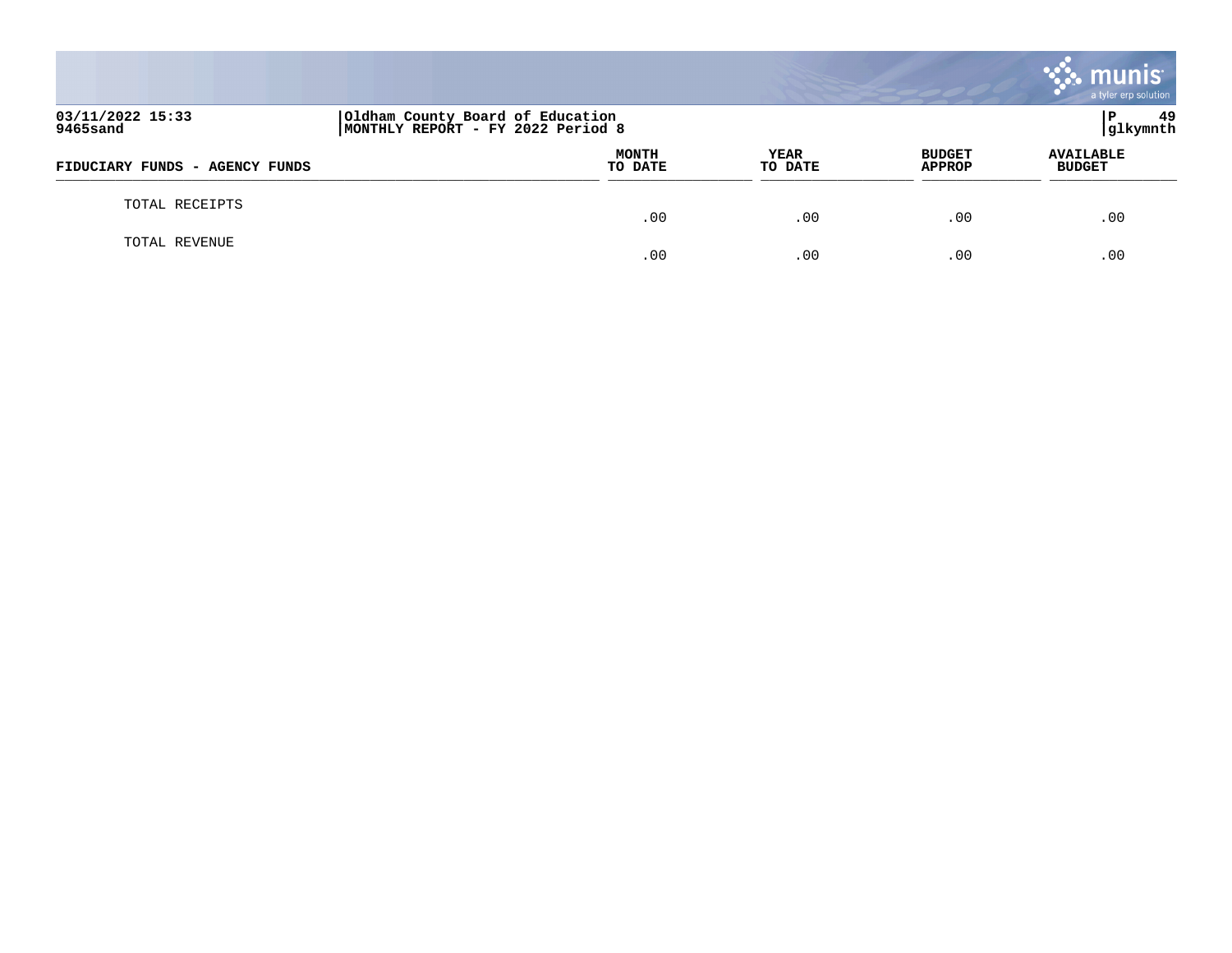

# **03/11/2022 15:33 |Oldham County Board of Education |P 50 9465sand |MONTHLY REPORT - FY 2022 Period 8 |glkymnth**

| FIDUCIARY FUNDS - AGENCY FUNDS                                                                                                                                                    | <b>MONTH</b><br>TO DATE                | <b>YEAR</b><br>TO DATE                 | <b>BUDGET</b><br><b>APPROP</b>         | <b>AVAILABLE</b><br><b>BUDGET</b>      |
|-----------------------------------------------------------------------------------------------------------------------------------------------------------------------------------|----------------------------------------|----------------------------------------|----------------------------------------|----------------------------------------|
| EXPENDITURES                                                                                                                                                                      |                                        |                                        |                                        |                                        |
| 1000<br>INSTRUCTION                                                                                                                                                               |                                        |                                        |                                        |                                        |
| 0300<br>PURCHASED PROF AND TECH SERV<br>0500<br>OTHER PURCHASED SERVICES<br>0600<br>SUPPLIES<br>0700<br>PROPERTY<br>0800<br>DEBT SERVICE AND MISCELLANEOUS<br>0840<br>CONTINGENCY | .00<br>.00<br>.00<br>.00<br>.00<br>.00 | .00<br>.00<br>.00<br>.00<br>.00<br>.00 | .00<br>.00<br>.00<br>.00<br>.00<br>.00 | .00<br>.00<br>.00<br>.00<br>.00<br>.00 |
| TOTAL 1000<br>INSTRUCTION                                                                                                                                                         | .00                                    | .00                                    | .00                                    | .00                                    |
| TOTAL EXPENDITURES                                                                                                                                                                | .00                                    | .00                                    | .00                                    | .00                                    |
| TOTAL FOR FIDUCIARY FUNDS - AGENCY FUNDS (60)                                                                                                                                     | .00                                    | $.00 \,$                               | .00                                    | .00                                    |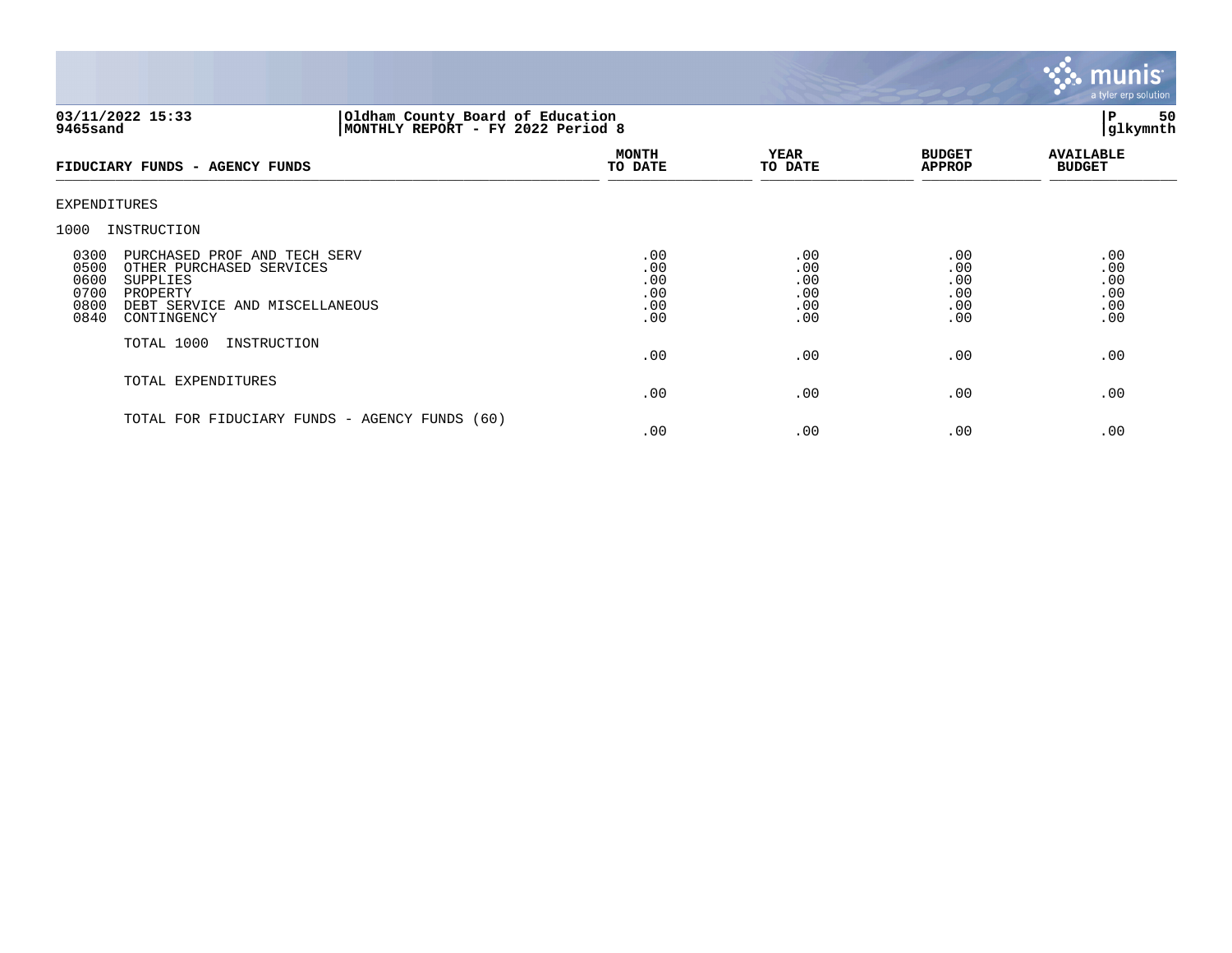|                                                                    |                                                                       |                        |                                | $\mathbf{\mathcal{S}}$ . munis<br>a tyler erp solution |  |
|--------------------------------------------------------------------|-----------------------------------------------------------------------|------------------------|--------------------------------|--------------------------------------------------------|--|
| 03/11/2022 15:33<br>9465sand                                       | Oldham County Board of Education<br>MONTHLY REPORT - FY 2022 Period 8 |                        |                                |                                                        |  |
| FIDUCIARY - PENS/INVST/PRIVATE                                     | <b>MONTH</b><br>TO DATE                                               | <b>YEAR</b><br>TO DATE | <b>BUDGET</b><br><b>APPROP</b> | <b>AVAILABLE</b><br><b>BUDGET</b>                      |  |
| <b>REVENUES</b>                                                    |                                                                       |                        |                                |                                                        |  |
| 0999 BEGINNING BALANCE                                             |                                                                       |                        |                                |                                                        |  |
| TOTAL 0999 BEGINNING BALANCE                                       | .00                                                                   | 4,931.75               | .00                            | $-4,931.75$                                            |  |
| <b>RECEIPTS</b>                                                    |                                                                       |                        |                                |                                                        |  |
| REVENUE FROM LOCAL SOURCES                                         |                                                                       |                        |                                |                                                        |  |
| EARNINGS ON INVESTMENTS                                            |                                                                       |                        |                                |                                                        |  |
| 1510 INTEREST ON INVESTMENTS<br>1530 NET INCREASE INVESTT FAIR VAL | .00<br>.00                                                            | .00<br>.00             | .00<br>.00                     | .00<br>.00                                             |  |
| TOTAL EARNINGS ON INVESTMENTS                                      | .00                                                                   | .00                    | .00                            | .00                                                    |  |
| OTHER REVENUE FROM LOCAL SOURCES                                   |                                                                       |                        |                                |                                                        |  |
| 1920 CONTRIBUTIONS / DONATIONS                                     | .00                                                                   | .00                    | .00                            | .00                                                    |  |
| TOTAL OTHER REVENUE FROM LOCAL SOURCES                             | .00                                                                   | .00                    | .00                            | .00                                                    |  |
| TOTAL REVENUE FROM LOCAL SOURCES                                   | .00                                                                   | .00                    | .00                            | .00                                                    |  |
| TOTAL RECEIPTS                                                     | .00                                                                   | .00                    | .00                            | .00                                                    |  |
| TOTAL REVENUE                                                      | .00                                                                   | 4,931.75               | .00                            | $-4,931.75$                                            |  |

the contract of the contract of the contract of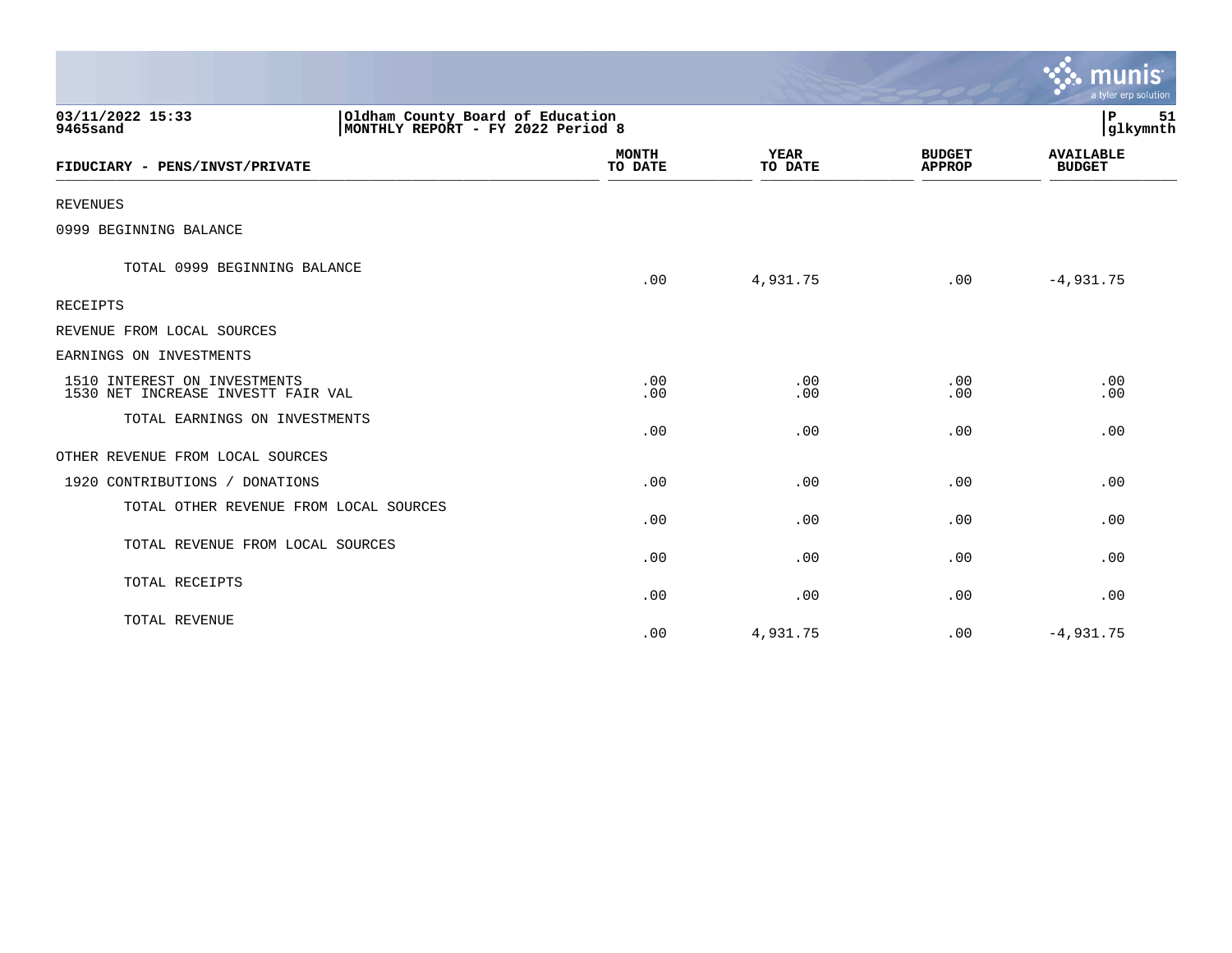

| 03/11/2022 15:33<br>Oldham County Board of Education<br>MONTHLY REPORT - FY 2022 Period 8<br>9465sand |                         |                 |                                | 52<br>ΙP<br>glkymnth              |
|-------------------------------------------------------------------------------------------------------|-------------------------|-----------------|--------------------------------|-----------------------------------|
| FIDUCIARY - PENS/INVST/PRIVATE                                                                        | <b>MONTH</b><br>TO DATE | YEAR<br>TO DATE | <b>BUDGET</b><br><b>APPROP</b> | <b>AVAILABLE</b><br><b>BUDGET</b> |
| EXPENDITURES                                                                                          |                         |                 |                                |                                   |
| 2500<br>BUSINESS SUPPORT SERVICES                                                                     |                         |                 |                                |                                   |
| 0300<br>PURCHASED PROF AND TECH SERV                                                                  | .00                     | .00             | .00                            | .00                               |
| TOTAL 2500<br>BUSINESS SUPPORT SERVICES                                                               | .00                     | .00             | .00                            | .00                               |
| 3300<br>COMMUNITY SERVICES                                                                            |                         |                 |                                |                                   |
| 0600<br>SUPPLIES                                                                                      | .00                     | .00             | .00                            | .00                               |
| TOTAL 3300<br>COMMUNITY SERVICES                                                                      | .00                     | .00             | .00                            | .00                               |
| TOTAL EXPENDITURES                                                                                    | .00                     | .00             | .00                            | .00                               |
| TOTAL FOR FIDUCIARY - PENS/INVST/PRIVATE<br>(7000)                                                    | .00                     | 4,931.75        | .00                            | $-4,931.75$                       |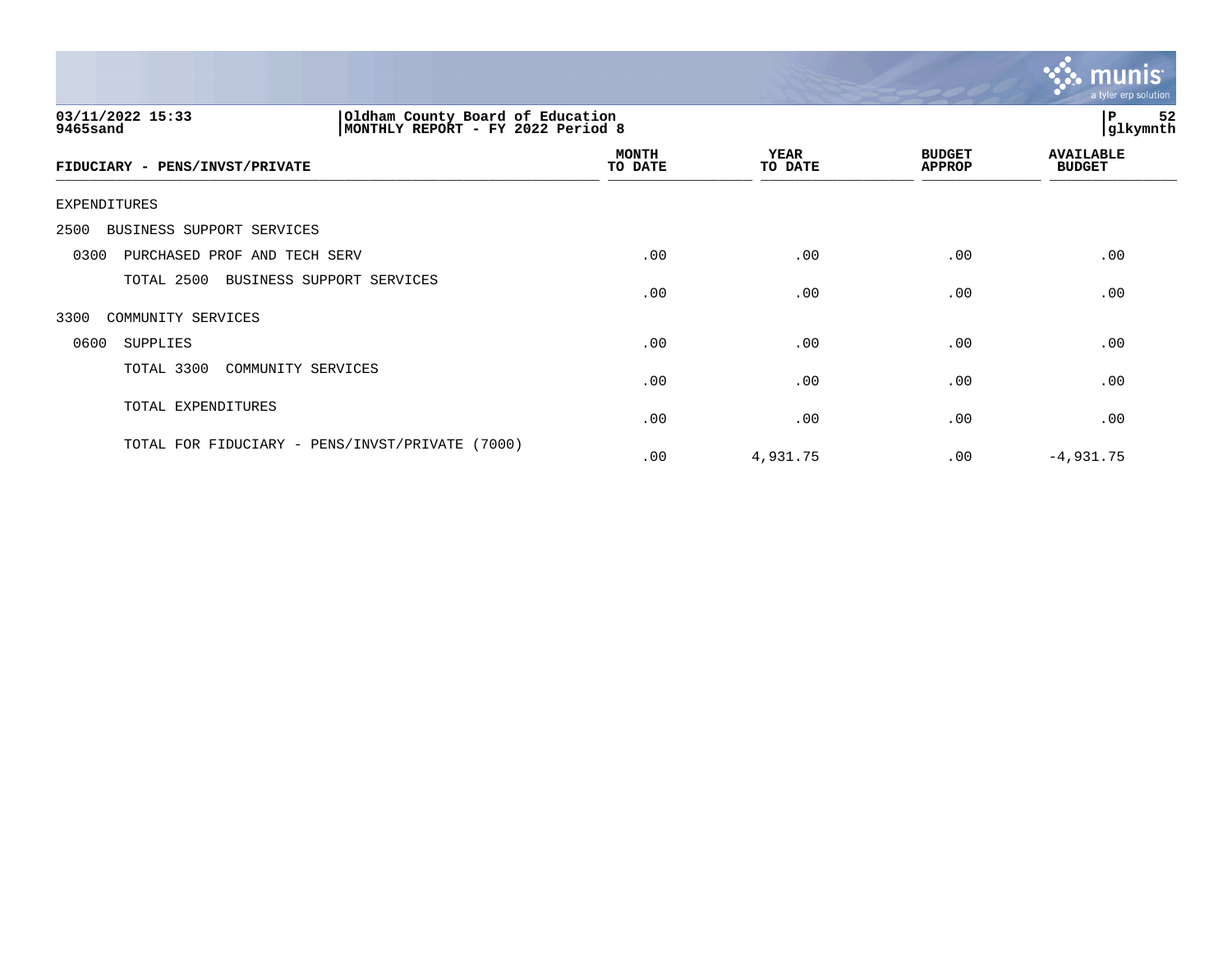|                                                                                          |                                                                       |                         |                                | <mark>• : munis</mark><br>a tyler erp solution |
|------------------------------------------------------------------------------------------|-----------------------------------------------------------------------|-------------------------|--------------------------------|------------------------------------------------|
| 03/11/2022 15:33<br>9465sand                                                             | Oldham County Board of Education<br>MONTHLY REPORT - FY 2022 Period 8 |                         |                                | P<br>53<br>glkymnth                            |
| GOVERNMENTAL CAPITAL ASSETS (8                                                           | <b>MONTH</b><br>TO DATE                                               | <b>YEAR</b><br>TO DATE  | <b>BUDGET</b><br><b>APPROP</b> | <b>AVAILABLE</b><br><b>BUDGET</b>              |
| <b>REVENUES</b>                                                                          |                                                                       |                         |                                |                                                |
| <b>RECEIPTS</b>                                                                          |                                                                       |                         |                                |                                                |
| OTHER RECEIPTS                                                                           |                                                                       |                         |                                |                                                |
| SALE OR COMP FOR LOSS OF ASSETS                                                          |                                                                       |                         |                                |                                                |
| 5311 SALE OF LAND & IMPROVEMENTS<br>5331 SALE OF BUILDINGS<br>5341 SALE OF EQUIPMENT ETC | .00<br>.00<br>.00                                                     | .00<br>.00<br>$-791.00$ | .00<br>.00<br>.00              | .00<br>.00<br>791.00                           |
| TOTAL SALE OR COMP FOR LOSS OF ASSETS                                                    | .00                                                                   | $-791.00$               | .00                            | 791.00                                         |
| TOTAL OTHER RECEIPTS                                                                     | .00                                                                   | $-791.00$               | .00.                           | 791.00                                         |
| TOTAL RECEIPTS                                                                           | .00                                                                   | $-791.00$               | .00                            | 791.00                                         |
| TOTAL REVENUE                                                                            | .00                                                                   | $-791.00$               | .00                            | 791.00                                         |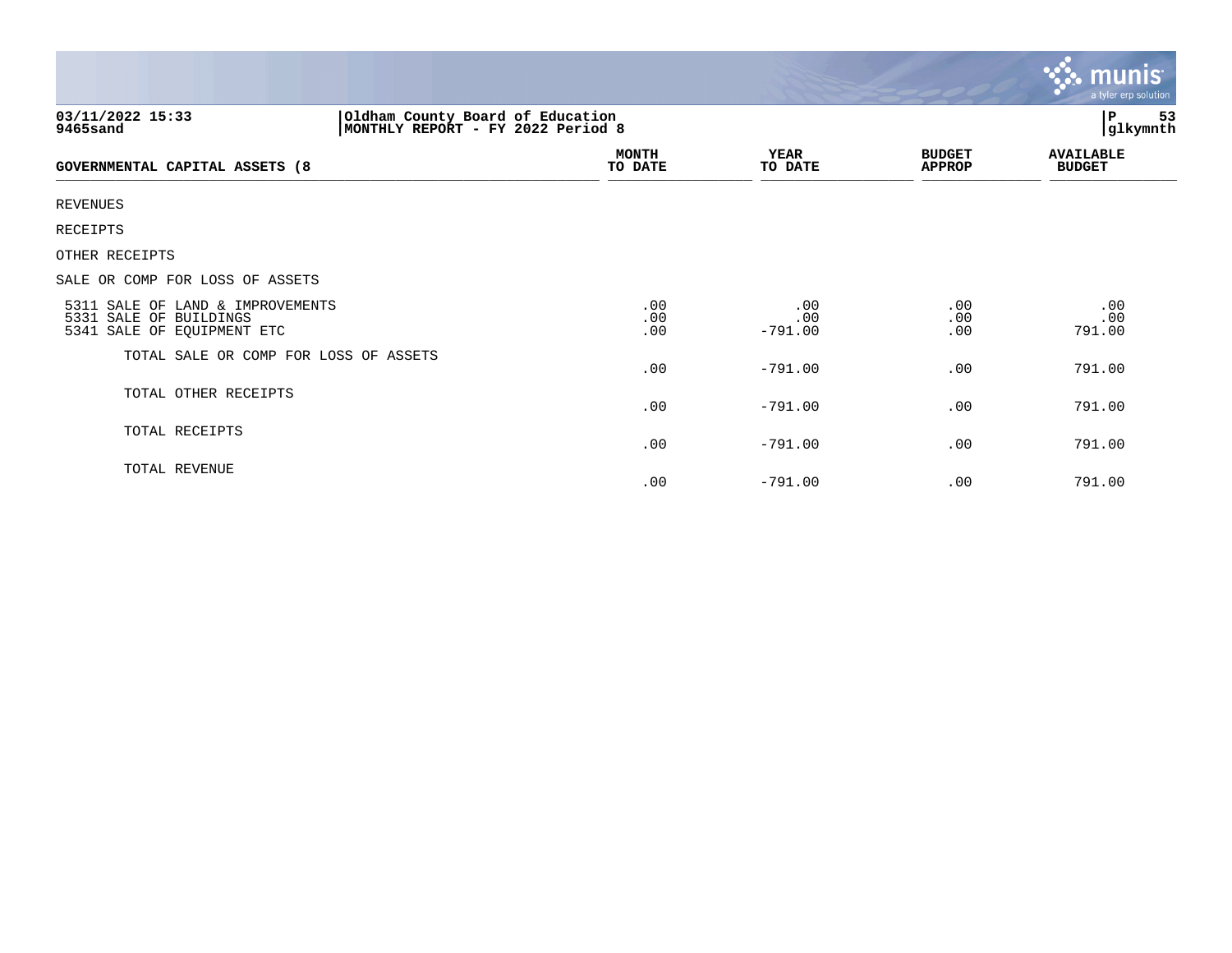|                                                                                                       |                         |                 |                                | a tyler erp solution              |
|-------------------------------------------------------------------------------------------------------|-------------------------|-----------------|--------------------------------|-----------------------------------|
| 03/11/2022 15:33<br>Oldham County Board of Education<br>9465sand<br>MONTHLY REPORT - FY 2022 Period 8 |                         |                 |                                | lР<br>54<br> glkymnth             |
| GOVERNMENTAL CAPITAL ASSETS (8                                                                        | <b>MONTH</b><br>TO DATE | YEAR<br>TO DATE | <b>BUDGET</b><br><b>APPROP</b> | <b>AVAILABLE</b><br><b>BUDGET</b> |
| <b>EXPENDITURES</b>                                                                                   |                         |                 |                                |                                   |
| 1000<br>INSTRUCTION                                                                                   |                         |                 |                                |                                   |
| 0700<br>PROPERTY                                                                                      | .00                     | 2,072,108.19    | .00                            | $-2,072,108.19$                   |
| TOTAL 1000<br>INSTRUCTION                                                                             | .00                     | 2,072,108.19    | $.00 \ \rm$                    | $-2,072,108.19$                   |
| 2100<br>STUDENT SUPPORT SERVICES                                                                      |                         |                 |                                |                                   |
| 0700 PROPERTY                                                                                         | .00                     | .00             | .00                            | .00                               |
| TOTAL 2100<br>STUDENT SUPPORT SERVICES                                                                | .00                     | .00             | .00                            | .00                               |
| 2200<br>INSTRUCTIONAL STAFF SUPP SERV                                                                 |                         |                 |                                |                                   |
| 0700 PROPERTY                                                                                         | .00                     | 166.66          | .00                            | $-166.66$                         |
| TOTAL 2200<br>INSTRUCTIONAL STAFF SUPP SERV                                                           | .00                     | 166.66          | .00                            | $-166.66$                         |
| 2300 DISTRICT ADMIN SUPPORT                                                                           |                         |                 |                                |                                   |
| 0700 PROPERTY                                                                                         | .00                     | 25,564.28       | .00                            | $-25, 564.28$                     |
| TOTAL 2300<br>DISTRICT ADMIN SUPPORT                                                                  | .00                     | 25,564.28       | .00                            | $-25, 564.28$                     |
| 2400<br>SCHOOL ADMIN SUPPORT                                                                          |                         |                 |                                |                                   |
| 0700 PROPERTY                                                                                         | .00                     | 73.00           | .00                            | $-73.00$                          |
| TOTAL 2400<br>SCHOOL ADMIN SUPPORT                                                                    | .00                     | 73.00           | .00                            | $-73.00$                          |
| BUSINESS SUPPORT SERVICES<br>2500                                                                     |                         |                 |                                |                                   |
| 0700 PROPERTY                                                                                         | .00                     | 28.34           | .00                            | $-28.34$                          |
| TOTAL 2500<br>BUSINESS SUPPORT SERVICES                                                               | .00                     | 28.34           | .00                            | $-28.34$                          |
| 2600<br>PLANT OPERATIONS AND MAINTENANCE                                                              |                         |                 |                                |                                   |
| 0700 PROPERTY                                                                                         | .00                     | 871,280.12      | .00                            | $-871, 280.12$                    |
| TOTAL 2600 PLANT OPERATIONS AND MAINTENANCE                                                           | .00                     | 871,280.12      | .00                            | $-871, 280.12$                    |
| 2700<br>STUDENT TRANSPORTATION                                                                        |                         |                 |                                |                                   |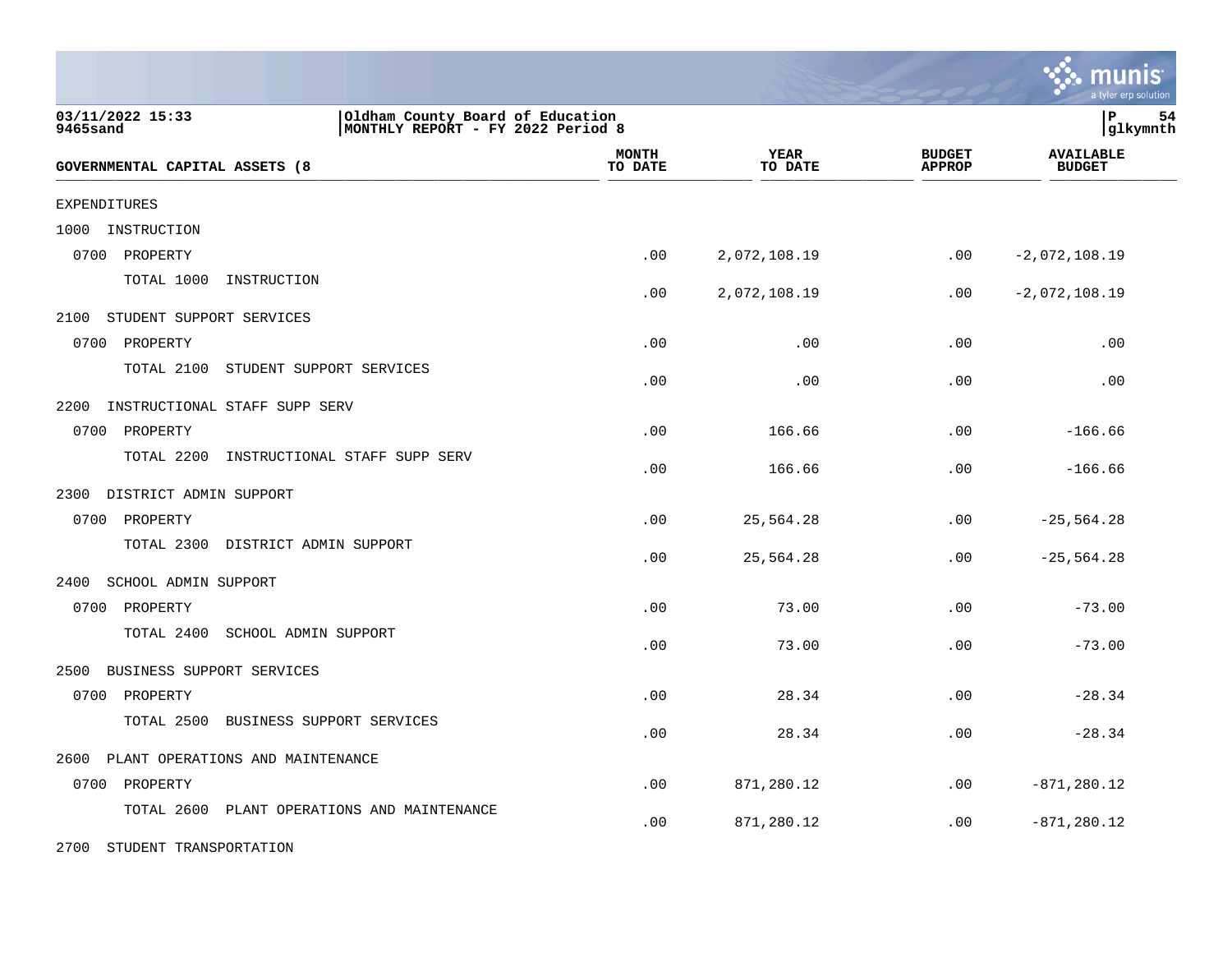

| 03/11/2022 15:33<br>9465sand   | Oldham County Board of Education<br>MONTHLY REPORT - FY 2022 Period 8 |                         | 55<br>P<br>glkymnth    |                                |                                   |  |
|--------------------------------|-----------------------------------------------------------------------|-------------------------|------------------------|--------------------------------|-----------------------------------|--|
| GOVERNMENTAL CAPITAL ASSETS (8 |                                                                       | <b>MONTH</b><br>TO DATE | <b>YEAR</b><br>TO DATE | <b>BUDGET</b><br><b>APPROP</b> | <b>AVAILABLE</b><br><b>BUDGET</b> |  |
| 0700<br>PROPERTY               |                                                                       | .00                     | 350,863.32             | .00                            | $-350, 863.32$                    |  |
| TOTAL 2700                     | STUDENT TRANSPORTATION                                                | .00                     | 350,863.32             | .00                            | $-350, 863.32$                    |  |
| 3300<br>COMMUNITY SERVICES     |                                                                       |                         |                        |                                |                                   |  |
| 0700<br>PROPERTY               |                                                                       | .00                     | .00                    | .00                            | .00                               |  |
| TOTAL 3300                     | COMMUNITY SERVICES                                                    | .00                     | .00                    | .00                            | .00                               |  |
| TOTAL EXPENDITURES             |                                                                       | .00                     | 3,320,083.91           | .00                            | $-3,320,083.91$                   |  |
|                                | TOTAL FOR GOVERNMENTAL CAPITAL ASSETS (8)                             | .00                     | $-3,320,874.91$        | .00                            | 3,320,874.91                      |  |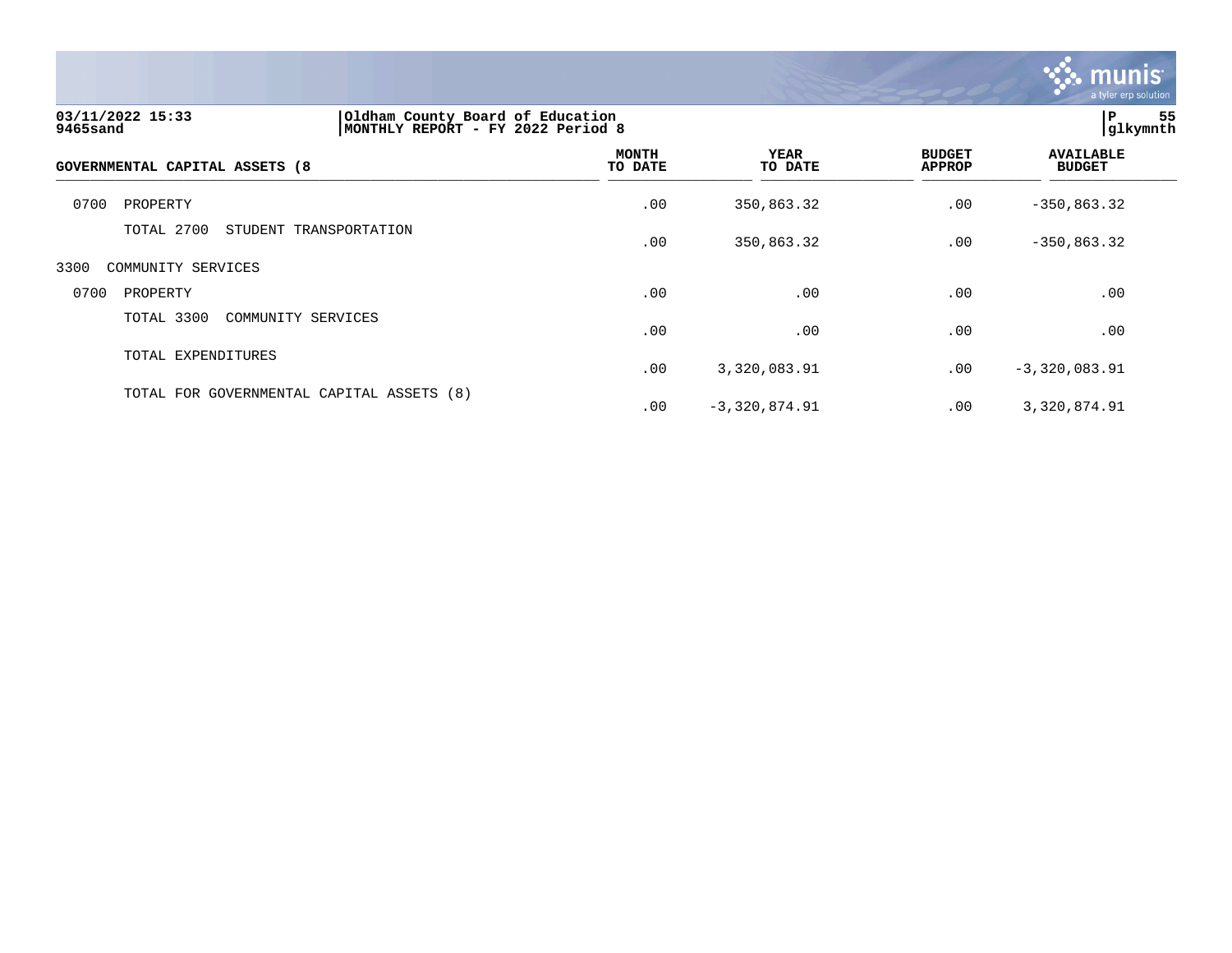|                                        |                                                                       |                         |                        |                                | $\sim$ munis<br>a tyler erp solution |  |
|----------------------------------------|-----------------------------------------------------------------------|-------------------------|------------------------|--------------------------------|--------------------------------------|--|
| 03/11/2022 15:33<br>9465sand           | Oldham County Board of Education<br>MONTHLY REPORT - FY 2022 Period 8 |                         |                        |                                | 56<br>P<br>glkymnth                  |  |
| FOOD SERVICE CAPITAL ASSETS (8         |                                                                       | <b>MONTH</b><br>TO DATE | <b>YEAR</b><br>TO DATE | <b>BUDGET</b><br><b>APPROP</b> | <b>AVAILABLE</b><br><b>BUDGET</b>    |  |
| REVENUES                               |                                                                       |                         |                        |                                |                                      |  |
| RECEIPTS                               |                                                                       |                         |                        |                                |                                      |  |
| REVENUE FROM LOCAL SOURCES             |                                                                       |                         |                        |                                |                                      |  |
| OTHER REVENUE FROM LOCAL SOURCES       |                                                                       |                         |                        |                                |                                      |  |
| 1930 GAIN/LOSS SALE ASSET FOOD SERV    |                                                                       | .00                     | .00                    | .00                            | .00                                  |  |
| TOTAL OTHER REVENUE FROM LOCAL SOURCES |                                                                       | .00                     | .00                    | .00                            | .00                                  |  |
| TOTAL REVENUE FROM LOCAL SOURCES       |                                                                       | .00                     | .00                    | .00                            | .00                                  |  |
| TOTAL RECEIPTS                         |                                                                       | .00                     | .00                    | .00                            | .00                                  |  |
| TOTAL REVENUE                          |                                                                       | .00                     | .00                    | .00                            | .00                                  |  |

 $\sim$   $\sim$   $\sim$   $\sim$   $\sim$   $\sim$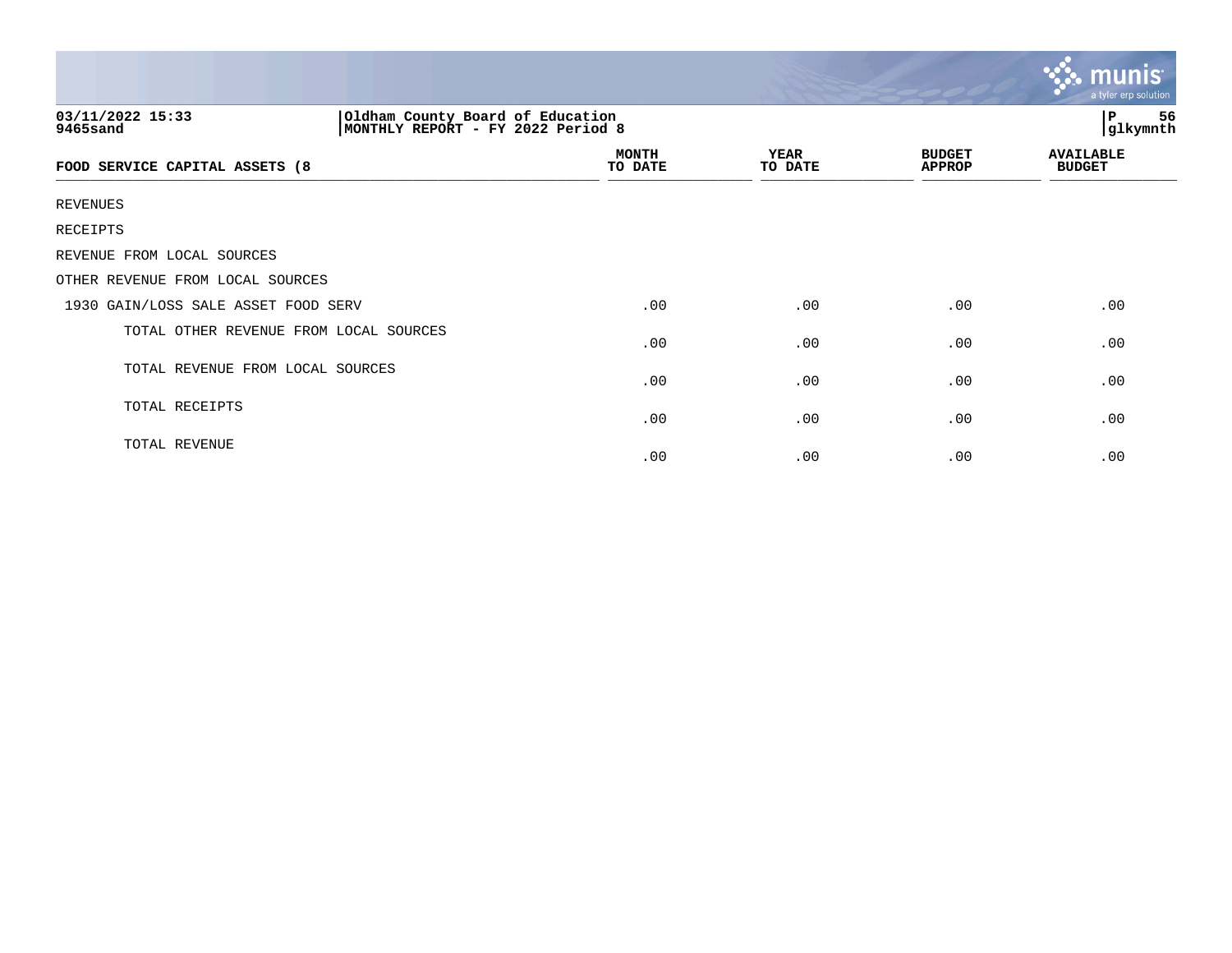

### 3100 FOOD SERVICE OPERATION

|      | SIOS TOOD DINTICH OLIHUILION               |     |              |     |              |
|------|--------------------------------------------|-----|--------------|-----|--------------|
| 0700 | PROPERTY                                   | .00 | 61,571.88    | .00 | $-61,571.88$ |
|      | TOTAL 3100 FOOD SERVICE OPERATION          | .00 | 61,571.88    | .00 | $-61,571.88$ |
|      | TOTAL EXPENDITURES                         | .00 | 61,571.88    | .00 | $-61,571.88$ |
|      | TOTAL FOR FOOD SERVICE CAPITAL ASSETS (81) | .00 | $-61,571.88$ | .00 | 61,571.88    |